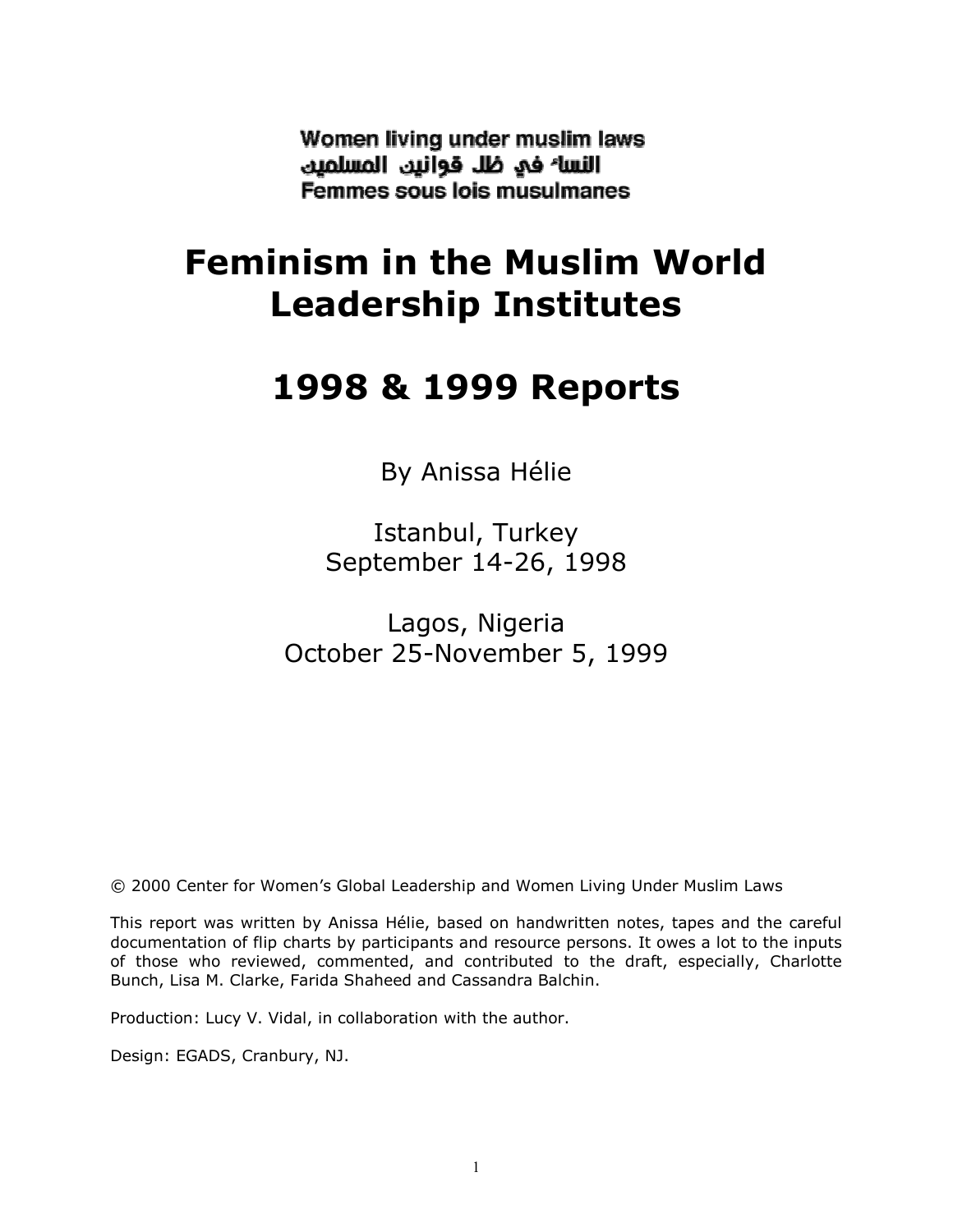## Table of contents

| Women Living Under Muslim Laws International Solidarity Network's History and Principles18 |  |
|--------------------------------------------------------------------------------------------|--|
|                                                                                            |  |
|                                                                                            |  |
|                                                                                            |  |
|                                                                                            |  |
| History of Feminism and Feminists in the Muslim World: Reclaiming our Ancestors  21        |  |
|                                                                                            |  |
|                                                                                            |  |
|                                                                                            |  |
|                                                                                            |  |
|                                                                                            |  |
|                                                                                            |  |
|                                                                                            |  |
|                                                                                            |  |
|                                                                                            |  |
|                                                                                            |  |
|                                                                                            |  |
|                                                                                            |  |
|                                                                                            |  |
|                                                                                            |  |
|                                                                                            |  |
|                                                                                            |  |
|                                                                                            |  |
|                                                                                            |  |
|                                                                                            |  |
|                                                                                            |  |
|                                                                                            |  |
|                                                                                            |  |
|                                                                                            |  |
|                                                                                            |  |
|                                                                                            |  |
|                                                                                            |  |
| List Of Resource Persons, Contacts And Biographical Notes - 1998 & 1999 Institutes 62      |  |
|                                                                                            |  |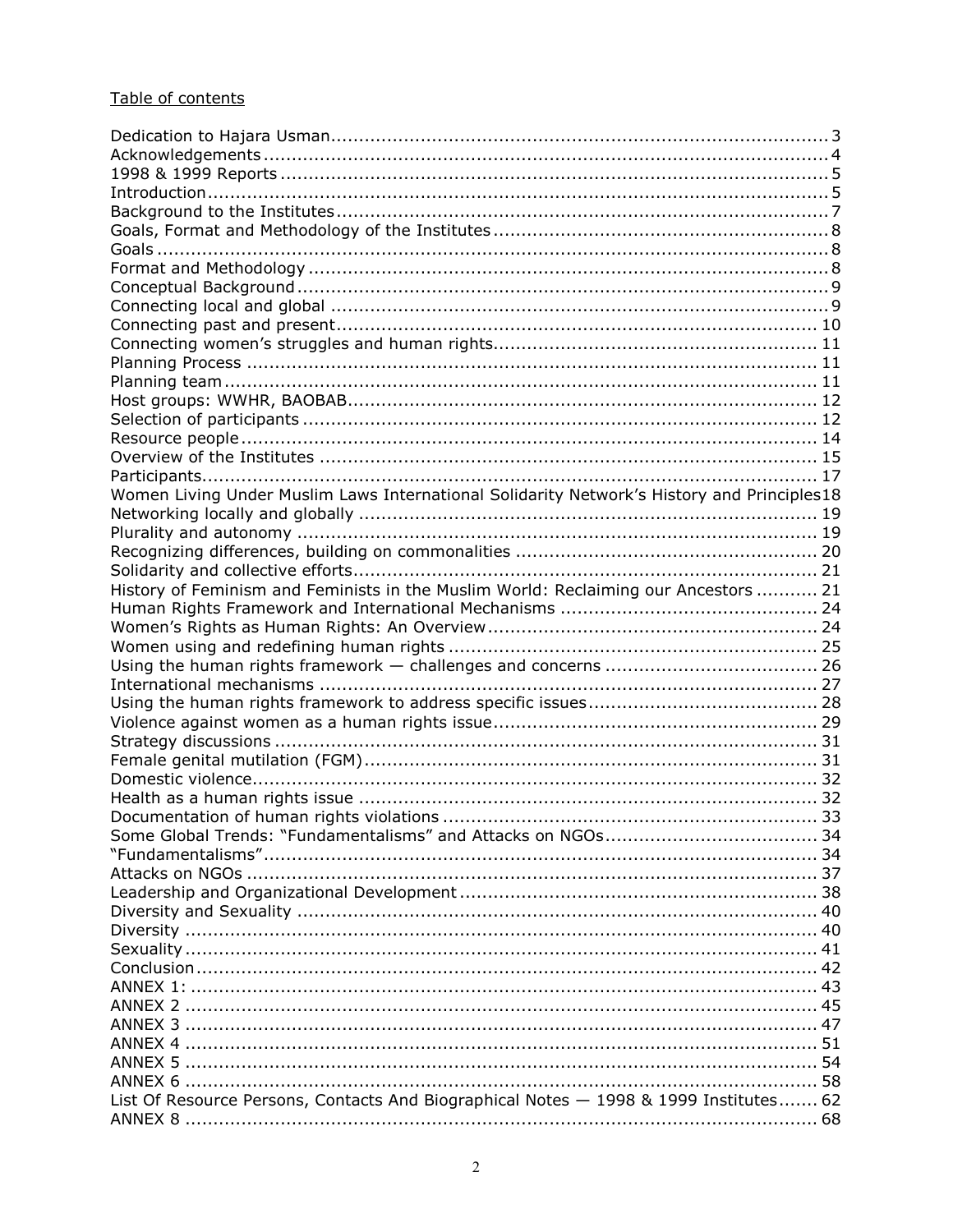## Dedication to Hajara Usman

The Feminism in the Muslim World Leadership Institutes report (1998 & 1999) is dedicated to the memory of Hajara Usman. Hajara died on September 26, 1998, shortly after attending the first institute. The friends who spent the last days prior to her death with her in Istanbul, and the many around the world who knew and loved her, have been missing her presence ever since. A lecturer and a committed activist for women's rights, Hajara was a founding director of BAOBAB and national country coordinator of the WLUML "Women and Law in the Muslim World" project in Nigeria.

Involved in IRRRAG (International Reproductive Rights Research Action Group), Hajara was particularly concerned with reproductive rights. Hajara had often commented that NGOs help provide moral support, change public policy and create awareness in the media. But what they frequently cannot do is provide financial support to individuals in need, for instance in situations where a VVF (vasico-vaginal vistulae) repair operation has to be carried out, or when a young girl needs legal fees to fight an arranged marriage. In recognition of Hajara's work, the Hajara Usman Memorial Fund has been set up in her name through BAOBAB, to support individual women to assert their reproductive rights.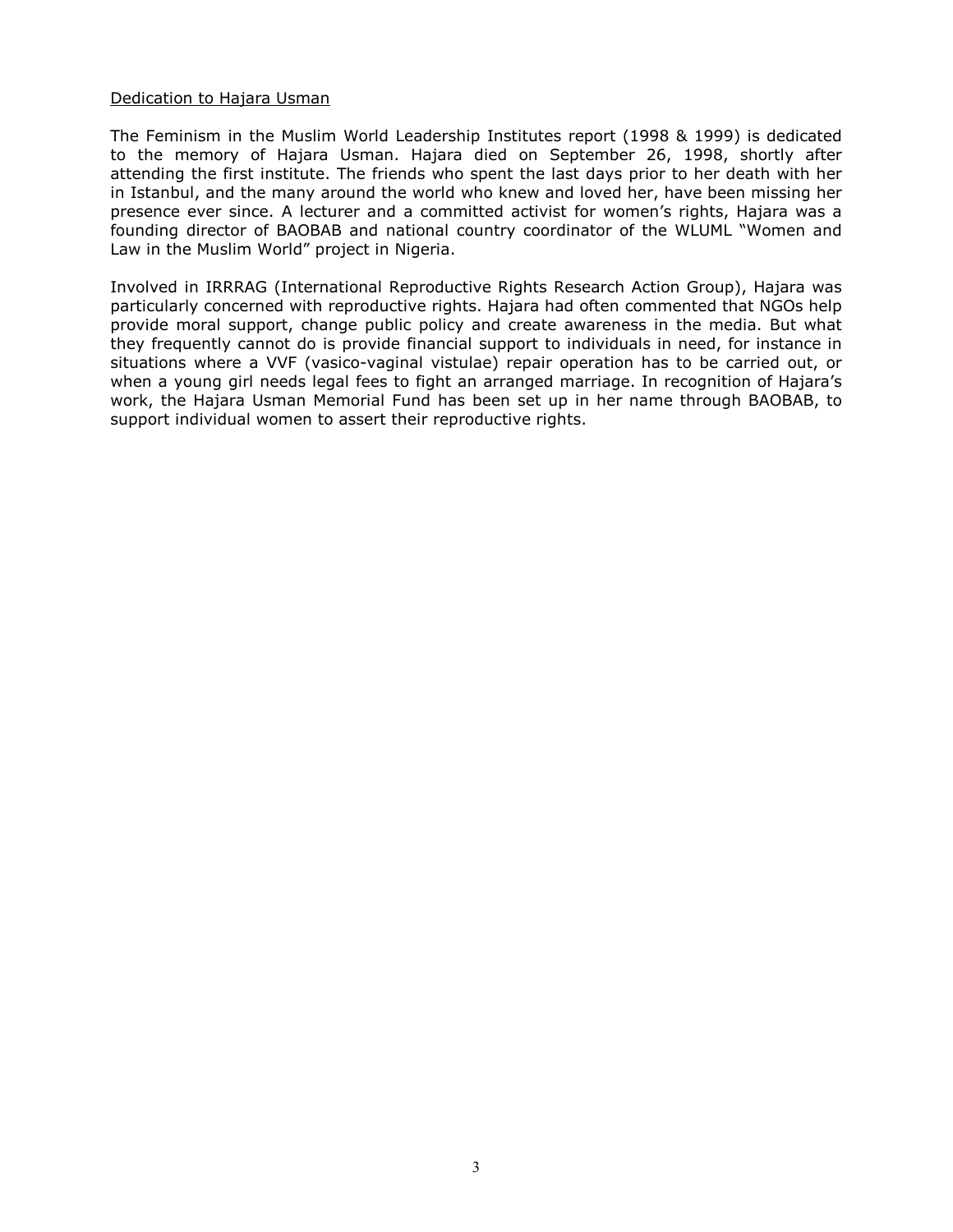#### Acknowledgements

The Feminism in the Muslim World Leadership Institutes are the result of a collective effort involving the Center for Women's Global Leadership (Global Center) and the Women Living Under Muslim Laws International Solidarity Network (WLUML). The initial inspiration for the Institutes came from Mariémé Hélie Lucas, founder and international coordinator of the WLUML network, whose vision generated the enthusiasm needed to carry the project forward.

The planning and development phase of the Institutes was coordinated from the Global Center and owes much to the ongoing commitment of the staff, in particular to the dedication of its Executive Director, Charlotte Bunch. Anissa Hélie, the Institute Coordinator, who had worked previously with both WLUML and the Global Center, provided a concrete link between the two organizations. Special mention must be made of the help provided by other members of the Global Center staff: Jewel Daney, Diana Gerace, Catherine Pecoraro, Linda Posluszny and most of all, Lucy V. Vidal and Lisa M. Clarke, who provided invaluable on-site assistance at the Institutes.

In addition to the support given by the WLUML International Coordination office, a number of people from the network were indispensable: Lynn Freedman, from the Law and Policy Project at Columbia University; Farida Shaheed and Cassandra Balchin from Shirkat Gah; Ayesha Imam from BAOBAB; and Vahida Nainar from the Women's Caucus for Gender Justice at the International Criminal Court. We must also extend our gratitude to the resource persons who joined us in Istanbul and Lagos (their biographical profiles can be found in the Annexes). Several of them participated in preparatory meetings, helping us to think through the program, and their contribution enriched both the content and the atmosphere of the Institutes.

We are indebted, as well, to all those in the local organizations which took on the burden of hosting the Institutes in 1998 and 1999: the staff of Women for Women's Human Rights in Istanbul, Turkey, and of BAOBAB for Women's Human Rights in Lagos, Nigeria, as well as Sindi Médar-Gould of WISSEA in Kano, and Asma'u Joda of the Center for Women and Adolescent Empowerment in Yola.

Finally, we are grateful to the funders whose support made this work possible. In particular:

The Ford Foundation The Global Fund for Women The MacArthur Foundation The Moriah Fund Netherlands Organization for International Development Cooperation (NOVIB) The Open Society Institute The Ruben & Elisabeth Rausing Trust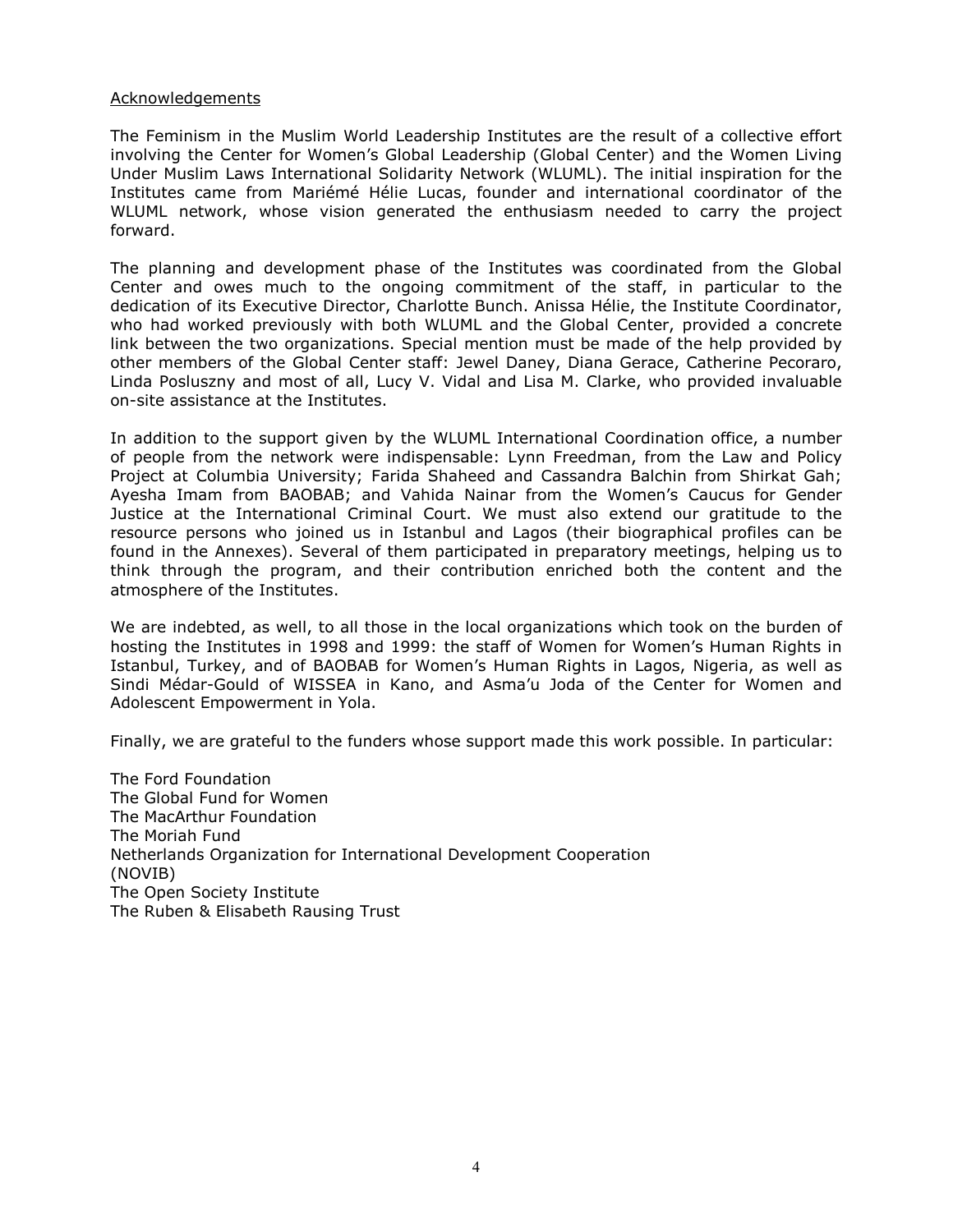"Don't walk in front of me I may not follow

Don't walk behind me I may not lead

Walk beside me and be my friend"

Quoted by a participant in the discussion about Networking.

## 1998 & 1999 Reports

## Introduction

֦

Co-organized by the Women Living Under Muslim Laws International Solidarity Network (WLUML) and the Center for Women's Global Leadership (Global Center), the first two Feminism in the Muslim World Leadership Institutes took place in Istanbul, Turkey, in September 1998 and in Lagos, Nigeria, in October/November 1999.

Both the Global Center and WLUML are dedicated to the enhancement of women's human rights and emphasize networking as a strategic tool for achieving effective mobilization<sup>1</sup> and the promotion of women's equality. At the core of their common project lies the need to explore the issues of both feminism and human rights, and their relevance for women activists from Muslim countries and communities.

More specifically, since the inception of the network in 1984 one of WLUML's aims has been to challenge the rhetoric of all those who claim that feminism is a Western issue, concept and project. Through the Institutes, the network sought to reclaim feminism by looking at the history of feminism in Muslim countries and communities and by focusing on oftenforgotten historical feminist figures. In order to link past and present, it was equally important to show the wide scope of feminist initiatives that currently exist in the various contexts known as the Muslim world. By exploring the roots of feminist activities as well as the contemporary  $-$  and ongoing  $-$  struggles to bring about women's equality, WLUML's intent was to explore the ways in which women in Muslim countries and communities (including those who would not claim the label "feminist") have coped with Muslim traditions, however diverse these may be.

Meanwhile, the Global Center has, since 1990, undertaken pioneer work in the area of women's human rights — and the UN World Conferences in the 1990's in Vienna, Cairo, Copenhagen and Beijing all reflect the usefulness of this approach for women. The Global Center's efforts have focused in two major directions. Firstly, demanding that the international human rights community broaden and expand its definition of human rights to more effectively incorporate women's understanding of their human rights. Secondly, strengthening women's human rights advocacy efforts through training and leadership development, international mobilization campaigns and global education. The annual Women's Global Leadership Institutes (WGLI), one of the Global Center's key programs, have become internationally recognized fora for advancing women's leadership in public policy, particularly in the area of human rights. The recognition they receive in feminist and human rights circles attests to the vitality of the Institute model in building global strategies and expanding international networks.

 $1$  For a detailed description of WLUML and Global Center objectives, see annexes 1 and 2, respectively.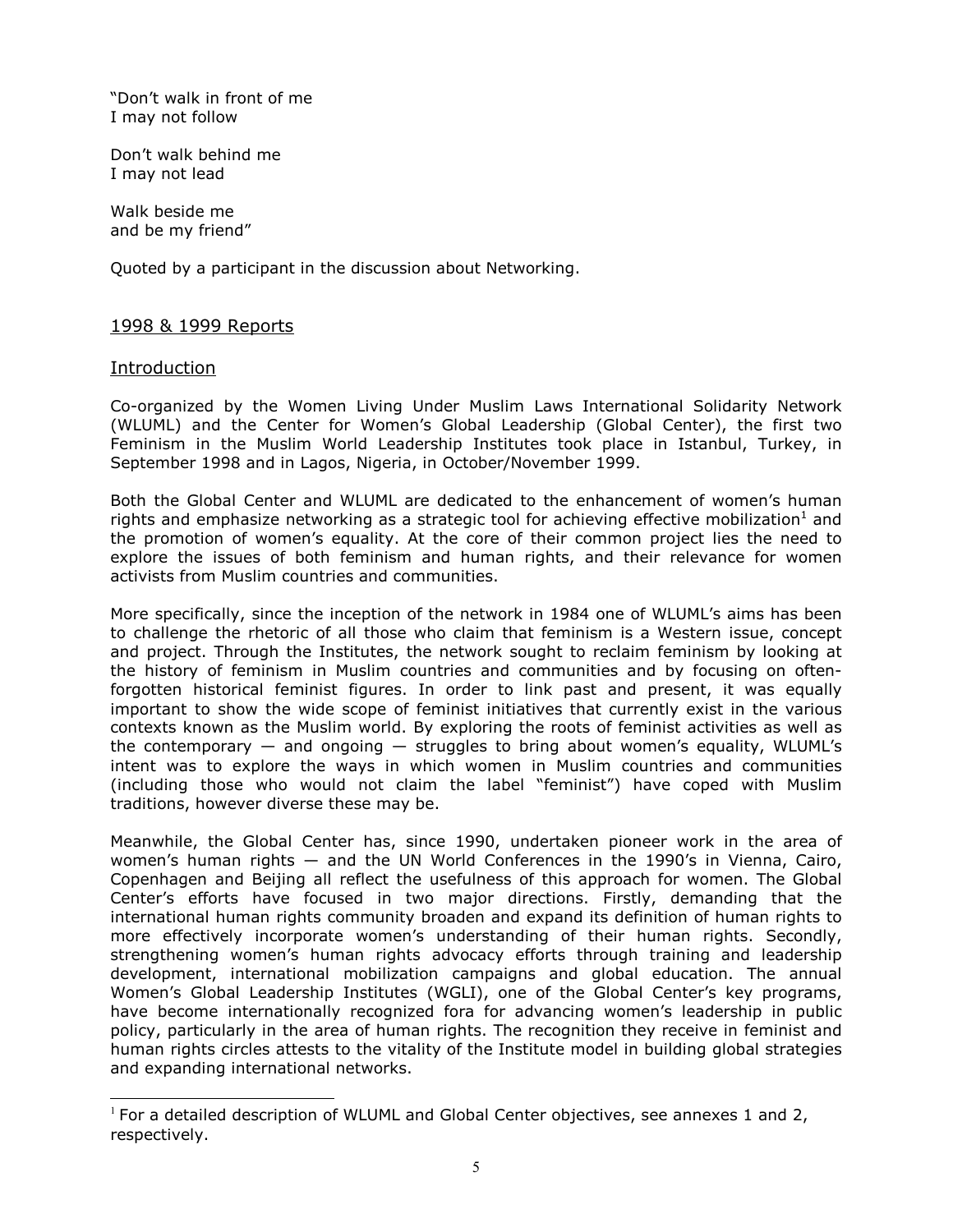Therefore, having identified the need of capacity building of WLUML and training of young women within the network, WLUML solicited the help of the Global Center in organizing leadership Institutes solely for the training of women active in the WLUML network. In 1997, the two organizations decided to merge their specific areas of expertise, and to focus jointly on the issue of women's human rights in the context of Muslim countries and communities.

The Feminism in the Muslim World Leadership Institutes drew on the Global Center's expertise in the area of leadership enhancement and human rights training while emphasizing WLUML's chosen themes: global solidarity and networking; the issues of diversity and commonalities within the Muslim world; and feminist organizing for human rights education in Muslim countries and communities. The Institutes were also a systematic way to introduce younger women active in the WLUML network to the principles that have guided the varied political choices and actions the network has taken over the years.

This report focuses on the two Feminism in the Muslim World Leadership Institutes held so far — the first in Istanbul, Turkey, (September 14-26, 1998) and the second in Lagos, Nigeria, (October 25-November 5, 1999). Instead of presenting a sequential description of each Institute, we chose to do a combined report, hence providing an overview of our work over the last couple of years.

This has been a dynamic process, and we point out in the narrative what remained similar (in terms of content, preparation, etc.) as well as some of the differences between the two Institutes. The following nine sections attempt to summarize the major topics and discussions of the Institutes, although we cannot hope to adequately reflect our long debates often extending late into the night. On the other hand, the photos reproduced throughout the report indicate the warmth of the feelings for each other and bear witness that doing "serious work" can also be fun.

The sections are organized around particular themes. They weave together the panels and presentations as well as the outcomes of the more specific discussions originating in working groups, which often brought new dimensions and perspectives back to the plenaries. The quotes from individuals, either from "resource persons" or participants — although we believe that all involved were able to learn from each other and were therefore "participants" in a group process  $-$  are transcribed from the tape recording of sessions. These excerpts however do not acknowledge everyone's participation as it would have made this report far too lengthy. To protect people's privacy we also did not include much of the personal introductions, which nevertheless represented a rich contribution to the Institutes.

The sections are uneven in terms of their length because the programs emphasized major themes — such as human rights or feminism in the Muslim world, issues which keep recurring throughout the agenda — while time constraints led us to limit other topics to only one session.

Finally, the report does not do justice to the enthusiasm and hard work of the resource persons who joined us in Istanbul or Lagos, and to the often innovative methodologies they brought to the Institutes. We hope nevertheless that this report does give a flavor of our exchanges and offers some ideas and inspiration for other women to borrow and adapt according to their own needs.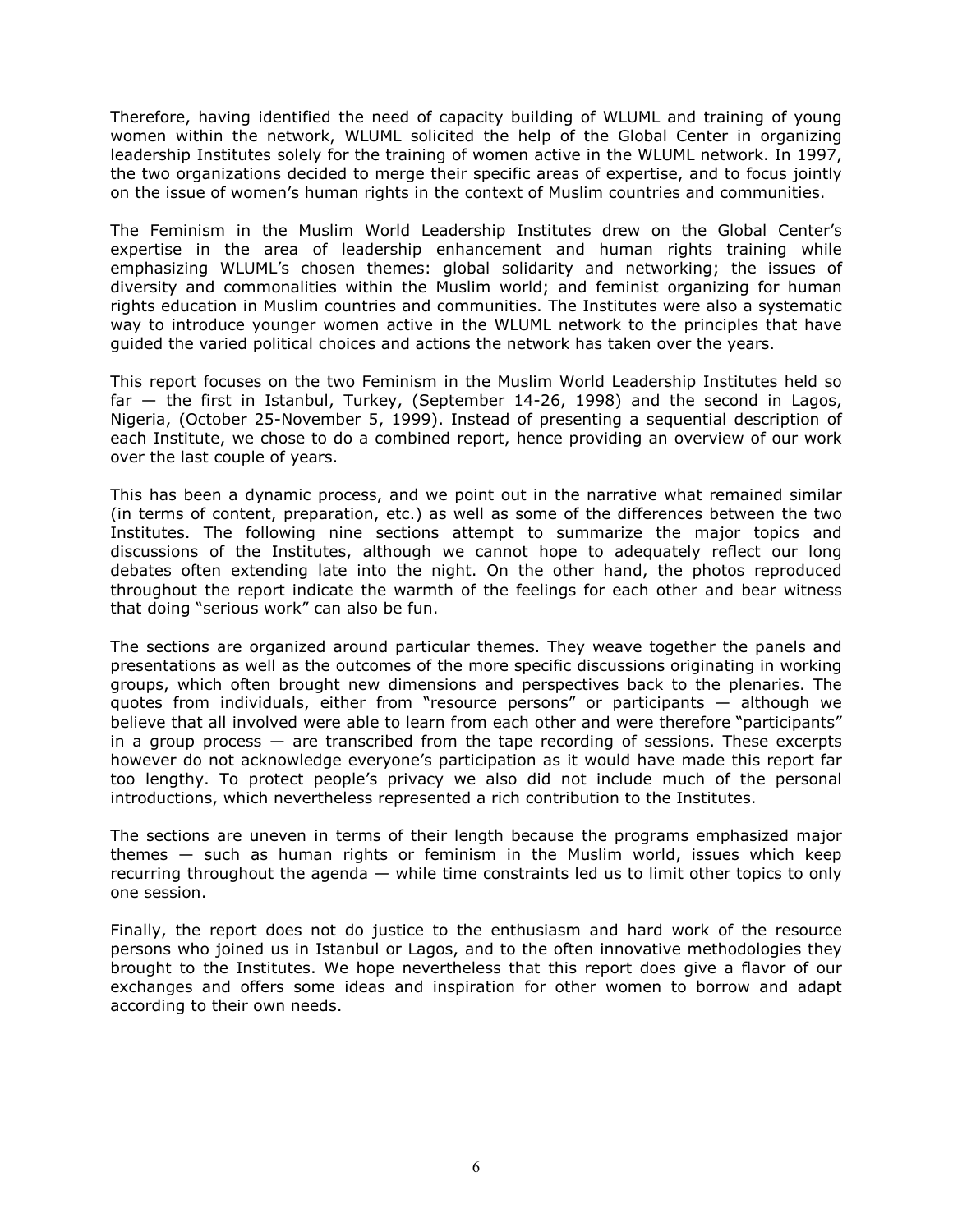## Background to the Institutes

Why a joint endeavor by Women Living Under Muslim Laws/Center for Women's Global Leadership?

The Center for Women's Global Leadership and Women Living Under Muslim Laws have a longstanding working relationship. WLUML was part of the Center's International Planning Meeting in 1990, which laid the groundwork for the Center's programs and since then has participated in many of its strategizing activities. The Global Center has consistently involved WLUML in the planning of a number of its activities, including the International Tribunals held during the UN World Conferences (Vienna, Cairo, Beijing) where WLUML played a key role. Since the first of the Women's Global Leadership Institutes (in 1991), WLUML has also systematically encouraged women in Muslim countries and communities to apply to participate. Over the years, many participants have been selected from groups linked through WLUML, giving them exposure to the varied ways in which women can work to support each others' initiatives. Meanwhile, the Global Center has developed links with a variety of groups or individuals in Muslim countries and communities.

The WLUML and Global Center's sustained collaboration has proven to be successful in many areas. The Feminism in the Muslim World Leadership Institutes provided another opportunity for a mutually enriching experience. More specifically, the Global Center was interested in exploring the validity of the women's human rights concept with partners sharing a more specific focus, while WLUML sought to strengthen the leadership and human rights skills of individuals connected to the network.

This initiative took place at a crucial time given the rise of extremist politico-religious movements worldwide. The growth of the "fundamentalist" phenomena reinforces the crucial need for WLUML to link women from Muslim communities and countries — who are otherwise isolated in each of their respective contexts. Since one of the main objectives of the network (formulated since its inception in 1984) is to break isolation and reinforce solidarity among activists and women at large, the Institutes are seen as a timely strategy in an increasingly threatening context.

From their inception, the Feminism in the Muslim World Leadership Institutes have been designed as a shared responsibility between two institutions devoted to women's human rights. The Institutes incorporated a few fundamental themes with each organization contributing various components. The Global Center was primarily responsible for those parts of the program centered on women's human rights concepts and practices, UN treaties and mechanisms as well as leadership and organizational skills. WLUML on the other hand was to articulate the principles and basic philosophy of the network and design the sessions related to feminism in the Muslim world and the rise of politico-religious movements.

The value of the Feminism in the Muslim World Leadership Institutes project is also linked to the fact that both organizations have become increasingly aware that leadership development is most useful when participants share common ground. One of the Global Center's projects has been to support leadership activities that draw on the work of its Women's Global Leadership Institutes.

This is part of the Global Center's vision of encouraging women, and especially young women leaders, to use the knowledge they acquire through the WGLI and to share these skills in their own particular contexts — elaborating on the Institute's model to focus on specific regional or thematic concerns. Similarly, the success of WLUML as an international network is due in part to its deliberate effort to bring together women from Muslim countries and communities who are dedicated to women's rights. Despite their diverse backgrounds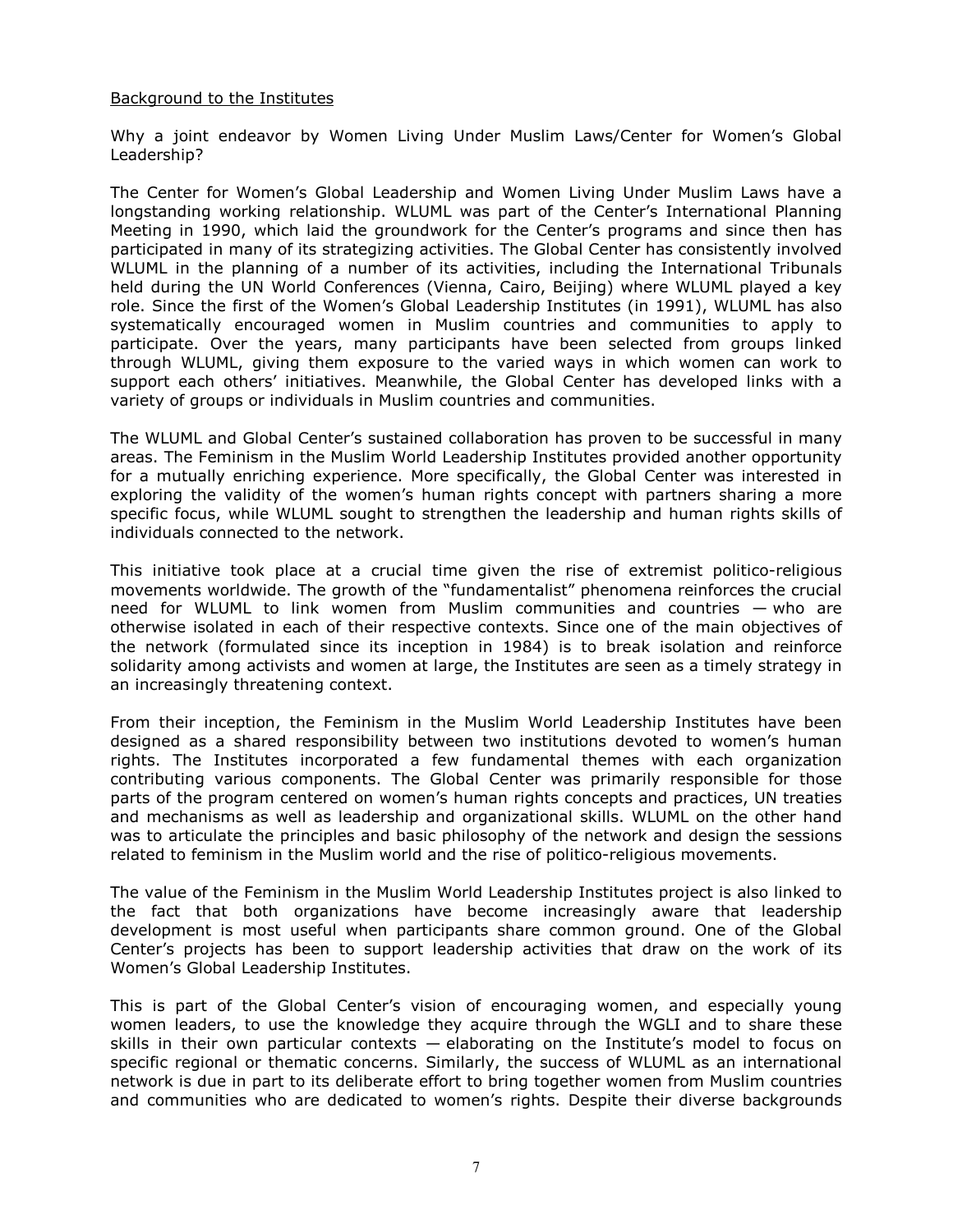and standpoints, the fact that they share a similar goal allows for solidarity to develop and to strengthen links between activists.

#### Goals, Format and Methodology of the Institutes

## Goals

The Feminism in the Muslim World Leadership Institutes were conceived of and developed as an international program where women from various Muslim countries and communities would come together, with their different perspectives. The main objective was to provide training for two groups of 20 to 24 young women leaders, as both individuals and activists involved in their own contexts. The institutes were designed to enhance the effectiveness of the participants' local organizations and — because they were connected to WLUML — also to contribute to the capacity building of the network itself. The Institutes were therefore also meant to influence WLUML's future as they hoped to encourage and enable a new generation of active networkers to further the work carried out over the past 15 years.

The organizers recognized as well the important role that the personal has played in the work of WLUML, as well as in other women's networks. Hence, the Institutes valued the solidarity and active support networkers give to each other by way of personal links and ongoing exchange. We wished to offer a space in which friendships that simultaneously strengthen political and personal bonds can develop, giving individuals and groups an opportunity to learn, trust and gain confidence in working together.

Finally, we anticipated that some participants would be interested in organizing similar programs in their own countries/regions in the future. This multiplying effect is at the root of all the collective projects undertaken by the WLUML network. The Global Center shares the same philosophy and has witnessed a similar ripple effect in many of its activities: from the many national and regional groups that have organized tribunals on women's human rights issues to the numerous women's organizations that are now interested in holding leadership Institutes.

(For example, the African Women's Leadership Institutes, inspired by the Global Center's and organized by several former WGLI participants, take place annually in Uganda since 1997.) Our hope is that the skills and knowledge gathered at the Feminism in the Muslim World Leadership Institutes will enable participants to organize regional institutes, at different levels, in their own countries and communities.

## Format and Methodology

The two-week intensive residential Institutes included full group plenaries, small group discussions, personal introductions, workshops, skills sessions, panels (with outside resource people as well as participants) and meetings with local women's organizations. In order to truly benefit from the Institutes, participants were required to commit themselves to stay for the entire two-week period. This commitment was crucial to allow an in-depth cross cultural experience where people were able to build personal connections, learn from each other, and strengthen their links with the network as well as absorb the program in its entirety.

The methodology combined a variety of formats, from the more formal presentations to interactive sessions, in an effort to accommodate various  $-$  and sometimes conflicting  $$ demands. We tried to balance the necessary adjustment to the formats that felt most appropriate to specific topics with the need to maximize the limited time we had to cover a large number of crucial issues.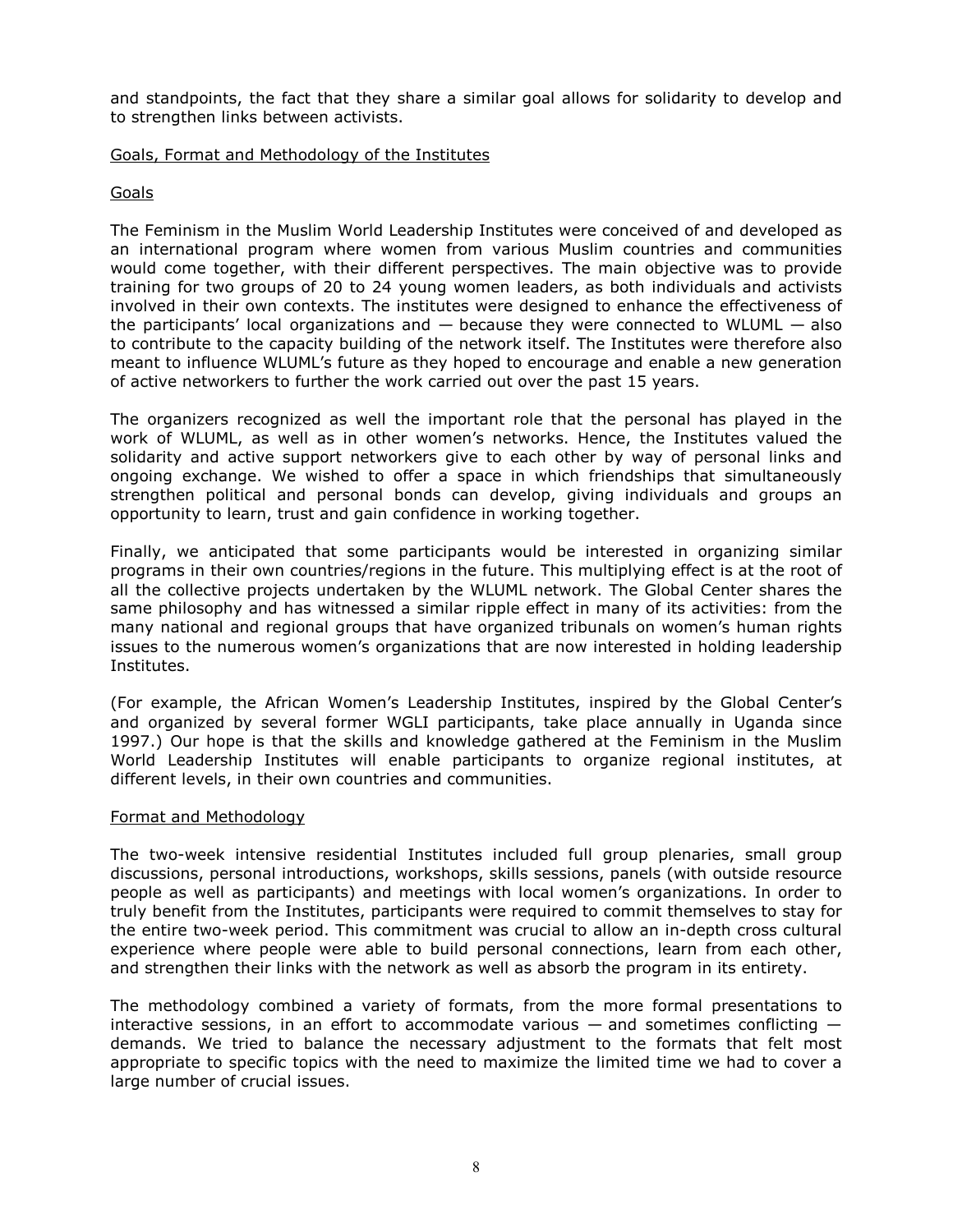Special efforts were also made to provide participants with written resources related to the network and to women's human rights concepts.<sup>2</sup> A large number of videos was also available — some of which were included as part of various sessions. Documentaries produced by women's organizations and human rights groups were a particularly useful tool not only for providing information, but also for initiating group discussions.

While the planning team had carefully designed the program, we also wished to maintain a certain level of flexibility to respond to the group's needs. A system of monitoring groups was therefore set up to enable participants to give us feedback throughout the Institutes. Each day, two participants were responsible for gathering reactions and suggestions from the group. Daily meetings with organizers, focusing on content as well as format, helped ensure that the proposed agenda met participants' needs and expectations.

#### Conceptual Background

The Institutes' program was primarily centered on the issues of human rights and feminism — within the Muslim world and globally. The specific history, philosophy and strategies of the WLUML network was another major component. Finally, the Institutes also offered concrete skills and organizational development sessions.

In identifying key conceptual issues, the organizers' choice was informed by the need to examine the links between the global and the specific  $-$  though diverse  $-$  location of women from Muslim countries and communities. We felt it was crucial to look at the global phenomena of women's oppression, and at the various forms it takes in different contexts as well as historically.

#### Connecting local and global

 $\overline{a}$ 

The two groups of experienced activists (in large majority already linked to the network) who took part in the Institutes constituted a rich, and diverse, pool of knowledge. But, in order to give participants a more complete picture of the global women's movement, there was a need to expose them to, or further their understanding of, strategies elaborated and used in other contexts. While we believe this approach to be beneficial to all involved, the international exposure and initiation to networking outside "natural" boundaries was particularly important for those women who have had few contacts outside their country and WLUML.

Network founders have always felt problems had to be addressed from within and strategies needed to be decided upon by the concerned women. At the same time, WLUML is committed to expanding the vision of its networkers and collaborating with women's organizations outside the Muslim world. Such a perspective is obvious in the solidarity campaigns launched over the past decade: WLUML has sought and received support both from women based in Muslim countries and communities and from progressive and feminist groups elsewhere. Similarly, the network has also widely circulated information and

 $2$  Key articles were sent in advance. In addition, an extensive collection of articles related to each theme addressed at the Institutes was distributed upon arrival. They were organized by topic enabling participants to pull out appropriate readings (every day, chair persons would indicate the most important documents to review for the next session). We hope this constituted a useful resource that participants could go back to in order to further inform their work once back home. There were also display tables with various publications from the Global Center and the WLUML network, as well as from other relevant organizations and the participants' organizations. In order to address the needs of those with little opportunity to access such documentation in their home countries, participants could request copies of the documents they felt were most useful while at the Institutes.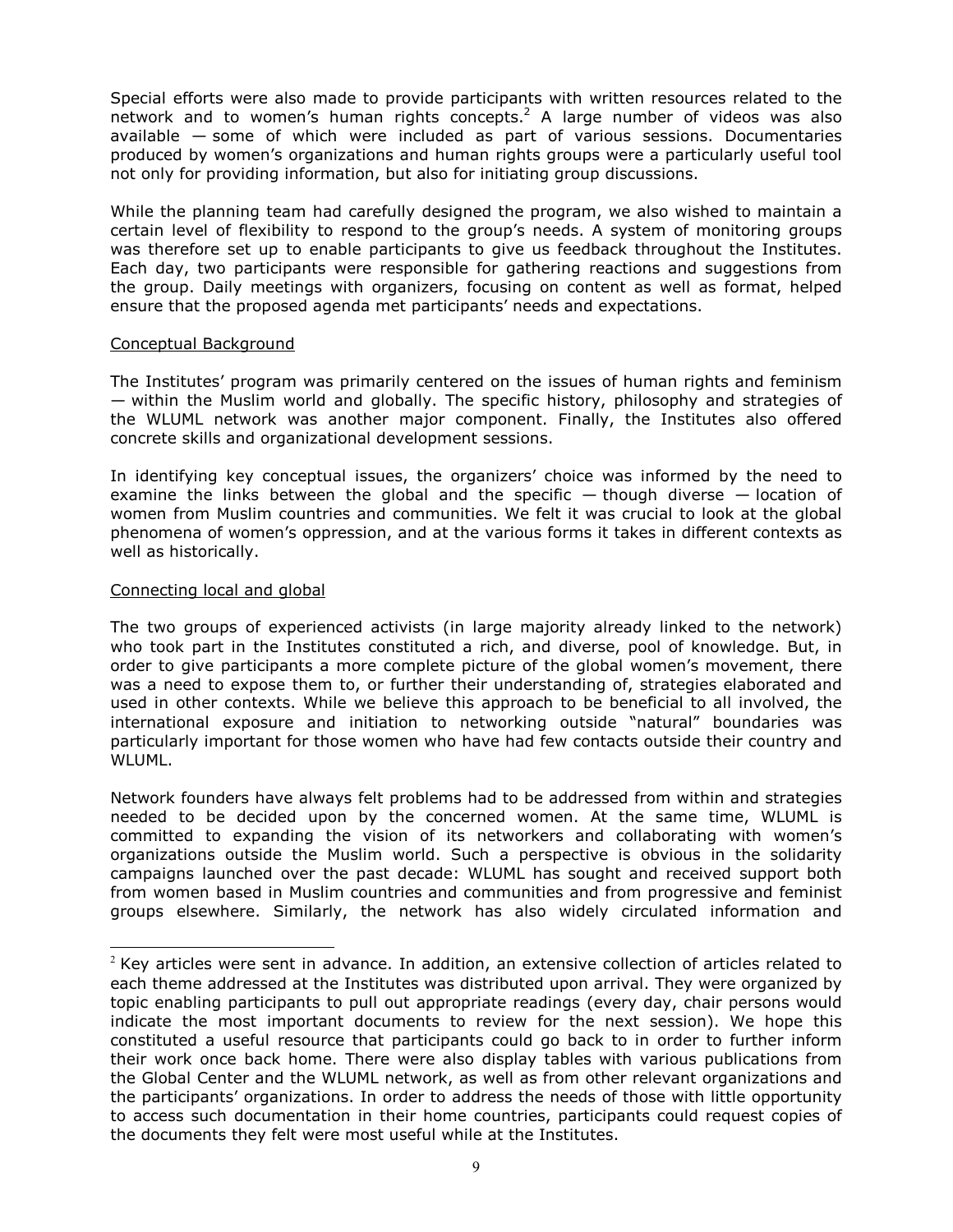gathered support for cases of violations of women's human rights outside Muslim countries and communities. The various campaigns, activities and programs undertaken by the Global Center reflect a similar vision: the Global Center collaborates with a broad range of regional and international women's groups and has worked since its inception to help build an international women's human rights network.

Furthermore, when planning the Institutes, we also discussed the need to include perspectives from various progressive movements. To make the connection with other struggles would help highlight two crucial points. First, it was an acknowledgement that feminism is involved in a dynamic interaction with other social movements. Second, it recognized that emancipatory projects  $-$  emerging in different locations and time  $-$  are interrelated and complementary. We therefore draw inspiration from the human rights, environment, health, economic justice, anti racist, anti war and lesbian-gay movements. These approaches are not only inspiring, but also very relevant to the present legal and political situation of women in Muslim countries and communities. This is again as much linked to the Global Center's objective of advancing women's leadership by mobilizing globally as it is related to WLUML's principle of working across differences — across ethnic or religious dichotomies, across cultural or class barriers.

The various components of the global women's movement have indeed developed and adopted countless strategies, adapted to the specific historical, political and social contexts they arose in. While selecting meaningful examples of struggles women have been engaged in all around the world over the last decades, we needed to keep a strong emphasis on the Muslim world.

#### Connecting past and present

Looking back at the roots of feminist activities in regions where Islam prevailed allowed us to maintain such a focus while at the same time establishing a link between pioneers and our contemporaries. Because mainstream history  $-$  everywhere  $-$  consistently fails to recognize women's agency and achievements, we had to bring back to life "our great ancestors." And acknowledge in the same process what those of us involved in the battle for equality in Muslim countries and communities owe to a feminist genealogy.

The sessions devoted to "Feminism and Feminists in the Muslim World" were to provide a glimpse of the diversity of the  $-$  past and present  $-$  issues women's rights advocates face and are organizing around. We also had to address the issue of "how to act now"  $-$  how to engage in strategy building work from where we stand at this moment in time.

Organizers therefore chose to privilege the network's history as a base for elaborating future strategies. To examine WLUML's principles and strategies was also a way of acknowledging that WLUML has made a significant contribution to the concepts of networking and internationalism in the women's movement. The panels and discussions in this area both reviewed different actions WLUML has taken during its fifteen years of existence and considered potential new strategies.

To expand participants' understanding of the various realities of women from Muslim countries and communities, strategies from different regions represented within the network were shared. To complete the picture, we carefully chose strategies that have emerged in relation to a variety of situations and themes. In roundtables, discussions and working groups, these sessions built on participants' own experiences, allowing for brainstorming on the future alternatives open to the network. While insisting on the diversity within the Muslim world, facilitators underlined the role of specific (local) contexts in shaping adequate responses as well as the need to identify common goals and conceptual agendas.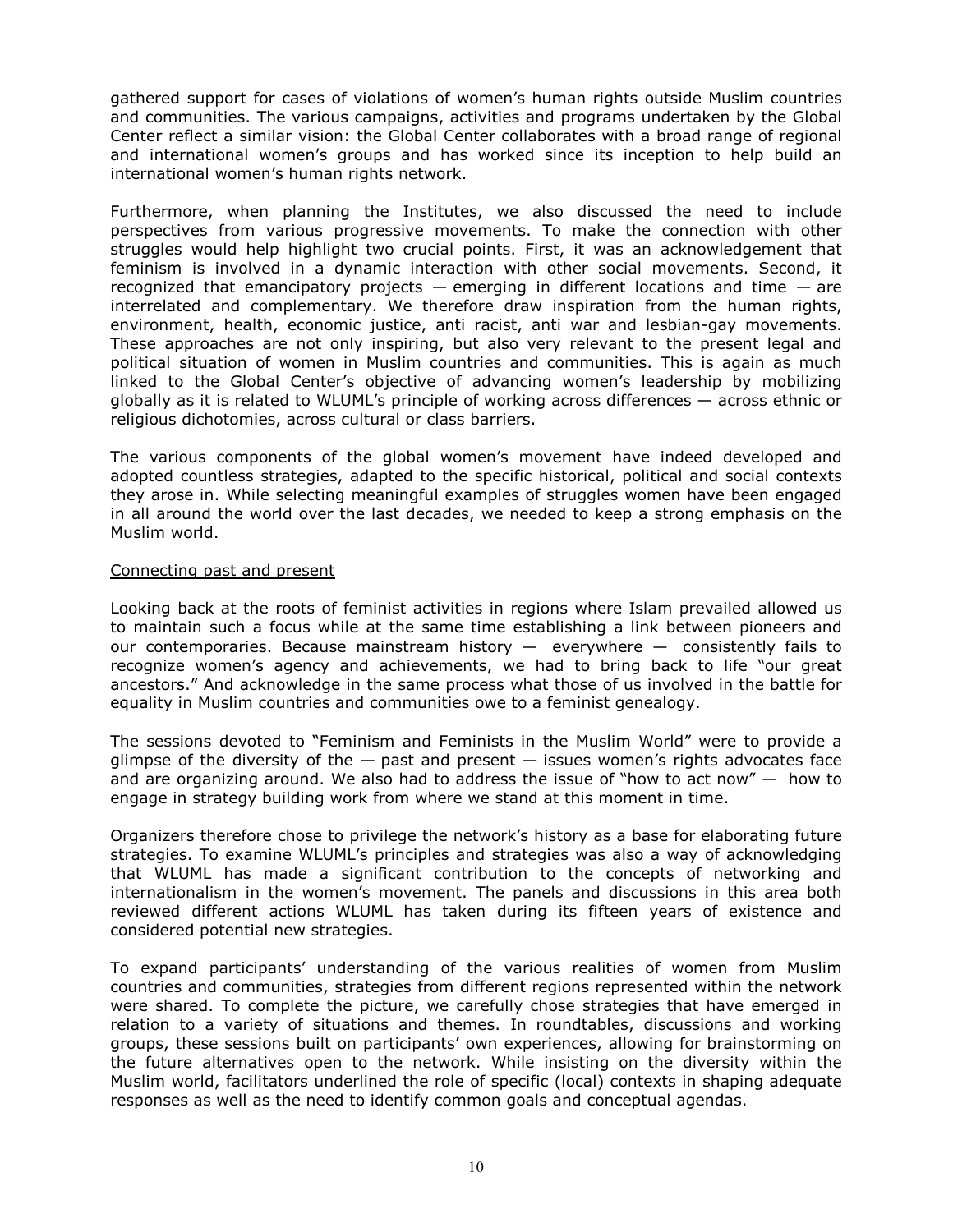## Connecting women's struggles and human rights

An important aspect of the Institute was to present human rights as a conceptual framework that can advance women's rights and to provide participants with a better grasp of both human rights concepts and mechanisms. Crucially, we felt that we needed to stress the relationship between human rights and women's movements by examining how women's rights activists have used human rights tools and informed its discourse.

A main concern was to convey an understanding of human rights as an evolving concept. In order to correct the misconception that human rights principles are a-historical, we highlighted the efforts of women to redefine mainstream human rights discourse as well as its practice. We therefore looked at the strategies women's human rights advocates have employed to transform the human rights system into a positive tool that addresses and improves the reality of women's lives.

Acknowledging women's attempts to expand the scope of human rights, however, should not lead to overlooking the work undertaken by other social actors. Historically, a number of progressive groups have drawn attention to the need to expand human rights mechanisms and called for improvements. From the civil rights movement in the USA to the antidictatorship movements in Latin America and Africa, many have appropriated and enriched the human rights framework. Acknowledging these struggles also allowed them to be linked to current and ongoing initiatives on human rights, such as the recent contributions to the issue of the rights of sexual minorities, the current advances in socio-economic rights, the call to protect human rights defenders worldwide or the recognition that the rights of the disabled are human rights.

Highlighting the emerging trends and contentious debates in the human rights field allowed us to show concretely that human rights practices and concepts are always evolving.

Finally, for participants to benefit concretely from the human rights component of the program, a practical overview of international human rights instruments was necessary. We needed to demystify the United Nations system and render it accessible in order for more women to take advantage of its provisions. Building on the expertise of participants who had worked with the human rights system and looking at the ways women around the world have been trying to enforce existing legislation, both locally and globally, provided inspiration to the group in strategy building sessions.

While the Institutes devoted several sessions to the human rights framework, organizers were careful not to present it as a panacea for every situation. Instead, the human rights approach was seen as a powerful tool available for women to use according to their specific needs and contexts.

## Planning Process

#### Planning team

An early concern was to ensure the participation of individuals who could contribute to the planning of the Institutes. In addition to the initiators of the project — Mariémé Hélie Lucas, founder and international coordinator of the WLUML network, and Charlotte Bunch, executive director of the Global Center, the Institute coordinator contacted a number of key persons in the network, who agreed to take part in various planning meetings. Given that they were dispersed on four continents, opportunities for face-to-face interaction were mostly limited to encounters in places that planning team members had already arranged to visit on other business.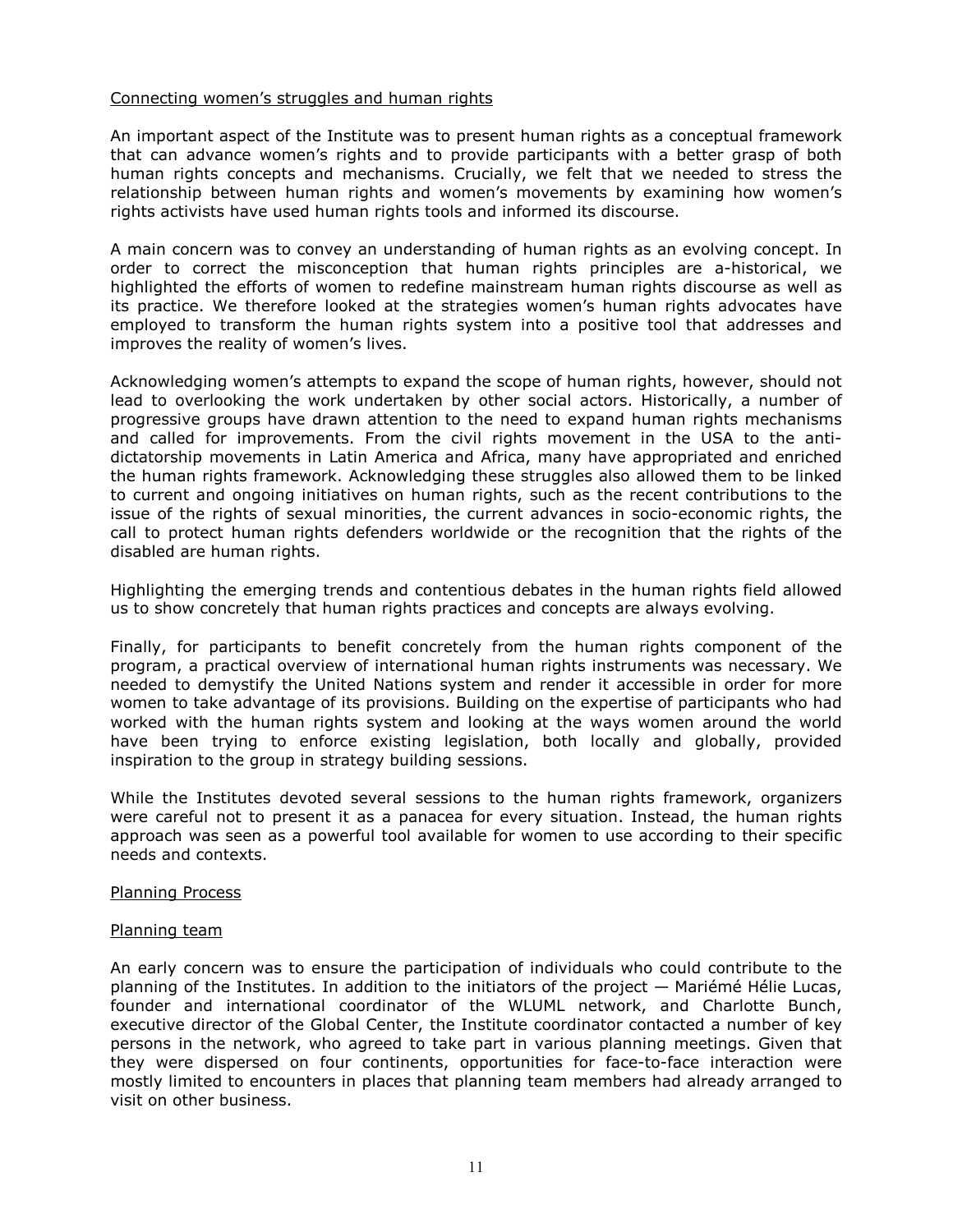In order to establish regular contact the Institute coordinator set up an ongoing email discussion, where urgent conceptual and logistical issues could be addressed. Although the electronic format could not substitute for meetings in person, this formula proved effective for gathering suggestions and outlining initial plans.

For the second Institute, the team included all the WLUML individuals and Global Center staff members who had been involved the previous year — in order to build on their expertise. In addition, several of the 1998 participants were active in the preparatory process so we could incorporate perspectives and inputs from both organizers and participants. The 1999 planning team included a number of women based in the USA, Pakistan, France and Nigeria who contributed to this collective process through email.

#### Host groups: WWHR, BAOBAB

The location of the 1998 Institute was explored with various WLUML teams. Because of both availability and competence of the staff, Istanbul, Turkey, was the selected location for the first Institute. The group associated with WLUML in Istanbul, Women for Women's Human Rights (WWHR), was set up in 1993 as a coordination focal point for the "Women and Law in the Muslim World" (W&L) program in the Turkish region. It later evolved into a research and outreach organization devoted to women's human rights in Turkey and internationally. Its coordinators, Pinar and Ipek Ilkkaracan, and other members of the team in Istanbul have designed, initiated and carried out research and data analysis as part of the W&L collective project and are now implementing its outreach programs in various regions of Turkey. The WWHR team had also shown its organizational capacities by organizing an international seminar in October 1996. Following several informal meetings with the Institute's planning team throughout 1997, it was decided that WWHR would work closely with the Institute coordinator and assist with logistics and on-site preparation for the September 1998 Feminism in the Muslim World Leadership Institute. The Institute coordinator moved to Turkey in late August 1998 for the final stage of the Institute preparation. The same pattern was kept in 1999 when the Institute coordinator moved to Nigeria.

In 1999 the organizers welcomed the offer of the organization BAOBAB for Women's Human Rights to host the second Institute in Lagos. BAOBAB has been involved since 1993 in the WLUML W&L Nigeria project and was formally established in 1996 as an organization focusing on women's legal rights issues under customary, statutory and religious laws in Nigeria. Since then, BAOBAB has become the regional coordination/focal point of WLUML for the Africa and Middle East region. BAOBAB also had the organizational base to undertake the challenge of hosting a two-week long international event. In addition to providing on-site and logistical support coordination, BAOBAB's founding director, Ayesha Imam, was part of the planning team for both Institutes.

## Selection of participants

The goal was to strengthen the capacity of around 20 to 24 women at each Feminism in the Muslim World Leadership Institute. The selection of participants — for which WLUML was responsible — reflected two specific concerns. First, the network needed to ensure the regional and cultural diversity of the participants. Second, as in the Global Center's Women's Global Leadership Institutes, the capacity of these young women leaders to "bring home" the knowledge gained at the Institutes was also seen as crucial. Thus, participants were mostly to be chosen from among already experienced networkers linked to the network. While these essential criteria remained the same for both Institutes some changes were introduced in the selection process.

In 1998, in order to identify potential participants, WLUML started a preliminary discussion with key persons in the network, especially those who had taken major responsibilities in the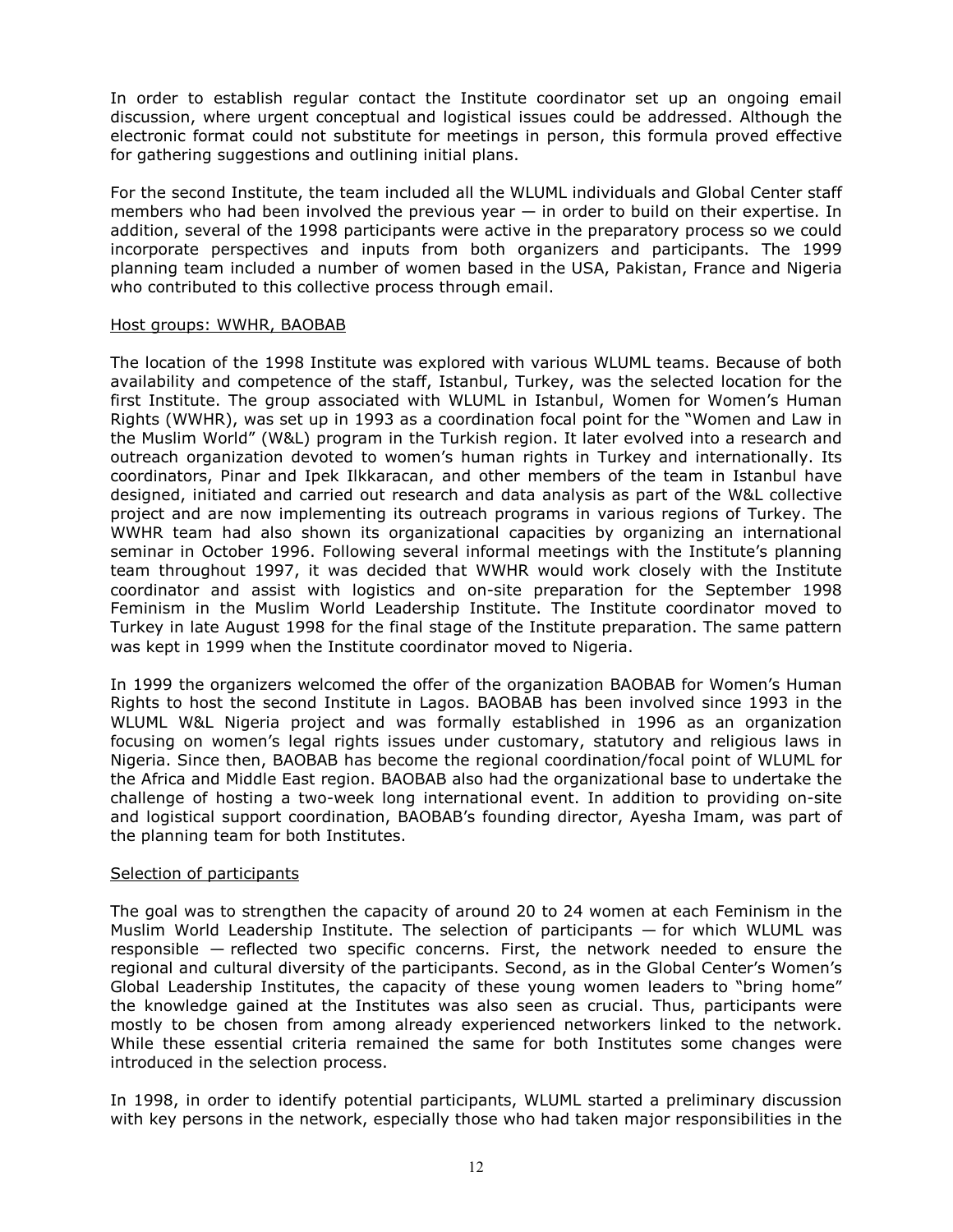recent international cross cultural research/action W&L collective project.<sup>3</sup> Some young leaders had already emerged through the W&L program, as national coordinators of W&L projects, and those leading W&L research and outreach. Many W&L national coordinators and team members had been sent outside their countries, to trainings — such as the Global Center's Institutes, to international feminist conferences, and to the NGO fora and UN world conferences. These were the most likely participants to be involved in the Feminism in the Muslim World Leadership Institutes.

After internal consultation within WLUML, it was decided to choose two participants from about ten different African and Asian countries. Thus, for the first Institute, twenty-one women were nominated, who had undertaken network responsibilities at the local and regional levels. Their level of knowledge of and participation within the network was relatively homogenous — even though their background experiences and personal expertise were quite diverse.

A significant change introduced in 1999 in relation to the selection of participants was to require each potential participant to apply as an expression of their commitment. Once again, groups that are major players within the WLUML network were asked to propose individuals who they felt would benefit most from attending the Institute. This time, however, the focus was slightly different. We wished to expand or renew WLUML contacts

(a) in regions where women have organized and expressed the need to make links with activists abroad because of changing political and social contexts (e.g. South Africa where the codification of Muslim marriages is hotly debated); and

(b) with people who have not necessarily been heavily involved in the network's recent activities but who expressed an interest in becoming more connected to WLUML.

Some fifty women from various regions of the Muslim world were sent application forms (instead of the nomination process adopted in 1998) and around forty completed applications were returned. The information received included details of the applicants' work focus, their reasons for wanting to participate in the Institute, and the skills they wished to gain and exchange with other activists. Twenty participants were selected.

Although time consuming, especially the ongoing consultation with regional advisors, this more formal selection permitted a more informed choice. Also, the information gathered through this process was valuable in shaping the 1999 program. In particular it helped to better incorporate the participants' needs into the second Institute's agenda. Indeed, their needs were slightly different from those who attended the 1998 Institute. The women selected in 1999 were less directly connected to WLUML and, as a whole, were less exposed to global issues. Although all were very actively involved in their local contexts, comparatively fewer had experience at the global level.

Another difference between the first and second group of participants is linked to a more general issue: the fact that non-English speakers are too often excluded from both global feminist conferences and NGO participation in UN events. In an effort to address this

 $\overline{a}$ 

 $3$  Launched by WLUML in 1991, the Women and Law program aims to "document existing customary practices, research legal trends, and unravel the linkages between customs, laws and politics from the perspectives of women's lives." The international program — carried out in about 15 countries — was also "designed to gather and share through strengthened linkages, the various strategies used by individuals and groups to increase women's rights and space through legal cases, individual action or social movements." (Shaheed, Akbar Warraich, Balchin and al., Shaping Women's Lives — Laws, Practices and Strategies in Pakistan, Lahore: Shirkat Gah, 1998, p. xiii–introduction.)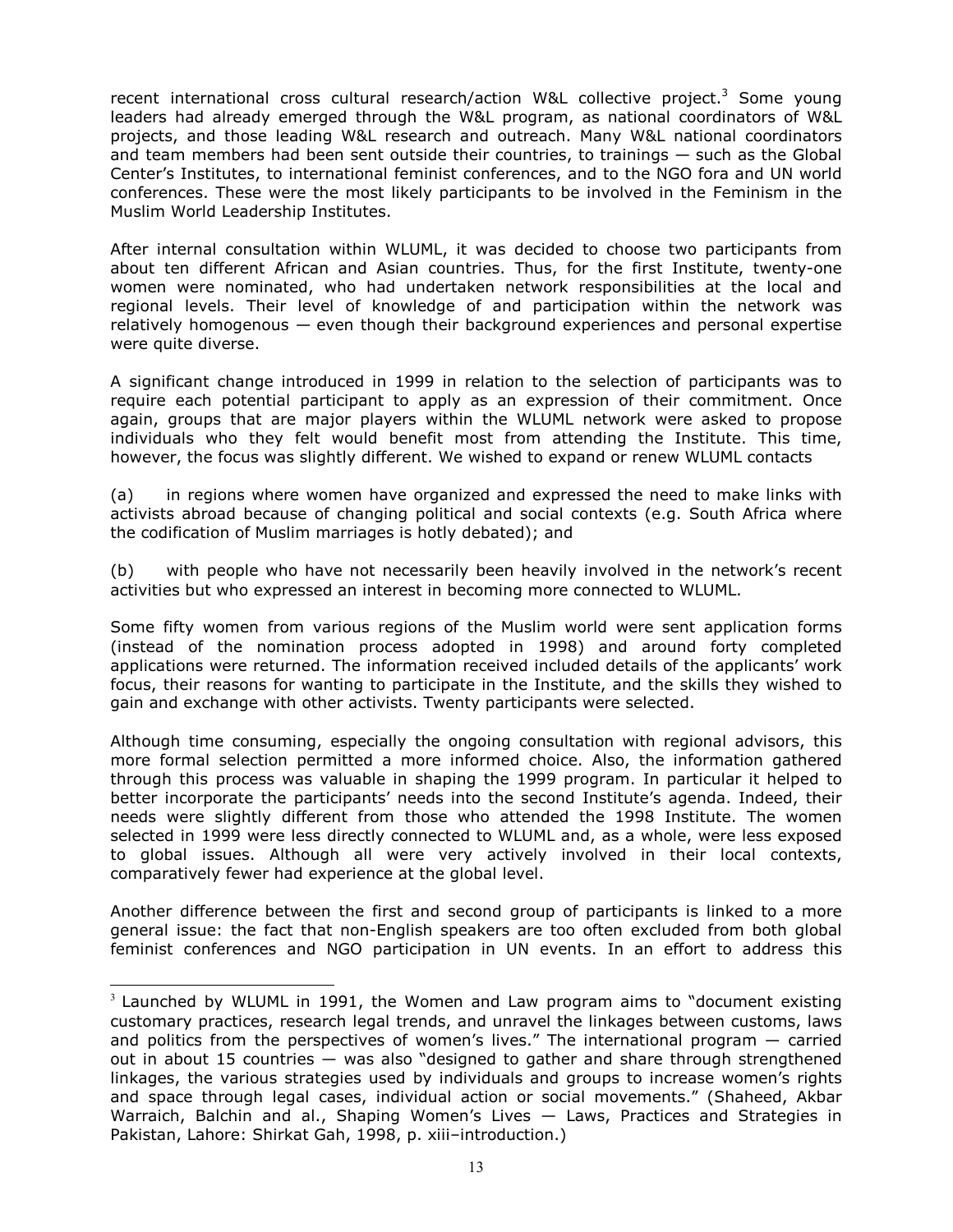problem, the Institutes organizers tried to involve committed activists who don't speak English. The most immediate need, given WLUML contacts in French-speaking Africa, was for translation into French. Although our efforts were not as successful as we had hoped we provided effective translation at the 1999 Institute, thus ensuring the participation of women from Mali and Senegal.

For the second Institute, the planning team reflected on what had made the first Institute a success. For example, as in 1998, several 1999 participants belonged to the same organizations. This choice reflected the organizers' awareness that "pairing" participants enhances their ability to implement the knowledge gathered at the Institute once back home. Ensuring peer support helps women to assist other individuals or women's groups to take a leadership role in their communities. Such a concern appeared even more crucial in the second Institute as participants generally had less of a long-term involvement with the network.

Another element of success in 1998 was the diversity among the participants and resource persons: a total of 11 countries were represented. The organizing team is convinced that this diversity provided an opportunity for all involved to access a rich pool of knowledge. It also felt crucial to try to recreate such variety in the second Institute. When choosing the participants of the 1999 Institute, organizers were therefore careful to again bring together a group of women from Muslim countries and communities that could highlight the range of activities undertaken by the feminist movement. At both Institutes, participants' backgrounds reflected the multiplicity of their experiences in terms of the focus of their work, the types of initiatives they were pursuing locally and the strategies they use.

#### Resource people

Our effort to invite participants involved in a range of activities was echoed by the choice of resource persons. Indeed, the organizers themselves brought a wealth of experience. But we also needed to go beyond the relative homogeneity of the group in terms of its focus on Muslim countries and communities.

Although WLUML's goal is to bring together women who have in common the fact that they live under 'Muslim laws', the network never intended to be a ghetto. On the contrary, the rise of fundamentalism in many Muslim countries and communities and around the world makes it increasingly clear that being isolated within one's national or communal context is detrimental to women's rights. WLUML and the Global Center are both committed to networking within one's own region, within one's own community, but also with like-minded groups elsewhere.

Therefore, the organizers deliberately chose as resource persons women who could and would bring in experiences from outside the Muslim world. Furthermore, to show concretely the strength of the global women's movements we selected resource persons to be as diverse as possible  $-$  both in terms of region and expertise. They brought a vision that highlighted the diversity of experiences, viewpoints and strategies of women committed to women's human rights around the world.

While WLUML looks at differences within the Muslim world, one of the strengths of the network is to build upon the similarities between the situations of networkers, derived from the common reference to Islam. In order to facilitate a greater awareness of the commonalities that women from Muslim countries and communities also share with women from other contexts, the resource persons invited to Istanbul and Lagos came from various continents: Latin America, Asia, the USA and Africa/African diaspora. This attempt was intended to be an eye-opener to others' realities and to potential for alliances.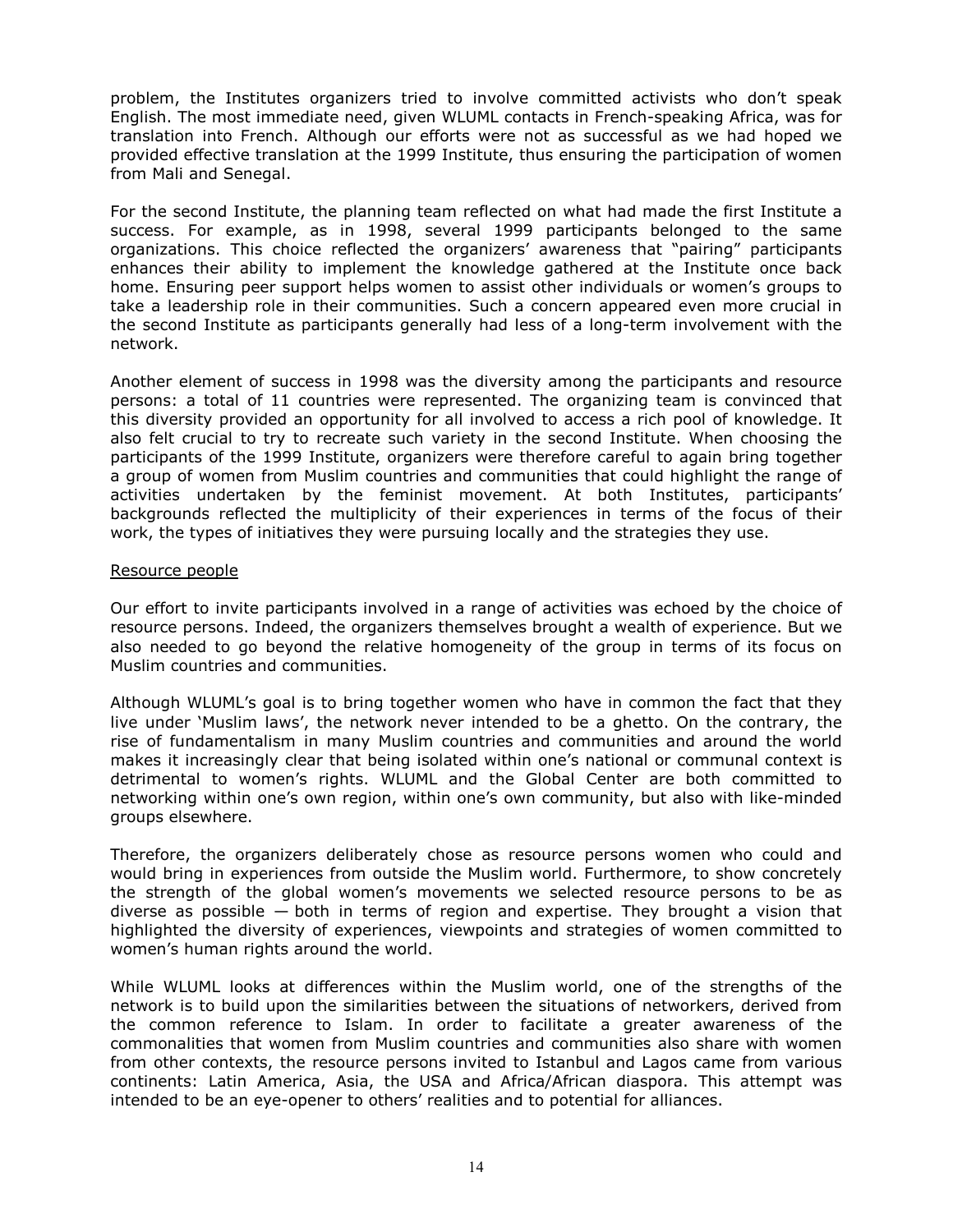It was also hoped that the 1998 resource people would be able to participate in the second Institute, taking advantage of their familiarity with both the WLUML network and the specific goals and format of the Institutes. Unfortunately, existing work commitments meant that not all were available to join us two years in a row.

Outside resource persons (for biographical profiles, see Annex 7) were asked to join the group several days prior to their own sessions to allow them to get a sense of the group and adapt their presentations accordingly. This also presented an opportunity for participants to discuss specific concerns more informally outside of the scheduled sessions. Such a format was well received by the group who often found that the experiences brought by resource persons were inspiring. Participants — especially those who usually do not have much chance to interact with activists from other regions — could better grasp the double and inter-related need for specific regional or thematic networks focusing on one's specific problems and the need to link one's specific work to the global women's movement. Our hope is that the Institutes helped insure that new ideas, models and comparisons brought by resource persons from different social movements, will be built into the network's future plans, activities and strategies.

In keeping with the previous Global Center Institutes and WLUML internal meetings, participants also functioned as resource persons for each other. In addition to the valuable exchange taking place independently of the formal agenda — an opportunity for sharing which must not be overlooked  $-$  participants were able to input in group discussions throughout the Institutes. A number of them were also asked to bring their experience into specific sessions (such as the ones related to fundamentalisms, CEDAW shadow reporting, etc.).

#### Overview of the Institutes

We highlighted earlier what main concepts guided the design of the Feminism in the Muslim World Leadership Institutes' program. In both Institutes, the chosen themes remained: feminist organizing in Muslim countries and communities; women's human rights, global solidarity and networking; and leadership and organizational skills. Within this framework the planning team tried to incorporate the issues prioritized in the latest WLUML Plan of Action (1997) more specifically: sexuality, fundamentalisms, and militarization.

While the focus of the 1998 and 1999 agenda remained similar, the second Institute was partly based on feedback from 1998 participants. The Institute coordinator summarized, in a lengthy document, the participants' written evaluations. This review process helped the planning team to evaluate how to benefit from the lessons of the first Institute in shaping the second one. Also taking into account the differences between the two groups of participants, we introduced changes at the level of both schedule and content (see Institutes agendas, Annexes 3 & 4).

A major change in the schedule was made in relation to the human rights component, which in 1998 constituted the initial phase of the program. In 1999 it was felt that participants needed to explore their own history before focusing on human rights tools. The sessions regarding human rights and international mechanisms were therefore scheduled during the second week.

In terms of content, we built on the sessions which were best received in 1998, but also updated the specifics of the first Institute themes in several areas. More specifically, the organizers felt they should:

 $\div$  strengthen the session related to the history of the network in order to adjust to an audience which was less involved with WLUML,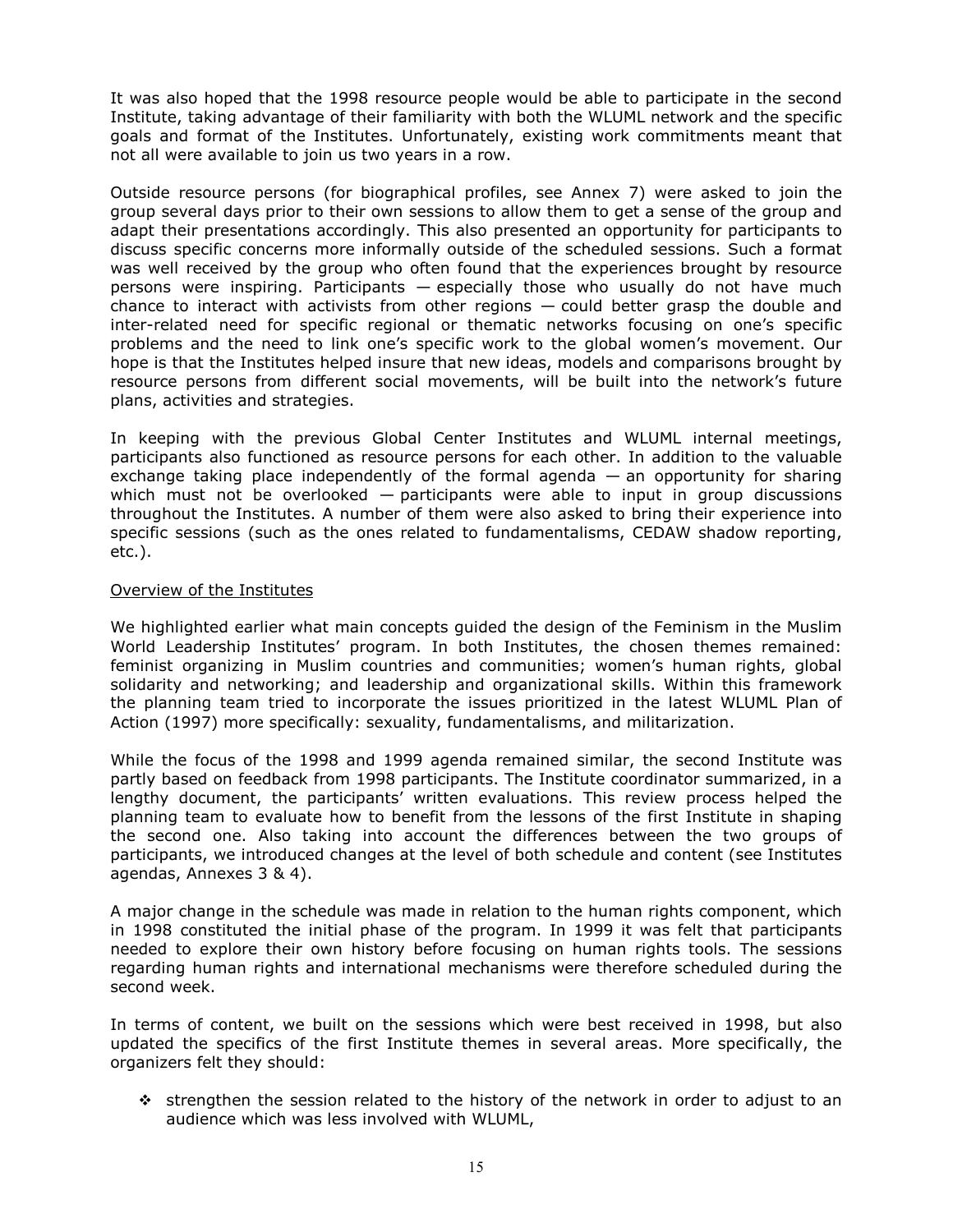- $\div$  expand on the work prepared by some of the 1998 participants regarding the "feminist ancestors" they had identified in their own contexts, especially the examples provided by Asma'u Joda from Nigeria and Isatou Touray from the Gambia,
- propose a less theoretical approach to leadership and organizational skills and offer more practical skills workshops,
- $\div$  enhance the purpose of meetings with local women's groups. We wished to take advantage of on-site resources in order to expose participants to current debates and issues within the host country; and, also, to facilitate the interaction of local allies with an international group of activists,
- highlight how global trends (such as fundamentalisms or economic globalization) affect our contexts and our work,
- $\div$  include issues which have arisen recently in particular the negative trend of governments attempting to control NGOs, as in countries such as Pakistan, Palestine or Egypt where, over the last year, new laws have been passed or are under discussion which try to limit NGOs' autonomy.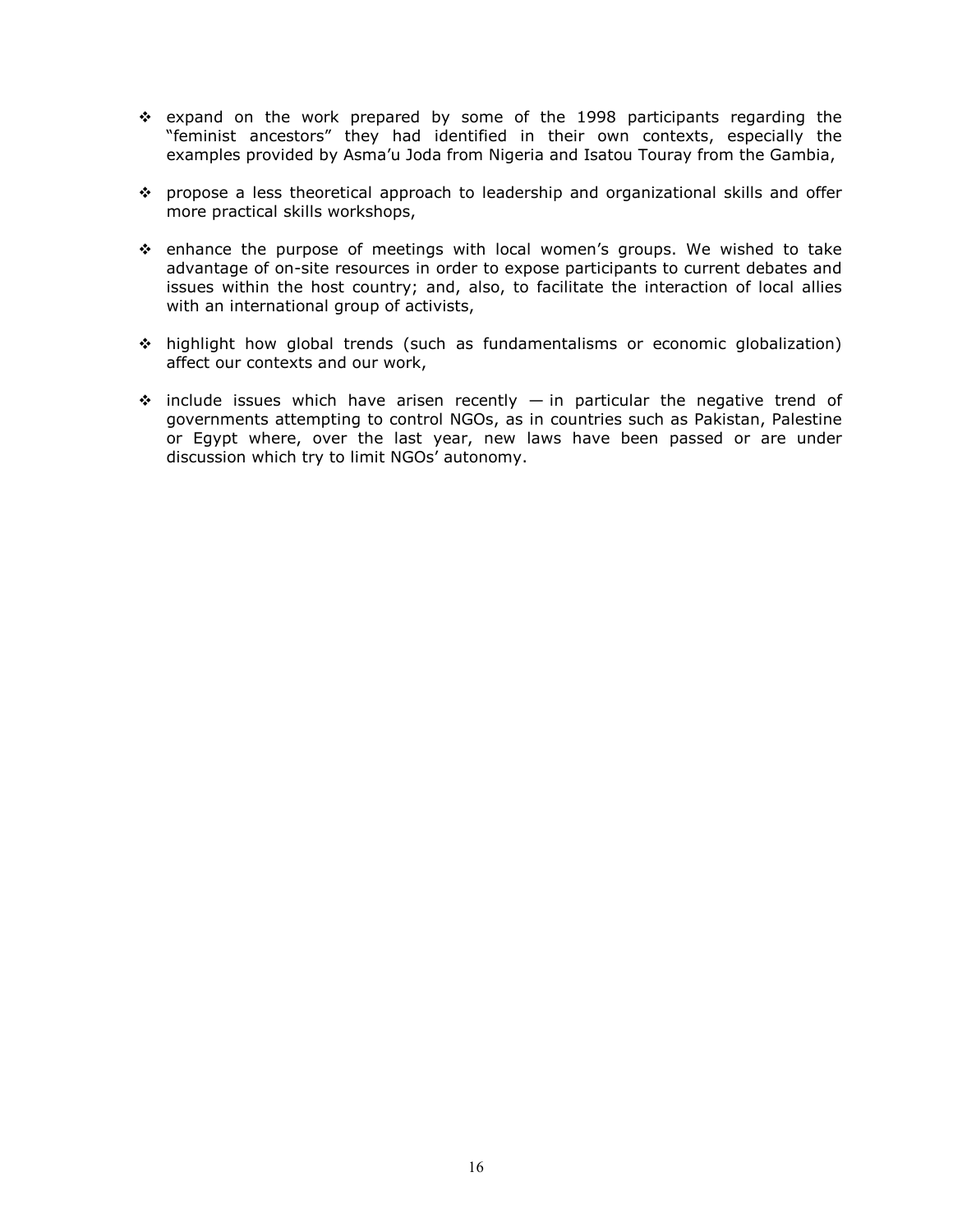## **Participants**

Forty-one participants attended the Feminism in the Muslim World Leadership Institutes (there were twenty-one participants in 1998 and twenty in 1999; for a list of participants and biographical information, see Annexes  $5 \& 6$ ). They represented twenty different countries in total, more specifically:

Afghanistan, India, Palestine/Israel, Algeria, Iran, Senegal, Bangladesh, Malaysia, South Africa, Cameroon, Mali, Sri Lanka, Canada, Nigeria, Sudan, France, Pakistan, Turkey, The Gambia and Palestine

These women experience very diverse situations at home. Some live in a self-proclaimed 'Islamic' state, others in a secular context, or else in a nation where the state religion is not Islam. Some are part of the Muslim majority in their country (e.g. Pakistan, Malaysia or Algeria), others belong to an ethnic and cultural Muslim minority (e.g. South Africa, India or the Palestinian community in Israel). Some are non-Muslims in places increasingly affected by religious-political forces. In other words, the Institutes brought together women who, regardless of their specific location and personal beliefs, are all "women living under Muslim laws."

The fact that participants' social and political circumstances were so different could only enrich our debates. As the network witnessed on many occasions — and purposely encouraged — such diversity concretely informs how "Muslim laws" affect women in various ways, depending on which religious interpretation prevails.

Participants' experiences and fields of activism also constituted a rich pool of knowledge. They were active in issues ranging from domestic violence, to women's political participation to female genital mutilation, and were involved in various activities such as media/radio programs, gender training, etc. They were drawn from many fields — grass root activists, lawyers, university lecturers, researchers, journalists, etc.

In order for all involved to appreciate the heterogeneity within the group, it felt appropriate to devote substantial time to participants' (and resource persons') introductions. This was also meant to provide space in the Institutes for personal bonds to develop. Throughout the first week, daily "Getting-to-know-you" sessions gave each individual a chance to introduce herself to the others. A set of questions served as guidelines:

- How did you first get involved in women's issues/women's struggles?
- \* What was the political context in which you got involved?
- \* What challenges do you face in your activism now?

It is difficult to give here a true flavor of all the stories we heard and especially to convey the often touching anecdotes that we shared. They, however, provided a background that helped reveal both the similarities and the differences among us. Despite the singularity of each story there were, overall, recurrent themes — particularly in terms of the constraints women had to overcome.

For example, the pain to be born a girl in a context that only values male children could still be felt by many. The issue of formal education was another area that had been crucial to most women present at the Institutes. Because schooling was seen as key for individual growth, it was one where determination had played a great role at an early age. While access to education could be taken for granted by some, there were tales of struggles  $$ such as the one from a Nigerian participant who as a seven-year old lobbied her teacher to let her attend school against her parents' will. Conflicts occurring within the family or the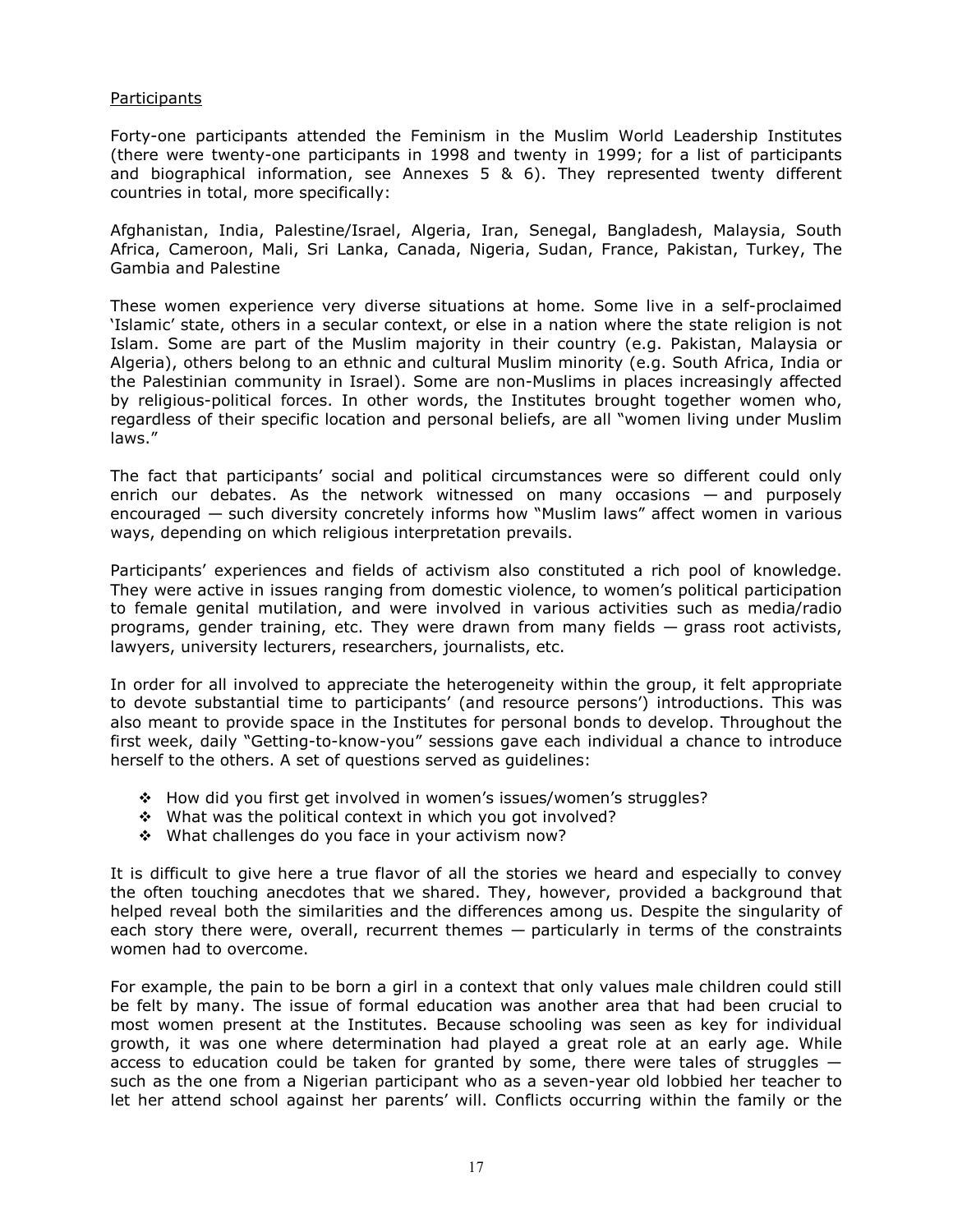larger community had taken many forms but their outcomes often testified to the strong will to become one's self.

In spite of varied political and historical backgrounds, the personal dimensions of the group's political involvement also reflected similar journeys. The circumstances in which our activism grew were often connected to progressive struggles that did not have a feminist agenda nor even necessarily a women focus. Commitment to women's rights was more likely to have arisen in the context of national liberation, opposition to military dictatorship, or when one was involved in the labor or the student movements. In the course of time, an awareness came — sometimes prompted by a disillusion with existing alternatives, whether the political parties or trade unions many had been associated with  $-$  of the need to truly address women's specific concerns.

Hence, participants becoming women's rights activists was often due to previous experiences, both positive and negative, with other social movements.

The commitment to women's equality brought its share of challenges  $-$  not unlike the ones faced by feminists from outside the Muslim world: difficulties in balancing personal life and political work, confronting the backlash in our communities, dealing with the issue of hierarchy and power sharing within our own organizations, securing enough funding to go forward.

Overall, participants felt that the "Getting-to-know-you" sessions offered a valuable space to share both our personal and political experiences: while one woman stressed that "it helped us respect and value different identities and get so close to one another," another pointed out that "it was not only interesting, but inspiring and motivating as it reaffirmed the mutuality of goals and struggles."

#### Women Living Under Muslim Laws International Solidarity Network's History and Principles

The presentations by Mariémé Hélie Lucas from Algeria and Farida Shaheed from Pakistan highlighted WLUML key strategic and conceptual principles. An analysis of the name of the network — Women Living Under Muslim Laws — provided an opportunity to share two important notions. Panelists first helped clarify the distinction between 'Muslim' and 'Islam.'

Ayesha Imam from Nigeria pointed out that there is often a "conflation between 'Islam' and 'Muslim.' Islam is the religion or faith, while Muslims are those who believe in Islam and attempt to practice it. Islam is an issue of theology. However, what Muslims (human fallible people) make of Islam is an arena open to social scientific inquiry."<sup>4</sup> The network is concerned with Muslim laws rather than Islam: it does not focus on religion itself, but on the concrete realities resulting from different interpretations of religious texts.

Second, the network is primarily concerned with the effects of Muslim laws on women including, but not exclusively Muslim women. In other words, WLUML addresses itself to all women affected by Muslim laws regardless of their individual identity or collective circumstances.

In order to provide a historical basis of WLUML development over the last 15 years, network founders addressed a number of specific questions, initially formulated as:

\* Under which circumstances did the network emerged?

֦

<sup>4</sup> Ayesha Imam, "The Muslim Religious Right ('Fundamentalists') and Sexuality," WLUML Dossier 17, June 1997, p. 7.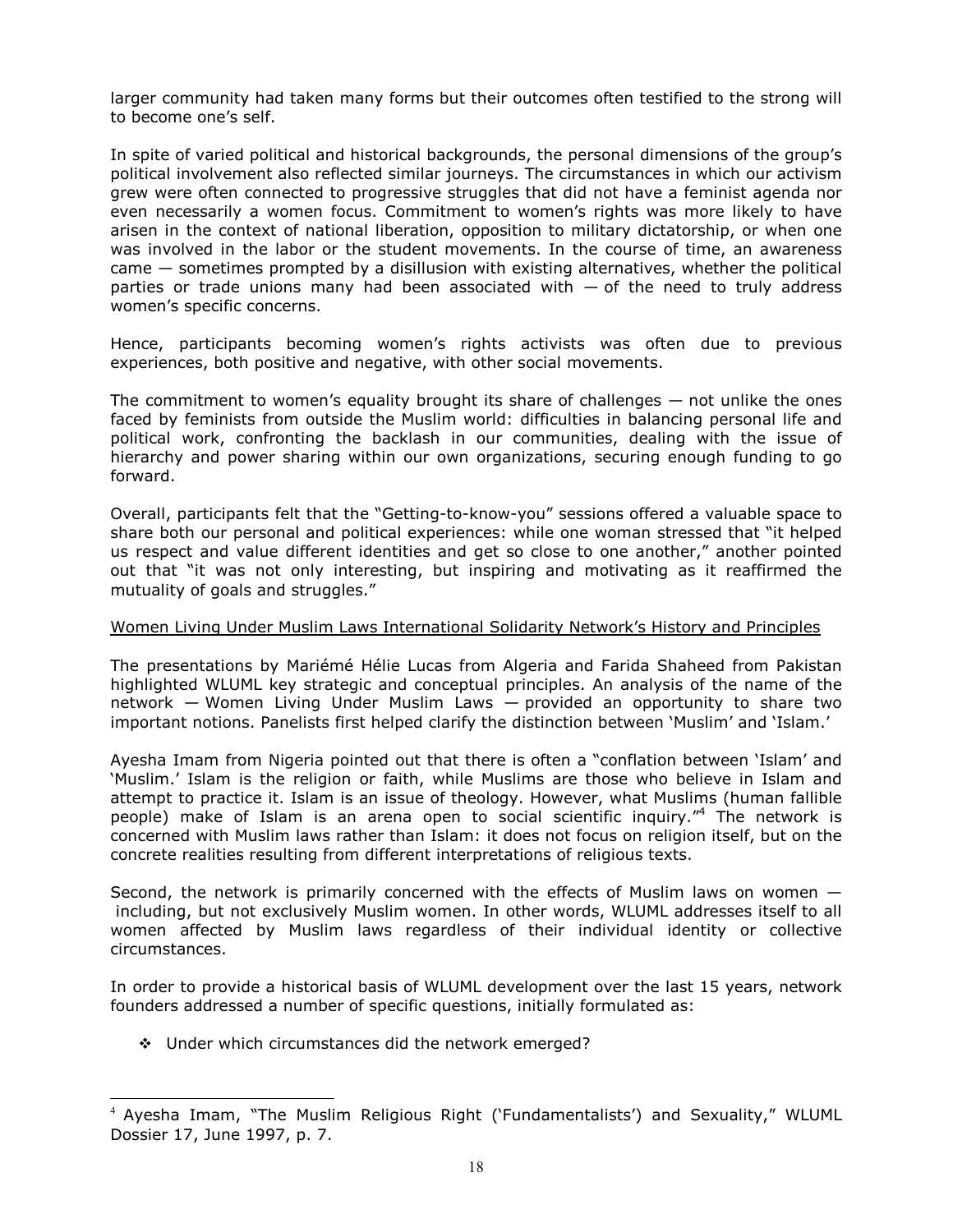- How did the network evolve from an emergency Action Committee of Women Living Under Muslim Laws into the present network?
- Along which "lines" did WLUML grow? Which ones were predictable and planned? Which ones were a result of adaptation to unforeseen circumstances?

This introductory overview was designed to highlight WLUML's emergence from a global women's movement  $-$  for example the very fact that the founders took advantage of an international women's gathering (the Health and Reproductive Rights conference held in Amsterdam, Netherlands in 1984) to initiate their first common actions. Far from being incidental, this course of events needed to be acknowledged as it reflects the network's firm belief that women activists can find — and should seek whenever possible — support outside of the so-called "natural" boundaries of their own communities.

#### Networking locally and globally

WLUML works to empower women in Muslim countries and communities to exercise their human rights by creating linkages both among women from the vastly different Muslim contexts that exist throughout the world as well as between women from Muslim communities and the broader international human rights, women's rights, and feminist movements. Indeed the network also encourages women to challenge the boundaries that exist within their own contexts; especially in countries, such as Sri Lanka, India or Pakistan, where different religious and ethnic groups have unequal access to power. For example, a meaningful campaign was launched by WLUML in 1994/1995 following the appeal by Pakistani feminists and human rights activists from the dominant Muslim community to support their fellow Christians accused of blasphemy and whose cases were brought before the Lahore High Court.

Discussions within the group evoked the real challenge this approach represents in many of our contexts. It was pointed out that in some instances the space available to initiate or sustain such links has been suppressed. Indeed, all participants were well aware that when they connect across narrowly defined lines of identity, they are often accused of betraying their "real" community, ethnic group, nation or religion. Nevertheless, to go beyond imposed  $-$  or even internalized  $-$  dichotomies, to challenge identity politics is beneficial to women from Muslim countries and communities as well as to their allies in the local and the broader women's movement.

This standpoint is indeed an effective strategic approach, as a number of international campaigns launched by the network have proved successful thanks to the solidarity originating from both inside and outside the Muslim world. But it is also a political commitment at a time when fundamentalist discourses construct and promote a vision of the world divided between "those who belong" and the "Others." (Calls for the "community of Muslims" to mobilize against "the West" find an equivalent in the West in the idea of the "free world" versus "the enemies of progress.") WLUML does not believe in such dichotomies — and rather builds bridges with like-minded human rights defenders across the world. As women activists we need to work for our global interests instead of letting sectarian categorizations blur the potential for alliances. The network's commitment to international solidarity is finally a recognition that women's rights are violated everywhere  $-$  under different disguises and through various means  $-$  and of the fact that when harm is inflicted upon specific individuals or groups, the effects are seen throughout the world community. Hence the need is to strengthen the interconnectivity of the various components of the women's movement.

#### Plurality and autonomy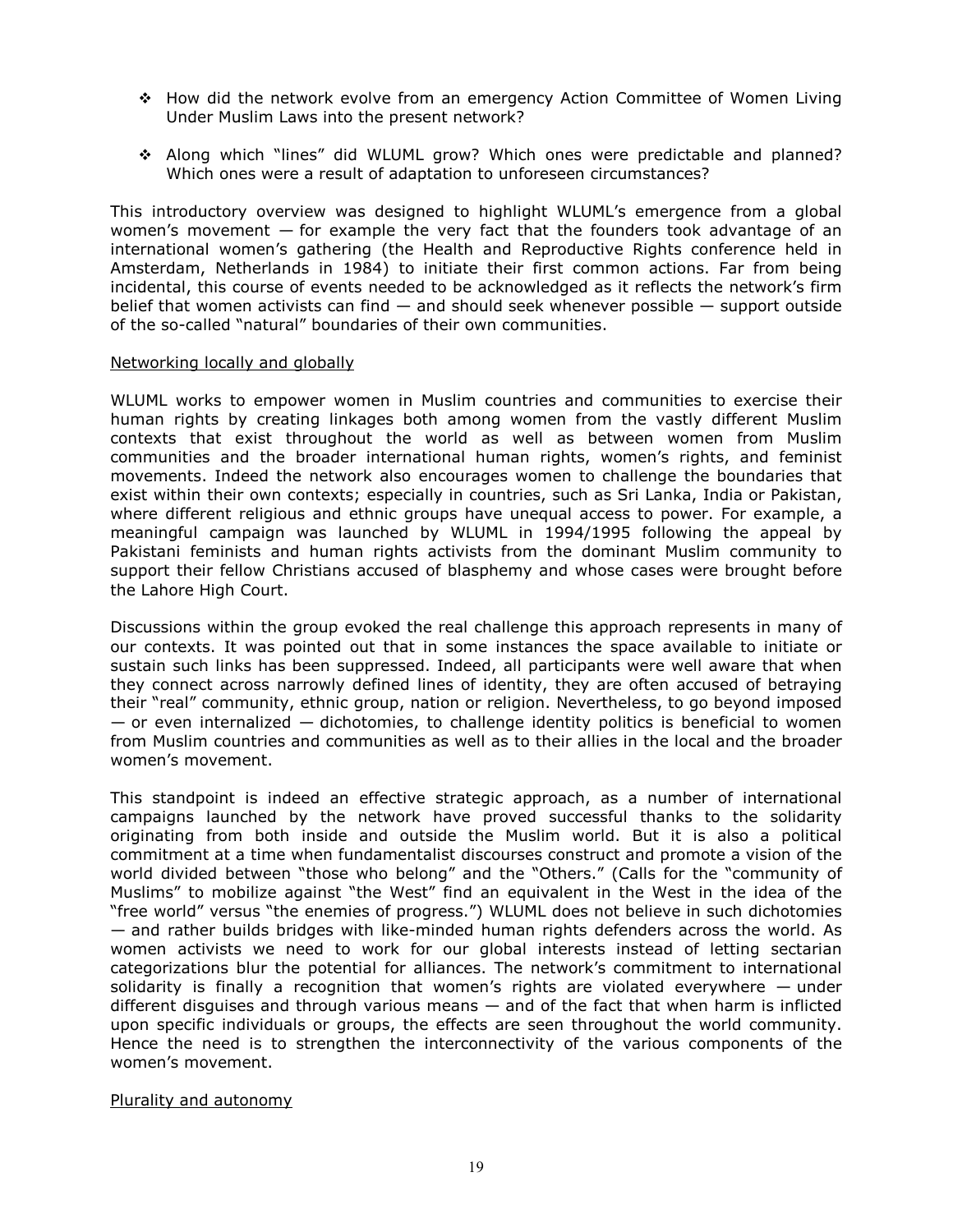One of the key objectives of the network is to exchange information regarding the wide range of laws and customary practices, all purporting to be "Islamic," which actually govern the lives of women in Muslim countries and communities. The purpose is to enable women to break their isolation and to witness the many possible ways that women live and struggle in Muslim societies throughout the world. In doing so, WLUML enhances women's ability to resist and challenge the norms imposed on them in the name of religion, ethnicity and culture, and thus increase their ability to control and change their lives.

As a network, WLUML emphasizes links and communication among diverse individuals and organizations working to enhance the human rights of women, rather than imposing a particular ideology, a single set of political objectives, a "proper" strategy or a precise form of organization. WLUML aims at providing access to a wide range of standpoints therefore allowing women in each part of the Muslim world to define their priorities and work out the strategies they feel are the most appropriate to their own situations.

In their efforts to bring women's equality forward women are engaged in a whole spectrum of different activities, many of which can be a source of inspiration for others. From this reality derives WLUML's specific approach to networking. The key concepts here are pluralism and complementarity. The network forges a fluid connection with its allies: the links that emerge can be either one-time events or long term as WLUML believes in lending support when needed and not in claiming a political territory.

#### Recognizing differences, building on commonalities

The emphasis on the autonomy of individuals and/or groups linked to WLUML is also a principle that derives from an acknowledgment of the diversities within the Muslim world. WLUML has sought to show that there is no monolithic version of Islam but that its practices vary from region to region. This has been a core issue around which the network has defined itself and built its strategies. WLUML challenges the concept of an homogenous Muslim world as a "deliberate myth promoted by vested interests from within Muslim communities as well as from outside."<sup>5</sup>

Far from being innocent, this myth limits women's and people's ability to evaluate what pertains to customs, law and religion and therefore undermines their potential to assert their rights. Increasingly, defining collective identities based on narrow, a-historical views of religion, culture or ethnicity is used as a divisive political tool to legitimize attacks on human rights and various expressions of civil society. Women, human rights defenders and other progressive groups are the most likely targets. While this trend is seen in various contexts, in Muslim countries and communities the role of women is constructed as essential to the definition of "Muslimness," making it even more difficult for women to challenge these assertions in isolation.

In the network, recognizing  $-$  and valuing  $-$  diversity is translated into concrete terms in the fact that WLUML brings together women who want to work from within the framework of religion as well as others who adopt a secular approach, women living in Muslim societies with a faith other than Islam as well as non Muslim women directly affected by Muslim laws through their children or women from migrant Muslim minorities. While it makes the reality of networking much more complex and challenging, its inclusivity is definitely a strength of the network.

While respecting differences WLUML is careful not to essentialize them, thus avoiding what a number of extreme right or politico-religious movements — such as White supremacists as well as Nation of Islam in the USA, various racist political parties in Europe, the Hindutva in

 $\overline{a}$ 

 $5$  Women Living Under Muslim Laws, Plan of Action–Dhaka 1997, 1999, p. 5.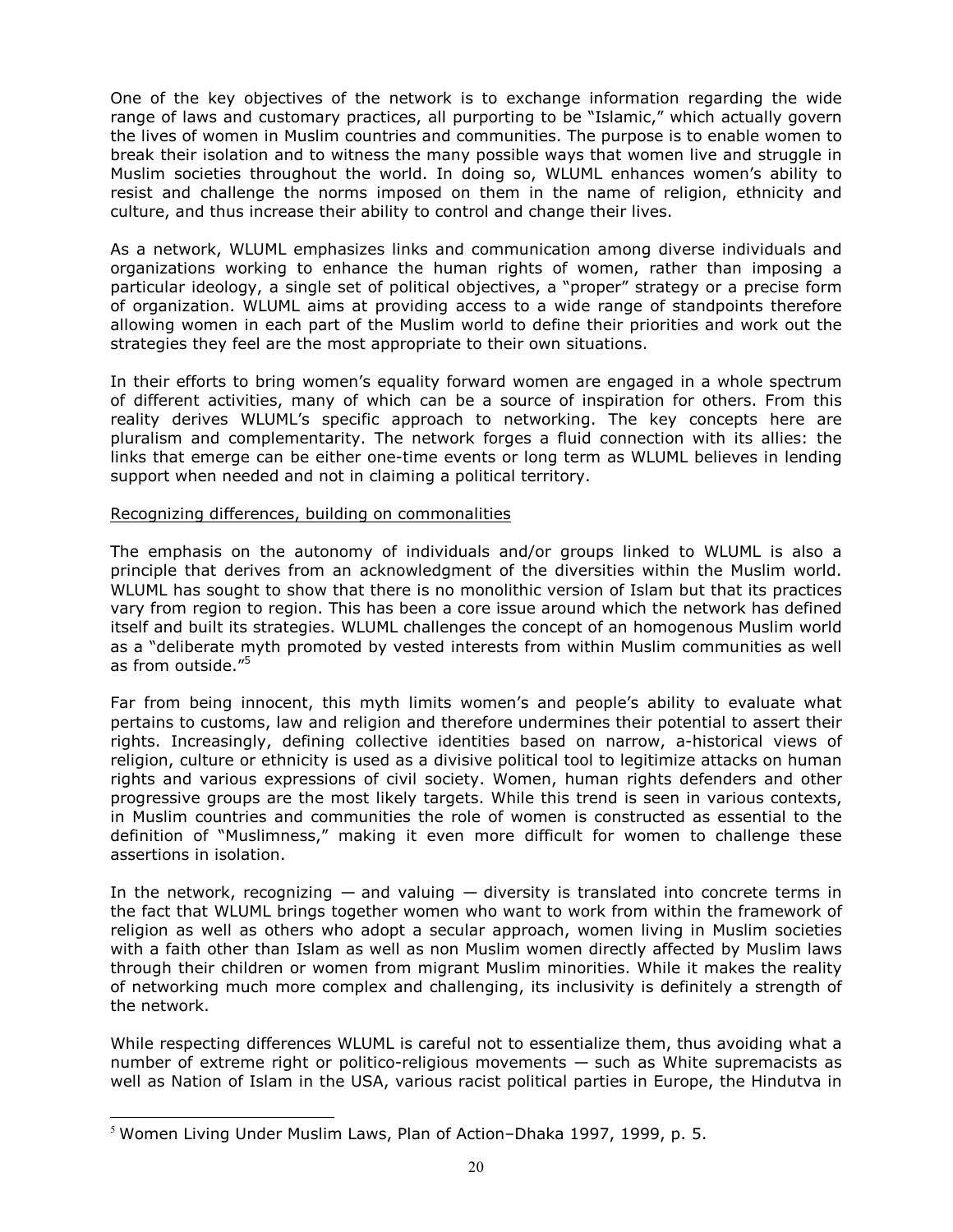India, etc.  $-$  do to exclude the "Others." At the same time, the network recognizes, and builds upon, the commonalities that exist among women from Muslim countries and communities. The presentations at the Institutes conveyed one of WLUML's strong convictions — clearly articulated in the latest Plan of Action (Dhaka, 1997): "We draw inspiration from each other to meet the challenges [we face] since it is clear that despite the differences that distinguish our lives, inform our points of view, and shape our strategies, we do share a common goal and can lend strength to each other through networking."

#### Solidarity and collective efforts

One of the strengths of the network is its ability to identify and articulate issues of common concerns. In its efforts to deal with such issues, WLUML has undertaken a series of collective projects in the past 15 years: the Exchange Program in 1988 (held with the help of ISIS-WICCE in Geneva), the Qur'anic Interpretations by Women meeting in 1990, the Women and Law in the Muslim World Program from 1993 till 1999. The Feminism in the Muslim World Leadership Institutes is the latest of those collective projects.

Concretely, the evolving principles which guide WLUML's work, as well as the activities and projects undertaken by the network, have been articulated through a series of Plans of Action (1986, 1990, 1997.) The process of developing the Plans of Action provide a platform for active networkers to share experiences in their collective and personal lives; to discuss the socio-political trends affecting them in each of their particular contexts; to identify the most pressing issues and how the network can best address them; to define and articulate common strategies.

The decisions regarding WLUML priority activities as a network are taken collectively according to the specific needs expressed by the active networkers — that is the individuals actively involved in the network on a regular basis.

In closing this overview of WLUML's principles, panelists re-emphasized the need for international solidarity and insisted on the essential differences between real expressions of solidarity  $-$  which is necessarily empowering for all involved  $-$  and the concept of "aid." Before participants broke into small groups to discuss which of the network's principles felt most relevant to or have the most impact on their local work, Ayesha Imam made a similar point by sharing a short poem:

"If you've come to help me, You are wasting your time — and mine. If you come because your liberation is linked to mine, Then let's join hands and start working together."

## History of Feminism and Feminists in the Muslim World: Reclaiming our Ancestors

It is the experience of the network that women in Muslim countries and communities struggle everywhere and in all areas of life, just as other women do around the world. Many women connected to WLUML felt there was a need to communicate this knowledge in a more systematic way. Feminism in the Muslim world is a reality, which can be reclaimed both historically and currently, worldwide as well as locally, universally and in terms of specific areas of activities.

However, historical research focusing on the lives, experiences and roles of early feminists from Muslim countries and communities has not yet been carried out on a large scale. There are obvious political reasons for such a lack of recognition. The relatively poor documentation that remains also testifies to the fact that women are purposefully erased from mainstream history. Therefore, the Institutes devoted a key session to the basic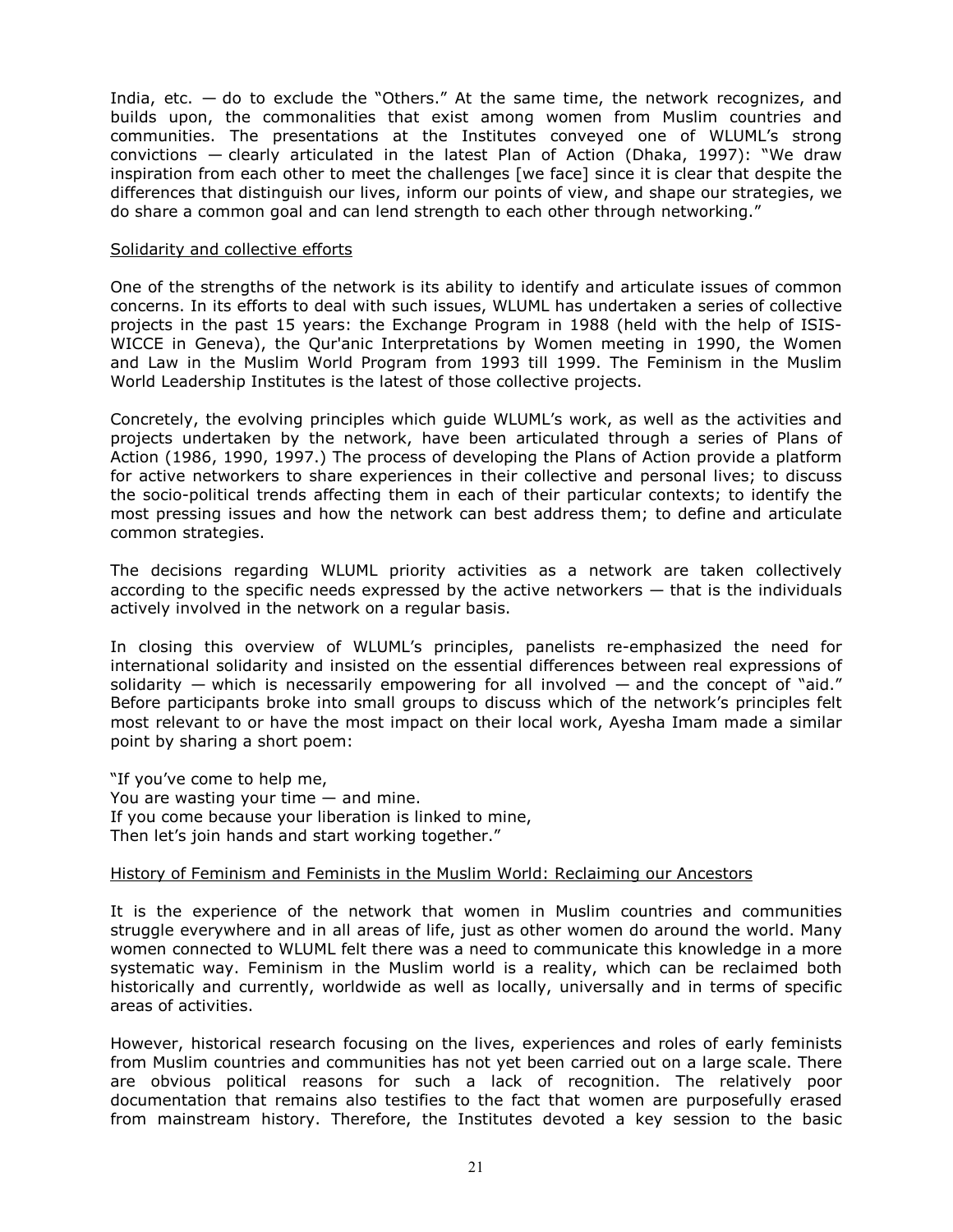history of feminism in the Muslim world. While several well-known researchers — such as Margot Badran in Egypt, Fatima Mernissi in Morocco or Kumari Jayawardena in Sri Lanka have documented a few individual cases, our contribution hoped to add an international dimension to these previous efforts. We believe that a compilation of feminist history from various Muslim countries and communities, especially if conceived as a bridge towards contemporary feminisms, can have a far-reaching impact on how young women perceive feminism.

To counter the image of the feminist movement as a 'western' imported ideology, participants in the first Institute were asked to bring stories of women/feminists from the past in their countries. At the second Institute, we presented examples of feminist figures from Muslim countries and communities in a "light and sound show" format.<sup>6</sup> We also provided a resource package with extensive 'coverage' of the issue. Both historical and contemporary figures were highlighted, ranging from the 8th to the mid 20th century. Reclaiming this history, its actresses and landmarks, required collecting materials regarding well-known heroines as well as more humble women. The session itself not only provided a background history, but also revealed linkages with current areas of activism in Muslim countries and communities around the world.

The reactions from participants testify to their astonishment to "discover" women's rights heroines from their own regions who had been invisible before. The group as a whole felt empowered to be able to relate to powerful female figures and to identify potential role models who have emerged from their own cultures. Furthermore, participants felt they could trace the roots of their own activism, which they now perceived as connected to the efforts made by women in other centuries. For example, Louisa Ait-Hamou from Algeria, who initially felt she "did not believe in such an exercise," later told the group that "I have just been re-connected with my history."

The presentation was organized around three main themes. Firstly, it highlighted how individual women had struggled to establish their rights in marriage: by refusing to conform and marry to drafting their own marriage contracts, securing specific demands or filing for divorce in a context where oral repudiation (talak<sup>7</sup>) may have been the rule. Then came examples of women who engaged in cultural and intellectual activities and the struggles this entailed: women who managed to fulfill their desire to access education (at a time where it was a male and elitist privilege) and subsequently became teachers, celebrated poets or famous theologians. The last part focused on the issue of solidarity: women who had taken a stand on behalf of others or who made links with like-minded women's rights advocates in other regions.

Farida Shaheed, who took primary responsibility for the research and conceptualized the session, made three remarks regarding the selection of relevant "cases." First, she acknowledged that a large proportion of the women included in the presentation were from South Asia and the Middle East since that was the material she found most accessible. She had also chosen to include male voices that had promoted women's rights to show that some men had supported feminism in the past. Finally, she remarked that while there were many women who took individual action and struggled throughout history, it was less easy to find traces of a collective movement.

 $\overline{a}$ 

 $6$  Slides of visual documents (drawings or portraits of women, etc.) accompanied the voices of several speakers. In turn, they told about the lives and deeds of dozens of early advocates of women's rights.

 $<sup>7</sup>$  Talak refers to the male unilateral right to initiate divorce granted to men in a number of</sup> Muslim countries and communities.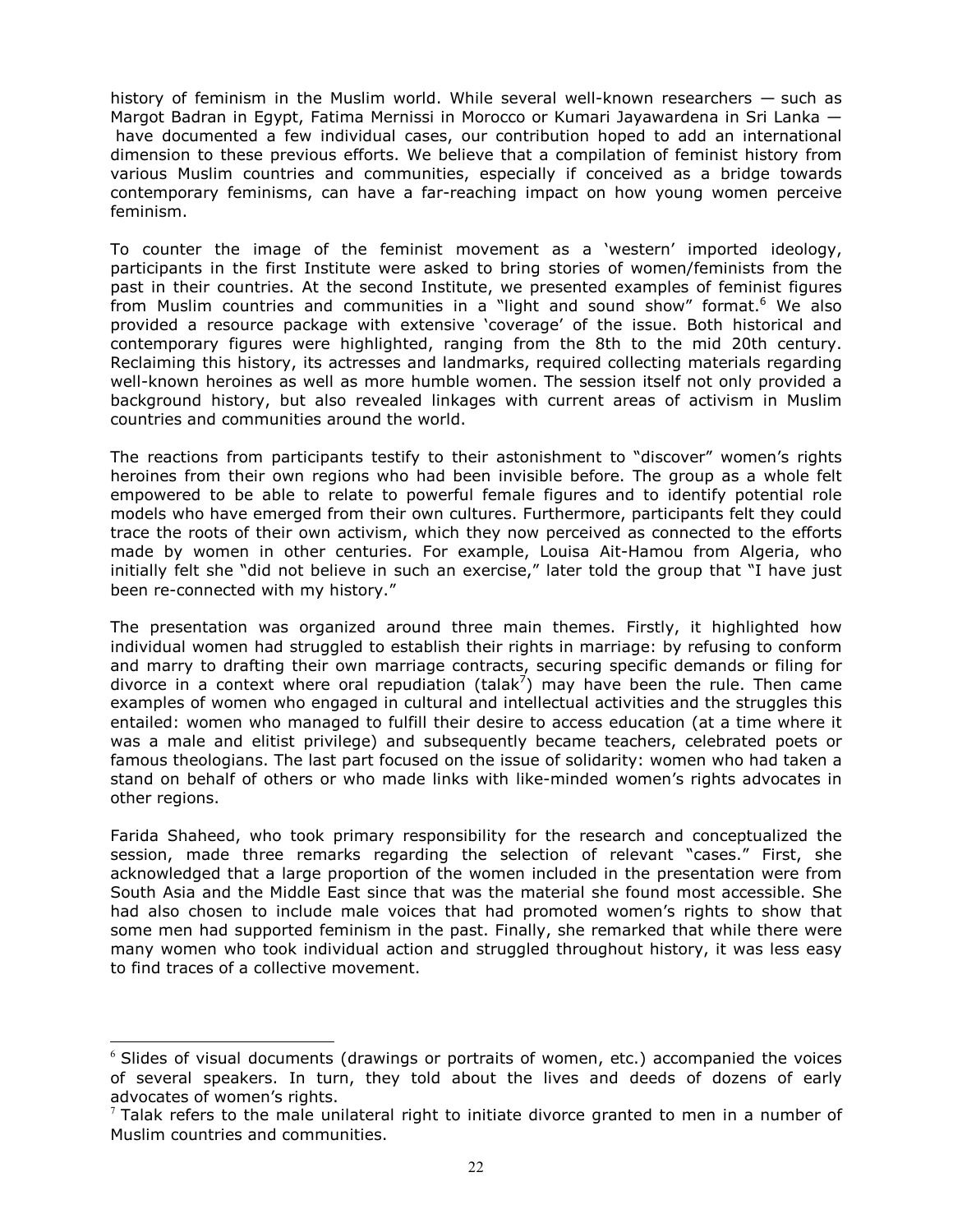There are, however, striking examples, such as the ribats, which flourished between the 11th and the 15th centuries from Syria to Egypt. It was often well-off women who set up ribats, in many cases appointing women administrators. While a number of people compare them to convents, this is inaccurate: ribats did provide a space for women scholars, but they were also open to old women, widows and single women. They were a sanctuary for women without any means of support and those abandoned by their husbands. Today, ribats would be called shelters. One of the most famous ribats was set up in Irak in 1285 in honor of Zainab bint Abu'l Barakat. Known as Al-Baghdadia, Zainab was a distinguished and wellknown scholar. The ribat was active for more than 150 years.

Particularly inspiring, in terms of early networking, were the examples that highlighted international linkages. These began developing in the 19th century and were often connected to political movements of emancipation that arose in the broader context of anticolonial or nationalist struggles.

Huda Shaarawi (1879-1947) was one such nationalist and feminist leader, whose activism grew out of her involvement in Egypt's independence struggle. She publicly unveiled in Cairo after attending a women's meeting in Rome in 1923, the same year she founded the Egyptian Feminist Union, among other women's organizations. A member of the International Alliance of Women for Suffrage and Equal Citizenship, she became its vicepresident in 1935 and pursued her career as an international feminist, giving speeches in Egypt, the Arab East, Turkey and Europe.

Several presentations demonstrated real solidarity and connections across cultures and continents. For example, Raden Adjeng Kartini (1879-1904), an upper class Javanese woman, advocated for women's rights and condemned the practices of polygamy, seclusion and forced marriage. She was critical of both the colonial rule and the class privileges of the Javanese aristocracy. Kartini communicated with and inspired radical Dutch feminists and socialists, even translating feminist literature from English into local languages. She developed links with Indian feminists as well. Because she perceived education as a liberating force for Indonesian women, she set up a girls school in 1904, the year she died in child birth.

Indeed, other examples could be highlighted, such as the connections between Arab and European feminists, or the fact that links with Egypt were most important to Palestinian women.

We needed to acknowledge also the support given by some European and American women to South Asian women in the 19th & 20th century. Several women actually went to India and joined the movement there  $-$  a fact brought to light by Kumari Jayawardena, who wrote of the "revelation" that came with unveiling the "presence in national liberation movements of a strong current of thought on women's rights and the role played by many foreign women in promoting political reform and social change."

One such woman was Canadian born Mary Rutnam (1873-1962) who arrived in Sri Lanka in 1896, having been recruited by Christian missionaries to work in the newly founded women's hospitals. A doctor, Rutnam became a "national figure as a proponent of social reform, health reform, health education, family planning, sex education and women's political rights."<sup>8</sup> In 1909, she made the first public reference to women's rights in Sri Lanka. With a vision "that cut across race, religion and caste and operated in the local languages," Rutnam was an advocate of women's rights politically and became the first woman elected at the Colombo Municipal Council in 1937. She worked to develop solidarity between poor

֦

 $8$  Kumari Jayawardena, Dr. Mary Rutnam, a Canadian Pioneer for Women's Rights in Sri Lanka, Colombo: Social Scientists' Association, 1993, p. 2.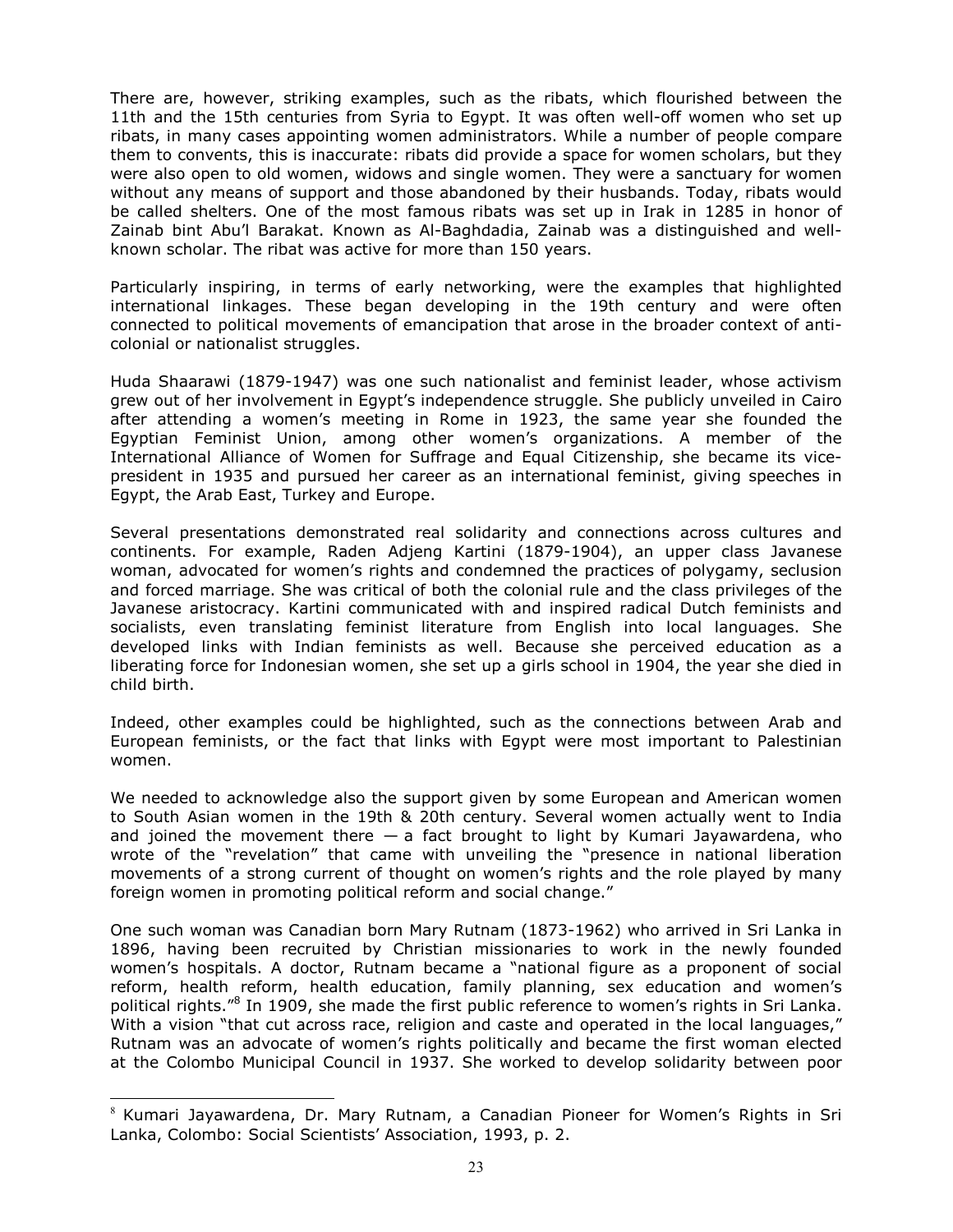women in rural areas and their more privileged urban counterparts and to strengthen links with the wider women's movement (she was instrumental in having Sri Lanka  $-$  the first Asian country to do so — host a Association of Country Women of the World (ACWW) meeting in 1958, which brought more than 500 delegates from 40 different countries).

Following the presentation on Reclaiming Feminist S/Heroes, the group discussed how feminists are labeled in their own contexts. In 1998, Isatou Touray from the Gambia formulated a question that had relevance for many: "'Feminism' is a highly polluted word but who pollutes it?" Discussions followed on what are the local terms for feminism, what  $$ often negative  $-$  values they carry and how to reclaim these in a positive sense.

In an effort to connect past and present struggles, participants at the second Institute, spent time exchanging stories about the women who had inspired them to join the feminist movement. Some became active as a reaction to witnessing close relatives being abused, silenced or ostracized in their communities  $-$  such as the example of a mother who had struggled through experiences of widowhood, polygamy, domestic violence or immigration. Others were inspired by a particularly strong figure they felt connected with in their childhood: a grand mother, a teacher, a nanny who may have encouraged them when they "behaved like a boy," a mother who conveyed her basic philosophy: "You don't have to be loud, you don't have to call for a lot of attention — you just have to know what you stand for." A number in the group also acknowledged the influence of an unknown woman about whom they heard or whose books they came across. Charmaine Pereira for example celebrated the "power of imagination of writers" stating that even though novels are not necessarily based on real life, for her "it was the word which gave me the inspiration."

#### Human Rights Framework and International Mechanisms

The inclusion of human rights concepts and mechanisms as a major theme of the Feminism in the Muslim World Leadership Institutes was a direct result of the success of similar sessions by the Global Center in the past. Former participants in the Women's Global Leadership Institutes have taken advantage of the human rights training provided by the Global Center to enhance their lobbying skills at the national level and/or to move their concerns into the international human rights advocacy arena. We decided not only to introduce the basic framework of human rights, but also to explore the history of human rights and its application nationally and regionally as well as internationally. Finally, the Institutes provided practical insight by a) exploring how to apply human rights principles in selected areas of concern, specifically in the fields of women's health and violence against women, and b) focusing on the issue of documentation of human rights violations.

#### Women's Rights as Human Rights: An Overview

Charlotte Bunch from the USA began her presentation by reminding the group about the principles that lie at the core of human rights: inalienability, universality, indivisibility and interconnectedness. She stressed the potential of using a human rights approach in all emancipatory movements, stating that "these are efforts to find common, ethical standards. The human rights language is very powerful, it spells out what people believe are the common points that underline our humanity."

Providing a brief history of human rights, she pointed out that "human rights evolve as the human community grows." The human rights framework is increasingly used by women's rights advocates worldwide to provide an effective context for demanding state accountability for the violations women experience. The decade of the 90's has seen women making tremendous advances in transforming the human rights framework so it can be used to address more fully the range of abuses that women experience. However, despite the fact that women have taken the lead, together with other progressive movements around the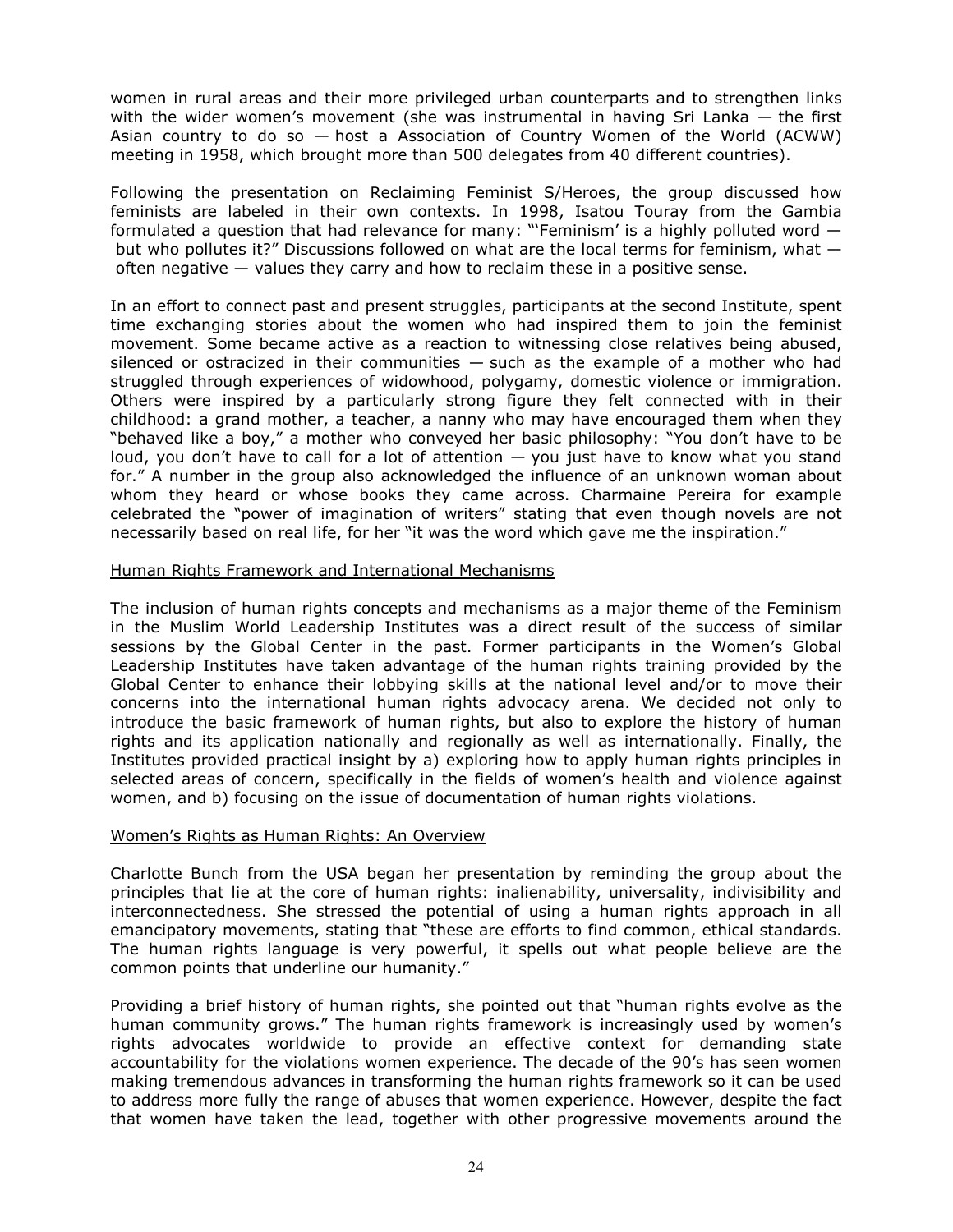world, in defining and advancing the human rights agenda, gender-related violations still receive comparatively little attention within the mainstream human rights organizations.

This relative invisibility of abuses perpetrated against women is the result of at least two factors. First, the legacy of a priority given to civil and political rights over social and economic rights. Even though women experience numerous civil violations in laws and customary practices that discriminate against women throughout the world, such abuses are often dismissed as trivial and outside the realm of "serious" human rights. Second, the traditional focus on "public" violations by the state has added to the dismissal of violations against women that often occur in the "private" sphere as reflected for example in the reluctance of a number of states to take action against crimes committed within the socalled private sphere such as wife battering, forced marriage and so forth.

#### Women using and redefining human rights

While acknowledging the gaps between theory and practice, we felt it particularly important to insist on the evolving nature of human rights concepts and on the efforts of the global women's movement to promote a gender-equality perspective. We documented women's responses to gender-based discrimination and explored the multiple ways women activists in different contexts have challenged, and enriched, the mainstream human rights discourse. The resource persons were able to convey a sense of the historical and current struggles involved in the feminist reconceptualization of human rights. Examples of strategies that have emerged both from within and outside the Muslim world were used to help make the connection between seemingly unconnected efforts as well as to highlight the need for global solidarity and transnational activism.

For example, Roxanna Carrillo from Peru reminded us of the crucial role played by Latin American women in the drafting of the Universal Declaration of Human Rights (UDHR, 1948) and their successful efforts, together with Eleanor Roosevelt, to introduce the notion of nondiscrimination on the basis of sex in the final text. She also stressed the strong tradition of human rights activism among Latin American women. Referring to the pacifists in Colombia and the Zapatistas in Chiapas, Carrillo evoked figures such as Bolivian labor activist Domitilia Chuagare, Guatemalan indigenous rights leader Rigoberta Menchu, Peruvian leader Maria-Elena Moyano and the Mothers of Plaza de Mayo  $-$  the human rights advocates who in the 1970's called for accountability of the generals in Argentina's dirty war.

Not only have women used the human rights framework to address a variety of issues in the past, but they are still engaged in an effort to broaden the scope of human rights. As part of the ongoing redefinition of human rights, we highlighted a number of new initiatives, such as the Women 2000 World March Against Violence and Poverty (to start on March 8, 2000), which is being sponsored by 3,400 organizations in 146 countries. Another example is the case brought by the Kensington Welfare Rights Union, currently before the Organization of American States (OAS), which aims to hold the USA accountable for economic human rights abuses being caused by downsizing and welfare reforms — whereby women are most affected by increased unemployment and poverty.

Taking into consideration the achievements of human rights advocates over the past 50 years, participants felt they needed to share the difficulties they still face in terms of implementation of international standards. We discussed the fact that governments and governmental bodies are at times directly implicated in gross violations of women's rights, either because they fail to protect their female citizens or specifically target women in their attempt to secure political power or even call for assaults on women. We noted that it has taken massive-scale crimes such as those which occurred in the former-Yugoslavia for the international community to recognize that forced impregnation is no longer a "side" consequence of conflict  $-$  some sort of "collateral damage"  $-$  but truly a systematic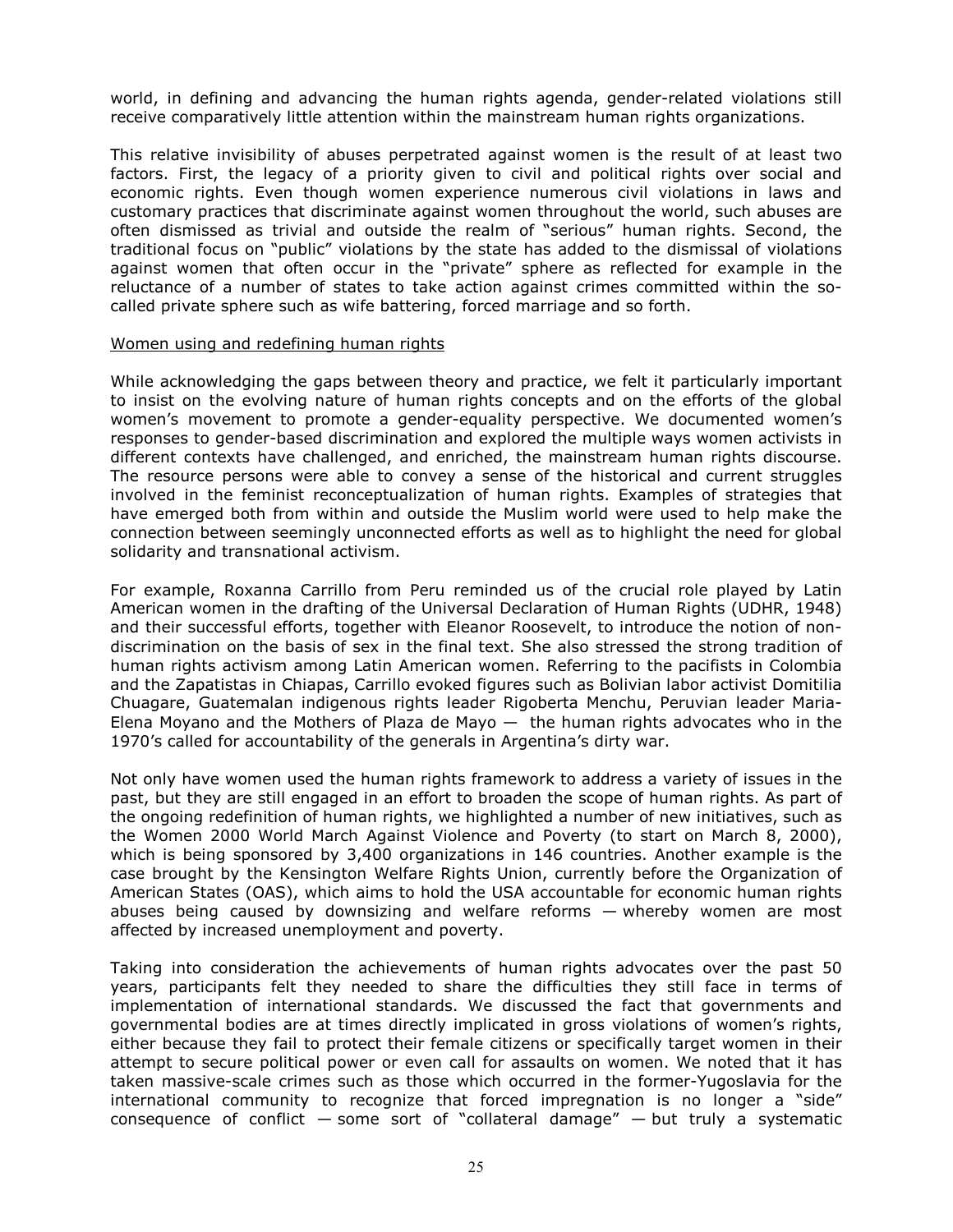strategy. But again, the classification of rape as a war crime has been primarily the result of sustained efforts from a global women's human rights movement. In other words, even though human rights bodies can provide tools and can be transformed in order to truly help eradicate gender-specific abuses, this process still requires long-term lobbying and strategizing.

#### Using the human rights framework – challenges and concerns

While examining the range of achievements of women's human rights advocacy, discussion also focused on some of the limitations linked to the use of human rights. The way Muslim contexts are constructed often adds a particular dimension to women's human rights issues. It was noted that when violations occur within the Muslim world, there is often a tendency either to justify those in the name of respect for cultural diversity or to demonize "Muslims." Mariémé Hélie Lucas pointed to the hypocrisy and double standards that sometimes, unfortunately, blind human rights opponents and proponents alike: many "would consider without a blink the amputation of a thief's hand as a barbarian act while gladly referring to the removal of a woman's clitoris as an  $-$  implicitly acceptable  $-$  expression of cultural tradition."

On the other hand, human rights are often criticized for being a hegemonic tool used by Western powers in an attempt to impose their values onto the rest of the world (a recent example is Malaysian Prime Minister Mahathir calling for the redrafting of the UDHR "according to Asian values"). While panelists strongly denounced the selective morality of international bodies and superpowers when it comes to addressing human rights abuses perpetrated by their political allies, it was felt crucial to reaffirm the universality of human rights principles.

This is especially important as a number of countries in which Islam is the state religion have consistently refused to abide by human rights conventions in the name of 'culture' or religion. Various examples were cited which showed that invoking culture, religion and tradition often masks a lack of political will to bring about positive change. The group pointed out that even those countries which did sign, for example, the Convention on the Elimination of All Forms of Discrimination Against Women (CEDAW) do not necessarily intend to comply with the treaty's provisions nor take responsibility for the necessary social and legal changes it calls for. Indeed, demanding state accountability is a core issue, which requires ongoing work.

Some participants also voiced their concern that adopting the human rights framework may cause feminism to lose its edge. One response was that if human rights were not such a powerful tool, most world leaders surely would not bother proclaiming their respect for human rights. The fact that even some of those who are guilty of human rights abuses still pretend to abide by international standards is in itself a proof of the radical potential of the human rights discourse.

Other responses highlighted more concretely what the global movement has gained by using human rights. Roxanna Carrillo stressed that "the use of human rights has given women a significant amount of power in the way women's issues are defined. The use of human rights concepts to articulate women's demands has transformed women's struggles from the concerns of a 'special interest group' into universal claims. In the process, we have moved from specificity to universality." She added that "articulating women's issues as human rights  $-$  and therefore as part of international law  $-$  has helped to add legal weight to women's claims and has allowed us to see women's issues and the realization of women's rights as legally enforceable."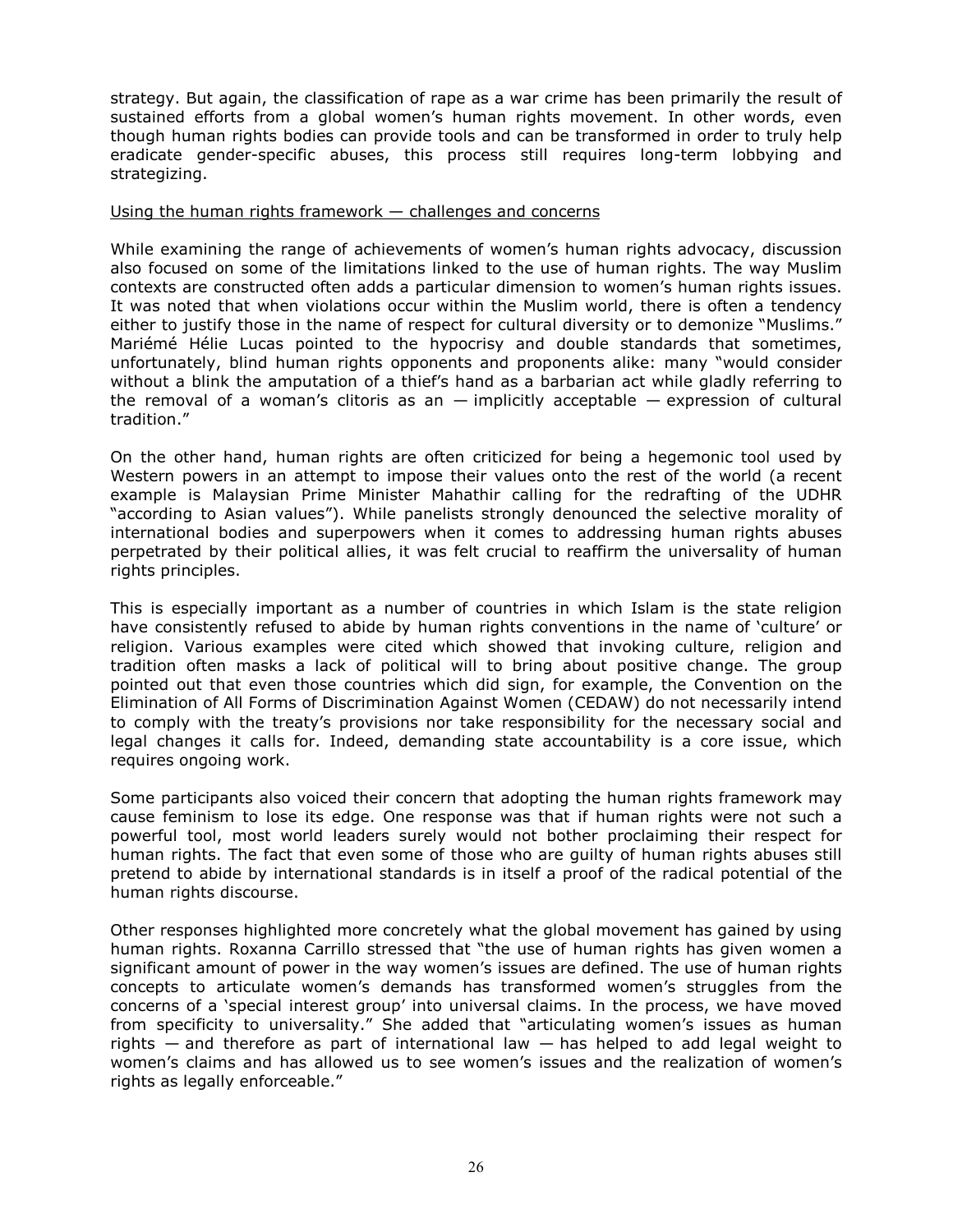Human rights can also offer benefits beyond legitimizing feminist demands and institutionalizing the processes of implementation of women's rights. For Farida Shaheed, it also facilitates networking: "human rights help make the link with other social movements (with children's rights, workers' rights and others) both nationally, in Pakistan, and internationally." In addition, Shaheed stressed the strategic importance of UN conference follow-up. She explained, for example, how recent preparatory meetings for the upcoming five year review of the Beijing Platform for Action provided a forum for activists to strategize at the regional level as well. For example, in the fall of 1999, the Asia-Pacific Forum brought together representatives of more than 300 NGOs. Participating organizations, Shaheed said, were able to exchange their perspectives on the gains made since the 1995 Beijing World Conference, the gaps that remain to be addressed and the challenges lying ahead. Participants also identified the commonalities they share in terms of the problems affecting their region: "structural adjustment programs, backlash against NGOs, the use of religion/culture and other forms of identity for political purposes, the lack of will of our governments and the issue of accountability of transnational corporations are problems which impact us all in the region." The Institute participants agreed that one of the remaining battles is to hold not just governments, but also non-state actors (such as multinational corporations, opposition forces, etc.) accountable for actions that violate human rights.

Such examples provided the basis for an exploration of how women from Muslim countries and communities can adapt and make use of the human rights framework locally, nationally, regionally, and at the international level  $-$  and thus corroborated the importance of the adoption of a human rights approach by feminists.

#### International mechanisms

Intense lobbying by women globally has led to the introduction of mechanisms at the UN level that specifically address women's human rights abuses. A review of existing processes and international tools available clearly revealed the advances women have made in this respect — especially since the Vienna World Conference on Human Rights in 1993, when the UN officially recognized women's rights as human rights. Sunila Abeyesekera from Sri Lanka talked about her experience as a feminist lobbying around the issues of human rights abuses in her country at the Commission on Human Rights. She also gave a clear overview of the mission of the Special Rapporteur Against Violence Against Women, its Causes and Consequences. She guided the group through the ways women activists can both support and have input into the Special Rapporteur's work.

In order to provide participants with practical knowledge they could use in their own work, we also built on the group's expertise. At both Institutes, women who had participated in the process of NGO alternative reporting to CEDAW (or "shadow reports") related their experiences. Their contributions focused mainly on the processes involved in the drafting of an NGO document, on the impact it had on their local work (including how to bring CEDAW provisions home) and on whether it had been a useful way to bring their concerns to the international arena. Although the ensuing discussion brought up the issue of backlash, many women insisted on the positive consequences of being involved in "shadow reporting."

For example, Ipek Ilkkaracan from Turkey remarked that her organization's involvement at the CEDAW Committee sessions in New York "contributed to improving our negotiating power for advocacy and lobbying back home. Our recommendations were integrated into the final report of the Commission for publication by the Ministry of Human Rights. Our outreach activities also benefited from using CEDAW: we designed a program focused on 'Legal Literacy and Human Rights Training for Women' which since 1998 has expanded through a collaboration with national social services  $-$  it is now being implemented by social service workers of Community Centers in five regions of Turkey."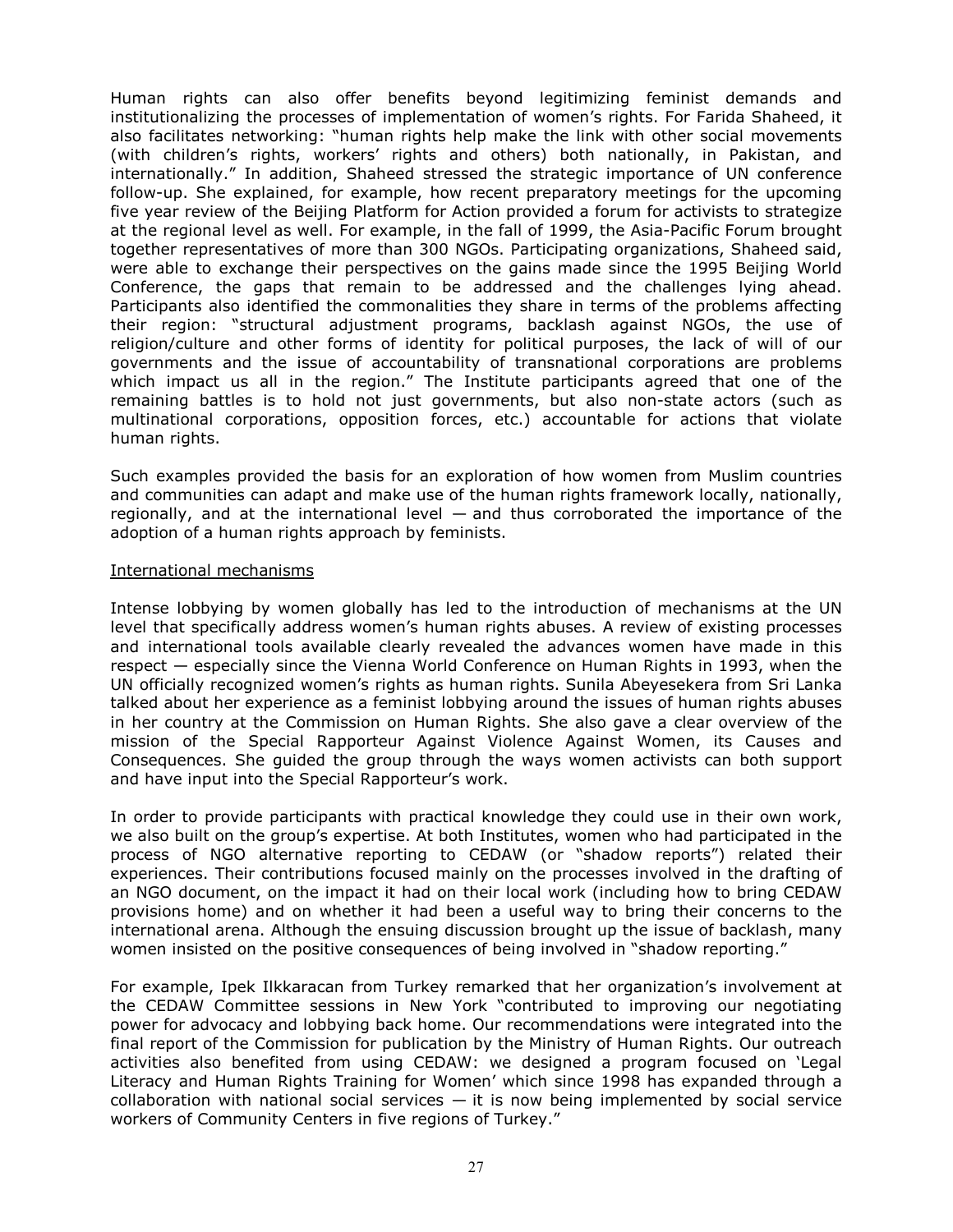At the second Institute, a whole day was devoted to CEDAW and the 5-year review of the Beijing Platform for Action (June 2000). The sessions, designed to bring together Institute participants and local Nigerian women's organizations, were successful as all involved exchanged accounts of strategies instigated to pressure states either to endorse or further implement CEDAW. Participants who worked on preparation of non governmental, shadow reports told about their experiences in Algeria, South Africa, Nigeria, Turkey and the Palestinian minority in Israel, hence ensuring that others in the group were exposed to different approaches.

Ensuing discussions on ratification of CEDAW also brought up a major issue of concern: the "reservations" that sometimes contradict the very spirit of the convention. $9$  To argue for the importance of internationally binding human rights treaties such as CEDAW as superseding national laws remains one of the main challenges facing women activists from Muslim countries and communities as well as the women's global movement as a whole. Several other major challenges were identified  $-$  such as the danger of cooptation of the human right discourse by extreme right political movements and the need to ensure non-state actors' accountability.

## Using the human rights framework to address specific issues

 $\overline{a}$ 

In addition to debating the theoretical and practical implications of using the human rights system and exploring the issue of local implementation of CEDAW, the group focused on human rights strategy around specific issues. The Institute organizers identified a wide range of issues that would offer the group relevant case studies in terms of applying human rights to concrete situations, but we emphasized the themes of violence against women and health as specific examples of areas which human rights concepts and international mechanisms can be applied.

<sup>&</sup>lt;sup>9</sup> Ann Elizabeth Mayer points out that "it is permissible to ratify international treaties subject to reservations, but the reservations are not supposed to be incompatible with the object of the treaty or convention involved. (é) Although few Muslim countries have ratified CEDAW, among those that have, all have entered reservations to its substantive provisions, several on religious grounds. Bangladesh, Egypt, Libya, and Tunisia have invoked 'Islam' as the reason for making reservations. (é) When in 1996, concerned countries wanted the Secretary General of the United Nations to survey the parties to CEDAW as to their respective views on what reservations would be incompatible with the object of the convention, the proposal was denounced by some delegations as being anti-Islamic or amounting to a Western attack on Third World countries. (é) Muslim countries asserted that the proposal of the CEDAW committee constituted religious intolerance and cultural imperialism. (é) Implicitly, the UN acquiesced to the cultural relativist position on women's rights in the Middle East, allowing parties to CEDAW to invoke Islam and their culture as the defense for their noncompliance with the terms of the convention. This was paradoxal, since CEDAW Article 5 calls on parties to 'modify the social and cultural patterns of conduct of men and women with a view to achieving the elimination of prejudices and customary and all other practices which are based on the idea of the inferiority or the superiority of either of the sexes or on stereotyped roles for men and women.' Middle Eastern governments [have exploited] Western stereotypes of Islam. Western supporters of cultural relativist approaches seem disposed to believe that non-Western cultures are monolithic and immutable. In reality, intense conflicts and debates on rights issues rage within the Muslim countries from Africa to Asia, particularly regarding the rights of women." Ann Elizabeth Mayer, "Cultural Particularism as a Bar to Women's Rights: Reflections on the Middle Eastern Experience," WLUML Dossier 16, November 1996, pp. 21-32.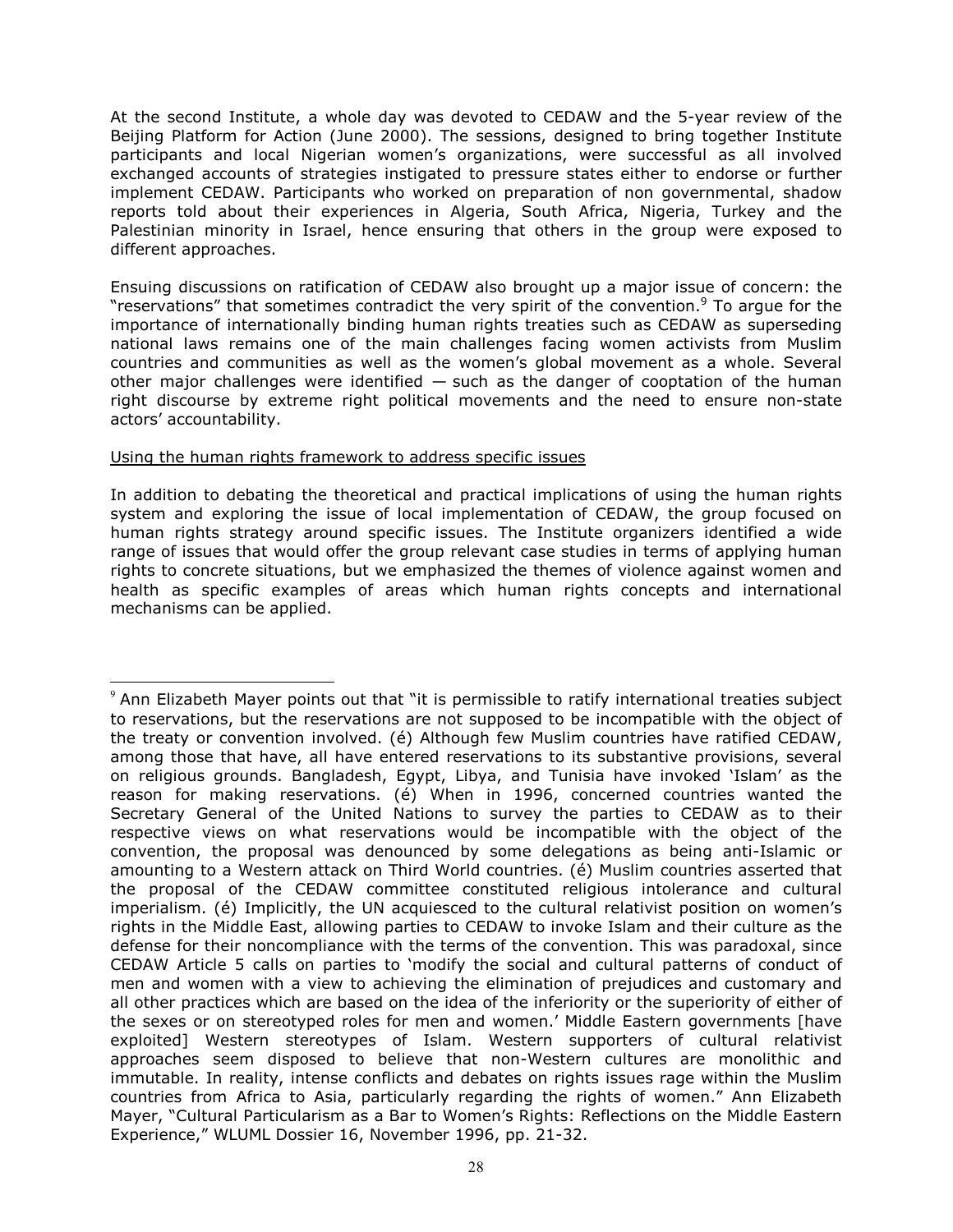## Violence against women as a human rights issue

Over the last decades, ongoing efforts by the global feminist movement have led to a number of steps being taken at the international level. For example in 1989, the CEDAW Committee issued Recommendation 19, which defined violence against women as a form of discrimination that seriously "inhibits women's ability to enjoy rights and freedom on a basis of equality with men."

More recently, the UN World Conference on Human Rights held in Vienna in 1993 stated that gender-based violence is a human rights violation. Later that year the UN passed a Declaration on the Elimination of Violence Against Women. It serves as the outline of the mandate of the Special Rapporteur on Violence Against Women — a position created in 1994. In it violence against women is defined to include:

- Violence in the family (including domestic violence, traditional practices, infanticide, incest, etc.);
- Violence in the community (including rape, sexual assault, sexual harassment, commercialized violence, labour exploitation, etc.);
- Violence by the State (including violence in detention and custody, as well as in situations of armed conflict and against refugee women).

Gladys Acosta from Peru began her presentation by stressing that "violence is not a 'theme'  $-$  it is not to be seen as one theme among the various ones the women's human rights framework tries to address. In fact, violence against women appears everywhere: violence is at the heart of the lack of dignity women face." Furthermore, violence against women "crosses national, class, racial, age, and ethnic lines. At the same time, it illustrates how these factors are intertwined with the subordination of women and it intersects with almost every other concern, such as militarism, racism, economic exploitation, the health crisis, etc. $^{\prime\prime 10}$ 

Our discussions regarding the various forms violence takes in different contexts highlighted both the pervasive and systematic nature of the abuses women face. We discussed the question of asylum seekers and refugees: the group felt strongly about the need for governments to include violence against women, gender-based persecution and gender discrimination as a legitimate basis upon which to claim a well-founded fear of persecution, hence responding to victims' legitimate claims for protection.

The examples provided by the group actually constituted an endless list of diverse, and sometimes extreme, human rights violations. While acknowledging cultural specifics, Charlotte Bunch pointed out the common nature of seemingly unrelated facts that occur throughout the world. Taking the control of women's sexuality as an example, she made the link between the various types of abuses faced by women who are seen as 'deviant' in their societies. More specifically, she compared the so-called 'honor crimes' perpetrated against women by their families in the Middle East and Asia to the numerous cases of young lesbians forced by their families to undergo psychiatric "treatment" or incarcerated by them in mental hospitals in the USA.

At both Institutes, the participants highlighted a whole range of abuses they encounter in their own countries. One issue identified was trafficking: Caroline Brac de la Pérrière from Algeria shared information about the abduction and sale of young, migrant women from

֦

 $10$  Center for Women's Global Leadership, Women, Violence and Human Rights: 1991 Women's Leadership Institute Report, New Brunswick, NJ, 1992, p. 8.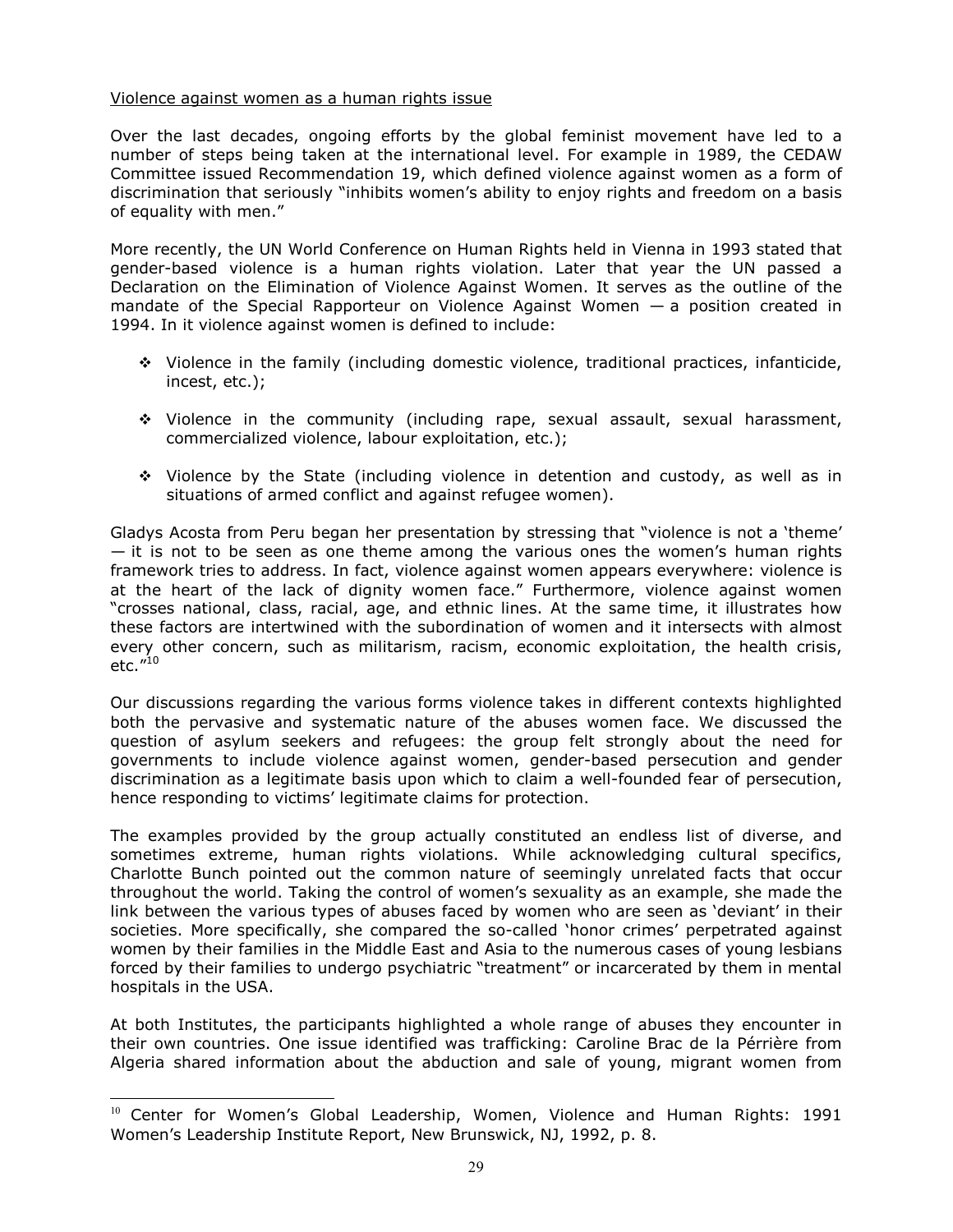Maghreb for the purpose of marriage (the women's European nationality makes it possible for their husbands to immigrate.)

The question of bodily integrity was also debated. For example, Hajara Usman from Nigeria gave an overview of the dramatic physical and social consequences of widowhood practices. Others evoked issues of sterilization, incest, child marriages, compulsory virginity tests, enforced heterosexuality, sexual coercion within marriage, enforced pregnancy, 'honor' crimes (with its varied manifestations, e.g. acid throwing, stoning, etc.) A participant from Sudan explained how some women in her country deal with marital rape by using a provision in the shari'a that condemns "aggressive sex" and considers it as a ground for divorce.

The notion of freedom of movement was brought up as well, especially in relation to forced segregation, forced seclusion, control of mobility, imposition of dress code, etc. Aisha Gazdar from Pakistan referred to the impact of social pressure on women (such as public condemnation by community members, verbal abuse or threats by religious leaders) and connected its acceptance with wider issues linked to the culture of violence we can witness in our societies.

Apart from those violations, which dramatically enough occur in "normal" circumstances, the group also discussed how violence against women increases in situations of war and conflict. Several of the resource people and organizations are involved in the preparation of the Women's International War Crimes Tribunal on Japan's Military Sexual Slavery, to be held in Tokyo in December 2000, and both WLUML and the Global Center have circulated information related to those issues within their networks. The group was therefore well aware of the conclusions of a recent international report<sup>11</sup> which points to the fact that "in recent years, mass rape of women during periods of internal strife or armed conflicts have been documented in warn-torn countries around the world (...) Mass rapes and other sexual assaults have been reported in Bangladesh, Burundi, Cambodia, Liberia, Peru, Somalia and Uganda. More recently, about 20,000 women and young girls were raped in the first few months following the dissolution of Yugoslavia in 1992."

At the time of the Hague Appeal for Peace (May 11-15, 1999), 36 conflicts were taking place around the world. Indeed, because wars affect so many regions, some participants had firsthand accounts of similar systematic violence against women occurring in their own countries. In Algeria, for example, the rape and forced impregnation of women and adolescents girls by "fundamentalist" underground forces and armed groups reached such a level that the Islamic Council granted victims access to abortion, a service which is otherwise outlawed.

While the group shared various examples of violations of women's human rights in conflict situations, the need for documentation of such abuses  $-$  as well as of the more everyday violations — was evident. At the same time, discussion brought up the issue of inequity regarding the treatment of conflicts. The coverage — and therefore the actions it triggers internationally  $-$  is not necessarily related to the scale of atrocities taking place, but also appears motivated by geo-political concerns. The media (and even also, at times, some human rights groups) seem to focus on conflicts of specific "strategic" importance, leading one participant to ask: "Is there such a thing as a 'war with sex-appeal'?" Obviously, the women raped in all regions of the former Yugoslavia needed all the solidarity they could get — but so do victims of other "forgotten" wars, especially in Africa.

֦

<sup>&</sup>lt;sup>11</sup> Naomi Neft and Ann D. Levine, Where Women Stand-An International Report on the Status of Women in 140 Countries, 1997-1998, New York: Random House, 1997, p. 158. See also Common Ground: Violence Against Women in War and Armed Conflict Situations, Philippines, Asian Center for Women's Human Rights (ASCENT), 1998, 358 pp.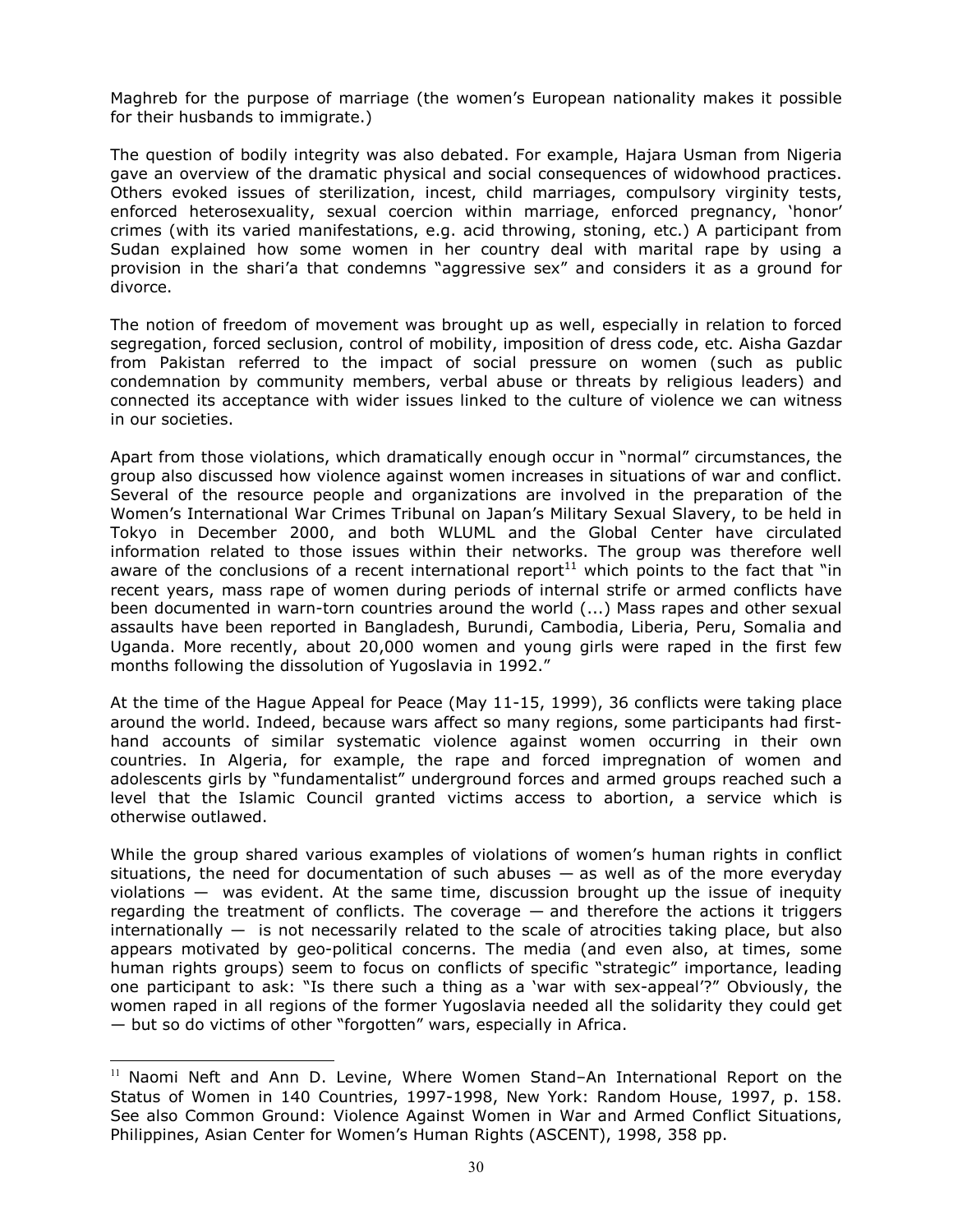#### Strategy discussions

֦

Strategy discussions then focused on the efforts participants were engaged in to end the impunity often granted to perpetrators of violence against women. Although we looked at many innovative responses women activists design to curb violence within the family as well as in society at large, we only refer here to two examples. Specifically, the issues of female genital mutilation and of wife battering provide meaningful cases of how to put pressure on one's government or community to comply with international human rights standards. The diverse strategies adopted help us keep in mind that how human rights instruments are used depend on the social and political circumstances.

#### Female genital mutilation (FGM)

The group focused primarily on the question of how to ensure girl's bodily integrity in  $countries$  where female genital mutilation<sup>12</sup> affects the large majority of girls. For those involved in this battle, the risk is to be accused of betraying one's own culture  $-$  a threat that informs the strategic choices one makes about how to address it. Some examples of approaches participants shared include the following:

Gambia: Amie Bojang-Sissoho spoke about the efficiency of radio to reach rural and illiterate women. A journalist, Bojang-Sissoho denounces in her programs the complicity of the state using human rights concepts to counter its justification of the practice of FGM. Another strategy carried out by the Committee Against Harmful Traditional Practices aim at training traditional birth attendants/midwives, health workers, youth, community leaders, religious leaders, parliamentarians, and government officials on the harmful aspects of this practice. Reference to human rights concepts and instruments is channeled to the communities via locally based organizations as part of this process.

Sri Lanka: Radio has proven successful in Sri Lanka as well, Ann Jabbar said — even though its impact can only be assessed on a case by case basis. Her colleague, Zulfica Ismail, pointed out that the need to avoid sensationalism and the difficulty of opening a large public debate in a country where over 90% of women are symbolically circumcised led activists to operate in a low-key fashion. They found it was most effective to keep themselves informed of other strategies that could be adapted to the Sri Lankan context and to continue networking through WLUML.

Sudan: In a context where open networking and attempting to create new spaces is dangerous, activists are taking advantage of informal women's spaces (e.g. marriage and circumcision ceremonies, etc.) to spread their message. After undertaking research on the various types of FGM practiced in different countries, women are actually using the seclusion of women's spaces to reach their audience and try to promote a less harmful alternative; for example, Tohour, practiced in Tunisia, is a "cleaning" of genitalia with simple salty water rather than cutting.

 $12$  "Some divide the practice into three and others into four types. The first and the least severe form is called ritualistic circumcision, where the clitoris is merely nicked. The second form is called circumcision or sunna. This involves the removal of the clitoral prepuce–the outer layer of the skin over the clitoris, sometimes called the "hood;" the gland and the body of the clitoris remain intact. Clitoridectomy or excision, a third variety, involves removal of the entire clitoris and most of the adjacent parts. Lastly, the infibulation or pharaonic circumcision includes clitoridectomy and sewing of the vulva." Rehana Ghadially "All for Izzat: the Practice of Female Circumcision among Bohra Muslims in India," WLUML Dossier 16, November 1996, p. 13-20, p. 20.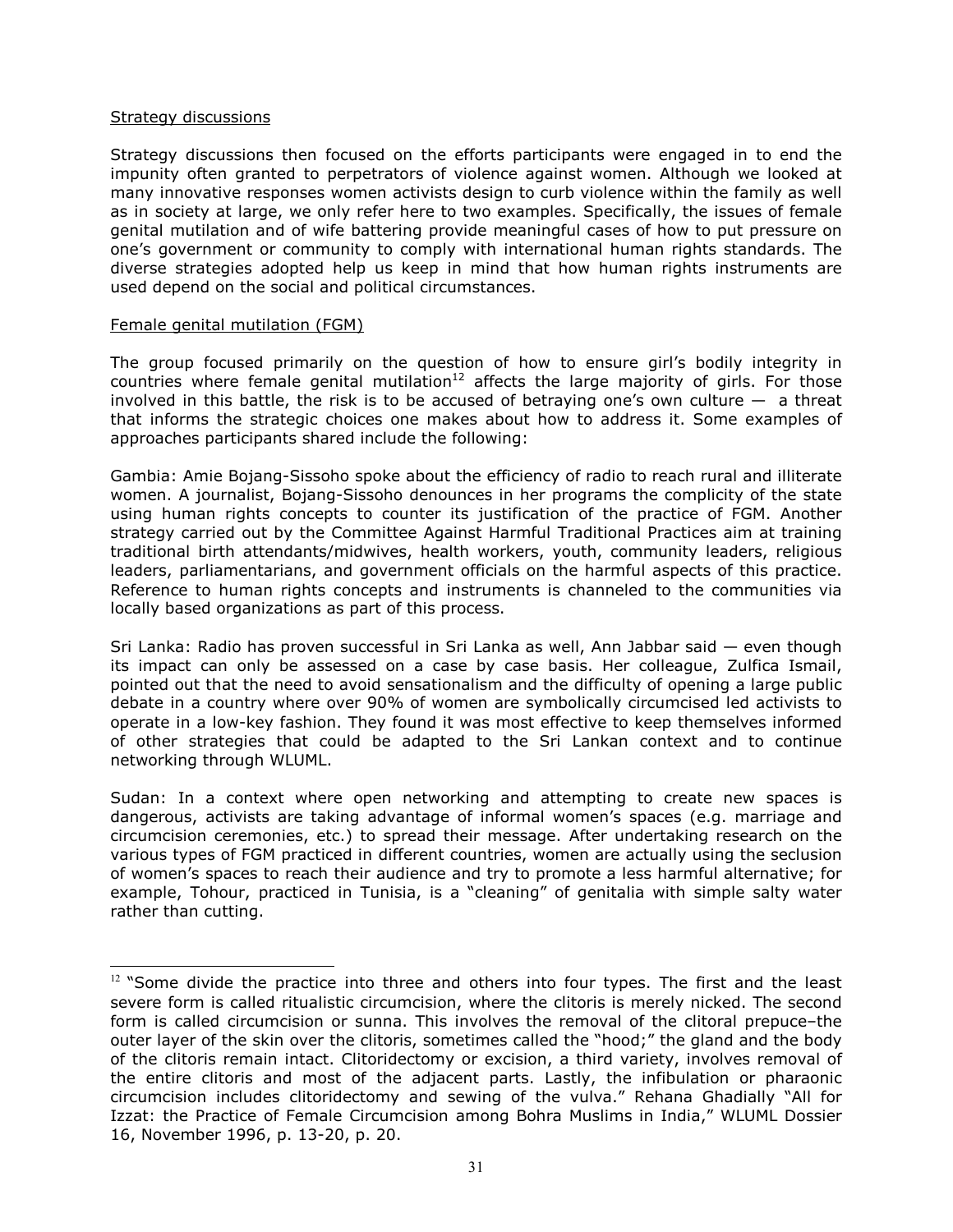#### Domestic violence

Almost all the participants had some experience of working with groups that address domestic violence either directly or indirectly. Some of the strategies shared included:

Pakistan: Insha Hamdani spoke about a semi-official/semi-formal strategy they use. After collecting information from both sides (the victim and the batterer), feminists groups such as Shirkat Gah approach community based organizations' members who are supportive of women's rights and ask them to intervene. Acting as mediators, the agreement they try to reach is to get the husband to sign a document stating he won't beat his wife any longer  $$ utilizing the community as a witness that can monitor his future actions.

Nigeria: Asm'au Joda explained that a similar strategy — actually an old practice currently being revived  $-$  is used in the Nigerian context, except that it involves local women's solidarity rather than the intervention of authority figures. "Sitting on a man," as the practice is called, means female neighbors and relatives go to the husband's house and shame the man publicly. While the outcome cannot be guaranteed, the silence is broken and witnesses are present.

Malaysia: Here women have used more formal channels and a Domestic Violence Act was passed in 1994, as the result of years of lobbying by women's human rights advocates. They set up the first "one stop shelter" in Penang (now in several other cities). Having successfully involved the state's resources and support, women now benefit from this model where victims of violence can find services, such as psychologists, police, medical checkup and referral for legal assistance, all within one physical space. This model of one-stop centers is being developed in a number of countries.

#### Health as a human rights issue

Within the broad field of human rights and health, presentations and discussions revolved around several themes. Lynn Freedman from the USA began the session by insisting on the need to link issues that affect the individual with structural issues affecting society at large. She pointed out that "health is deeply, unavoidably, political. A women's health is inextricably connected to the economic, social, cultural, political context in which she lives. Indeed it has a biological dimension, but that biology is embedded in and linked to social and cultural conditions."

A recent example from Afghanistan made obvious the impact of 'fundamentalist' policies on women's health. The Taleban's edicts, such as preventing women from working outside the home and the closing of public baths, have had a direct consequence on the health of women and children. By forbidding women doctors and nurses, among others, from exercising their professions and by depriving the population of the means to maintain hygienic conditions, the Taleban have dramatically increased the incidence of infection and death among women, especially gynecological diseases and (due to a lack of sun) skin diseases and vitamin deficiency.

The viewing of a video, Something Like a War, provided another example of how politics directly affects women's health. This documentary on mass sterilization campaigns in India in the 1970-80 period reminded us that it is women's reproductive health, particularly, which is the focus of governments' interventions. Many governments throughout the world have imposed their agenda on women in the name of national "population control." Furthermore, they have often done so selectively by, for example, conducting forced sterilization programs or allowing foreign pharmaceutical industries to test new contraceptives on the most vulnerable women. In India, the Hindu majority state has specifically targeted rural women, women from the slums or from the Muslim minority.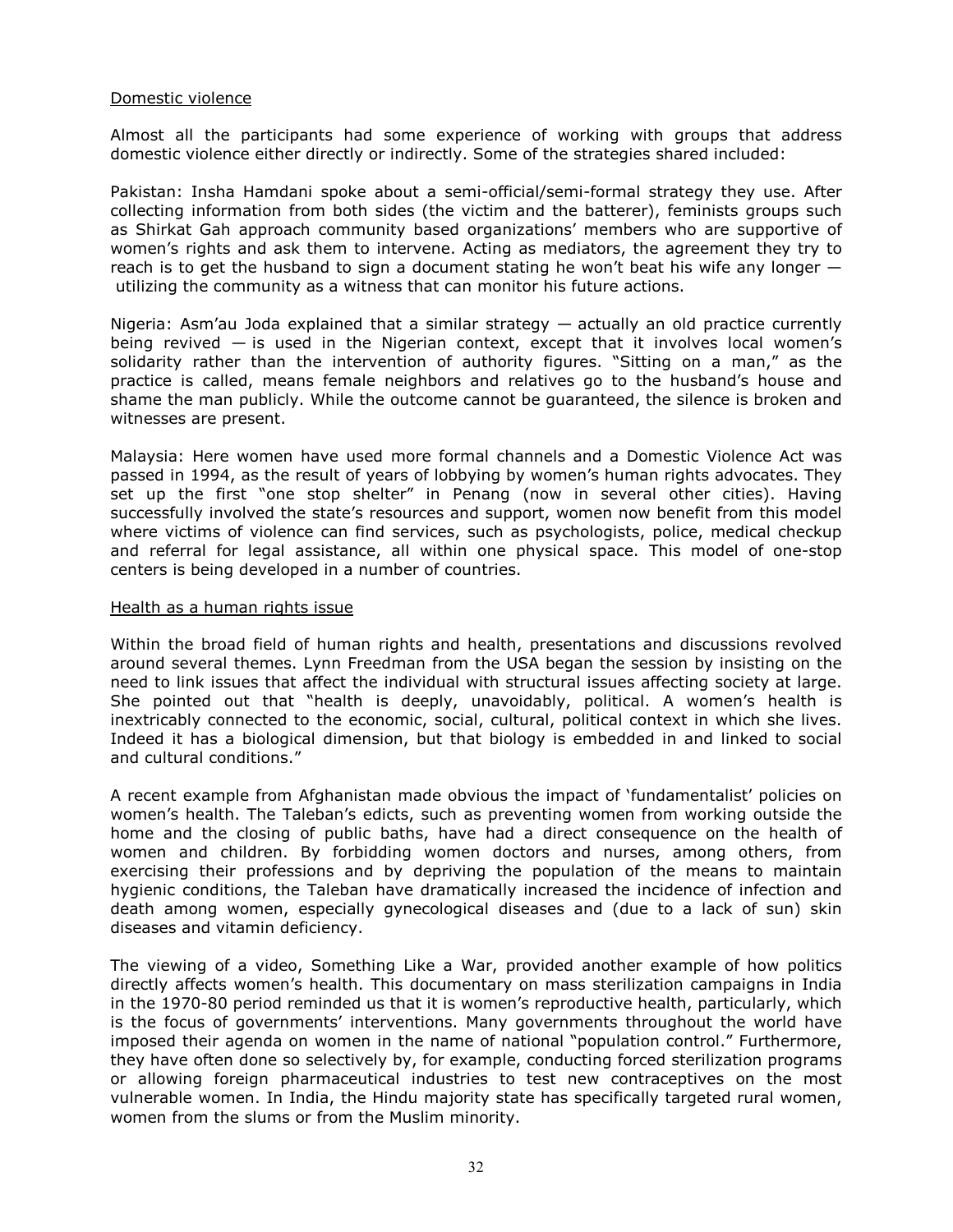Following the video, participants gathered in small groups to review the major health concerns in their different contexts and discussed appropriate strategies. Working groups also explored the question of health services, including how human rights can support women's claims for more adequate services. Several participants (from Malaysia, Sri Lanka, Pakistan and Bangladesh) had been involved in one of the network's current projects, the South Asian Shelters Exchange Program. They exchanged their experiences in visiting existing shelter facilities in the region and in witnessing the different approaches designed by activists. Zarizana Abdul Aziz from Malaysia explained in detail the process and results of efforts by women activists to develop guidelines to ensure that health care professionals are trained to respond to violence against women in the context of human rights.

In conclusion, Lynn Freedman reminded the group that, as activists, we need to adopt a conceptual framework, which includes "a politics of the body" (requiring individual autonomy, bodily integrity, security of person, etc.), as well as "a politics of social justice" (requiring the elimination of discrimination, racism, class injustice, poverty, etc.).

#### Documentation of human rights violations

֦

Given the contexts from which many of the women at the Institutes came, monitoring and documenting human rights violations was a particularly important issue. A large number of women from the Muslim world live under circumstances in which their human rights are violated — due to undemocratic regimes, civil conflicts, discriminatory laws and cultural practices. Many in the group had first hand experience of such human rights abuses. Therefore, facilitators Lynn Freedman and Sunila Abeyesekera adopted a concrete approach to discussion on documentation basing it on WLUML's work.

An initial brainstorming session reviewed the three steps involved in any documentation process (monitoring, documenting, acting) and helped clarify preliminary conceptual issues that needed to be addressed prior to undertaking such work — particularly regarding its purpose, the audience it is directed to and the expected outcomes. We then focused on a more practical exercise involving specific cases.

Participants were asked to examine two of the network's efforts to publicize violations of women's human rights in Muslim communities. First the group viewed Eclipse, an awardwinning video produced in 1994 by Ain O Salish Kandra (ASK is a legal organization based in Dhaka and working with WLUML.) This video documents the increasing number of fatwas<sup>13</sup> against women in the mid-nineties in Bangladesh. Based primarily on interviews with women activists and relatives of the victims, the documentary denounced a dangerous trend whereby village councils (called salish) which customarily resolved disputes, but had no legal authority to pronounce verdicts or sentences, had began to do so. These village councils are now pronouncing 'religious' edicts resulting in the death of women who, for one reason or the other, did not 'behave properly.' The second concrete example was a poorly written 'Alert for Action' drafted and circulated by WLUML (the Alerts are one of the means through which the network disseminates information regarding specific cases requiring immediate solidarity). Both the visual and the written documents were critically analyzed, with participants noting their strong and weak points and discussing how to improve them.

 $13$  A fatwa is an opinion on a point of law rendered by a "competent legal scholar" (such as an imam or a mufti) in response to factual questions submitted to him. Traditionally, the fatwa was/is essentially private and consultative and therefore not legally binding: it did/does not have the force of law. However, self-appointed givers of fatwas — who are not necessarily scholars in any field — are increasingly justifying acts of violence against women on the basis of fatwas and remain unchallenged by the authorities.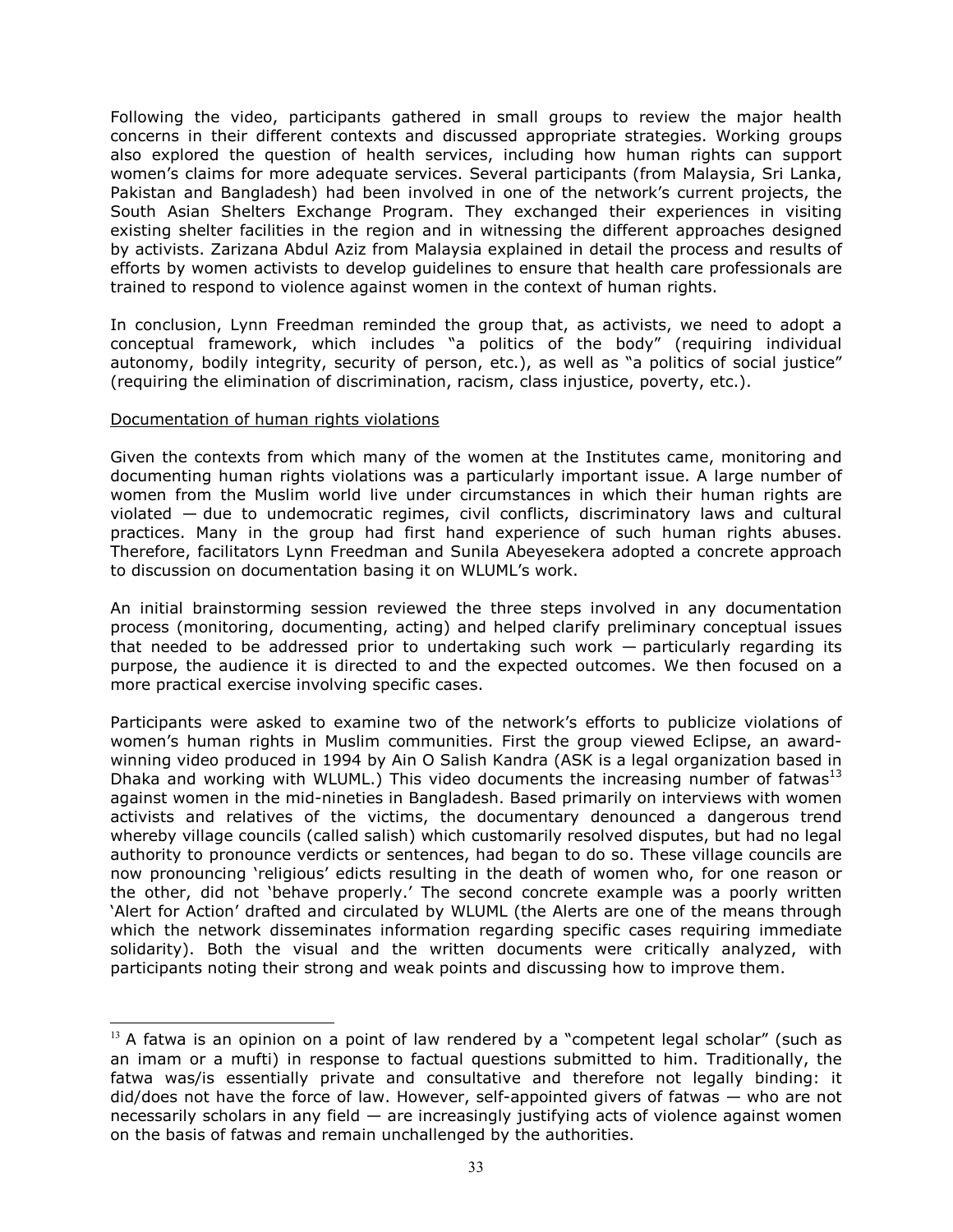The need to document abuses women suffer was obvious to most at the Institutes, and the debate centered on a number of crucial themes — such as ethics, confidentiality, accuracy, sensationalism, risk of manipulation, especially if dealing with the media, etc. Facilitators highlighted the political dimension of documentation work, warning the group about possible distortion of the findings once they are made public and the need to be aware of whose agenda one may accidentally feed into. They also stressed the difficult task of having to prioritize which cases will be presented according to their 'strategic' importance in a specific context. This is particularly challenging, as one is aware that an issue of equal importance may not be brought to the forefront. Finally, they made the link between documentation of human rights violations and security issues, pointing to the crucial need not to endanger the victims or the researchers. To keep in mind the best interest of the person abused, and to inform her of the potential danger she may face if testifying, is a prerequisite to any such endeavor.

#### Some Global Trends: "Fundamentalisms" and Attacks on NGOs

As discussed in the previous session, activists involved in documentation work face risks that need to be taken seriously. Further, human rights defenders, as a group, are also subjected to threats from their political opponents — whether these operate from within a governmental system or are part of an active opposition. Intimidation practices and effective violence can come from both the state and politico-religious movements (indeed, these are not always distinct entities as there are "fundamentalist" states, or there are often connections between "fundamentalist" forces and governments which claim to be democratic, but nevertheless abide to "fundamentalist" pressure).

## "Fundamentalisms"

One focus of the Institutes was to address the rise of extremist politico-religious groups ("fundamentalisms"), the forms these movements have taken historically in various continents, and the strategies democratic forces have devised in their efforts to respond and push forward progressive agendas. While emphasizing the fact that "fundamentalist" movements are growing in all major religions, the Institutes focused on the broad political context of women  $-$  and men  $-$  in Muslim countries and communities, and especially women linked to the WLUML network.

First we looked at the question of definition and what we mean when we refer to the "fundamentalist" phenomena. This issue has been discussed within the network, as the last Plan of Action (Dhaka, 1997) points out: "The use of the term "fundamentalism" has been debated within WLUML for many years. [Although] we are in agreement about the broad nature of the phenomenon (...) some of us do not use the term [while] others find that it is the most widely understood and least objectionable term to name the phenomenon being addressed." As we understand it, fundamentalist movements are extreme-right forces or politico-religious groups seeking to obtain, or maintain, political power through manipulation of religion and religious beliefs. We also broadened such a definition by including not only the use of religion, but also of "other ethnic, culturally based identities."

The need to be clear about what we define as "fundamentalist" is enhanced by the fact that the term itself is often manipulated. It is manipulated by extreme right movements, which would like the world to believe that their political discourse and policies are dictated by a return to the "fundamentals" of a given religion. It is also taken advantage of by some of those claiming opposition to fundamentalist politics: self-proclaimed advocates of democracy may adopt varying definitions of who is truly "fundamentalist," depending on their current political or economic interests. From a geo-strategic point of view, the label "fundamentalist" then becomes a tool to exclude "others." Among others, the example of the Taleban is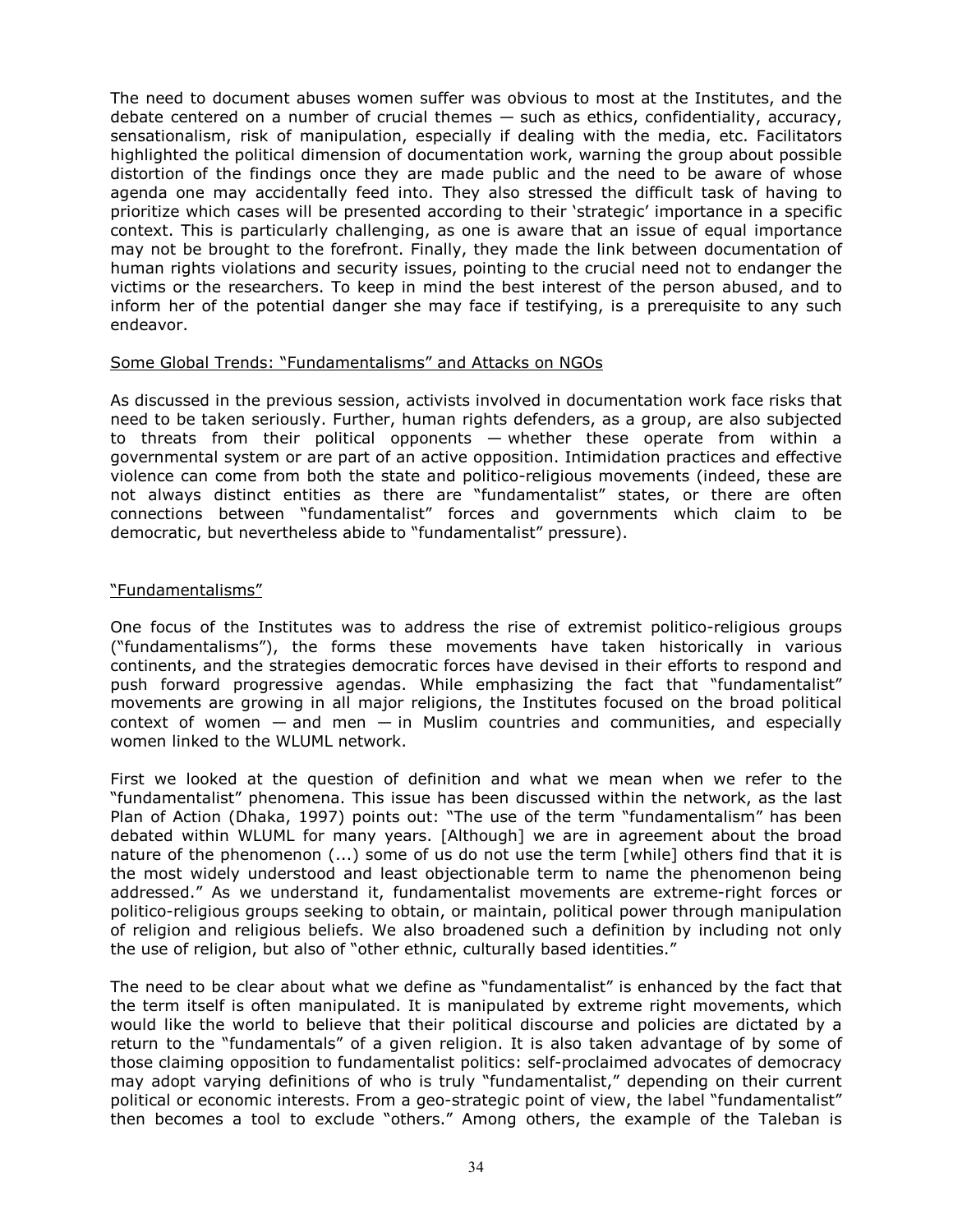edifying in that respect: these Afghan fighters were seen as potential allies by the USA, and treated as such as long as they were rebelling against the USSR; having been trained by the CIA, the Taleban are now denounced by their former supporters as the worse kind of "fundamentalists." From the point of view of people whose vision is not blurred by strategic preoccupations, the Taleban were clearly detrimental to democracy and women's rights long before they gained power in Kabul.

One important point that the network and other women's human rights groups have repeatedly highlighted is the global dimension of the fundamentalist trend. At both the 1994 Cairo International Conference on Population and Development and at the Fourth World Conference on Women in Beijing in 1995 fundamentalists linked forces across faiths as the Vatican and right-wing Muslim forces closed ranks to counter the assertions of women's reproductive rights as human rights.

Within the Muslim world itself, collaboration between various proponents of the fundamentalist ideology is also evident in the aid they provide at the international level in areas ranging from massive economic support, military training or arms supplies to less obvious measures  $-$  certainly no less detrimental to women's rights  $-$  such as the imposition of "Islamic" dress code in Malaysia or Sri Lanka, or the importation of Mut'a<sup>14</sup> in Algeria.

While some channels are difficult to unveil (especially, the financial support extended by various states to emerging fundamentalist movements in other countries), other types of international connections are well-known facts. The group discussed for example the role of Saudi Arabian Osama Ben Laden in recruiting for jihad. His successful efforts to enroll and train terrorist political groups brought him to Afghanistan, to Algeria as early as 1983, then to Iran and now Bangladesh.

The rise of fundamentalism in one given community often inspires a fundamentalist backlash in the 'other' as well. In other words, when an extreme right-wing movement gains power, it triggers other communities to also use religion to organize along the lines of identity. A recent example highlighted such a trend: with the implementation of shari'a in Zamfara state, one of the northern federal states of Nigeria, right-wing Christians immediately called for implementation of "Christian laws" in the South of the country.

The link was made between the rise of fundamentalist forces and the economic dimension. As several in the group pointed out, in many instances the ability of extremist movements to expand is enhanced by economic deprivation and poverty. Anissa Hélie gave the example of the 1991 pre-municipal election period in Algeria in which the Islamic Salvation Front (F.I.S.) confirmed itself as a prominent, and skilled, campaigner. Taking advantage of both the high unemployment rate among the male urban poor and the major housing problems in the cities, the F.I.S. turned the streets of poor neighborhoods into open air forums. Carpets were thrown on the sidewalks and videos were shown till late into the night — the videotaped speeches of extremist leaders providing a "distraction" to those young men who would rather avoid their crowded homes and didn't have to get up the next day for lack of a job.

In addition, these groups build on the legitimate resentment of people who suffer from the failure of states to attend to their citizens' basic needs. This opens an alternative space for fundamentalist groups under the guise of philanthropic activities. By supplementing services at the neighborhood level, they build their constituency and promote their political agenda

 $\overline{a}$ 

 $14$  A Shia tradition, the practice of "temporary marriage" (mut'a) allows men to take wives for as long or as short a time as they wish (in effect, the period of "marriage" is frequently only as long as the time needed for sexual intercourse).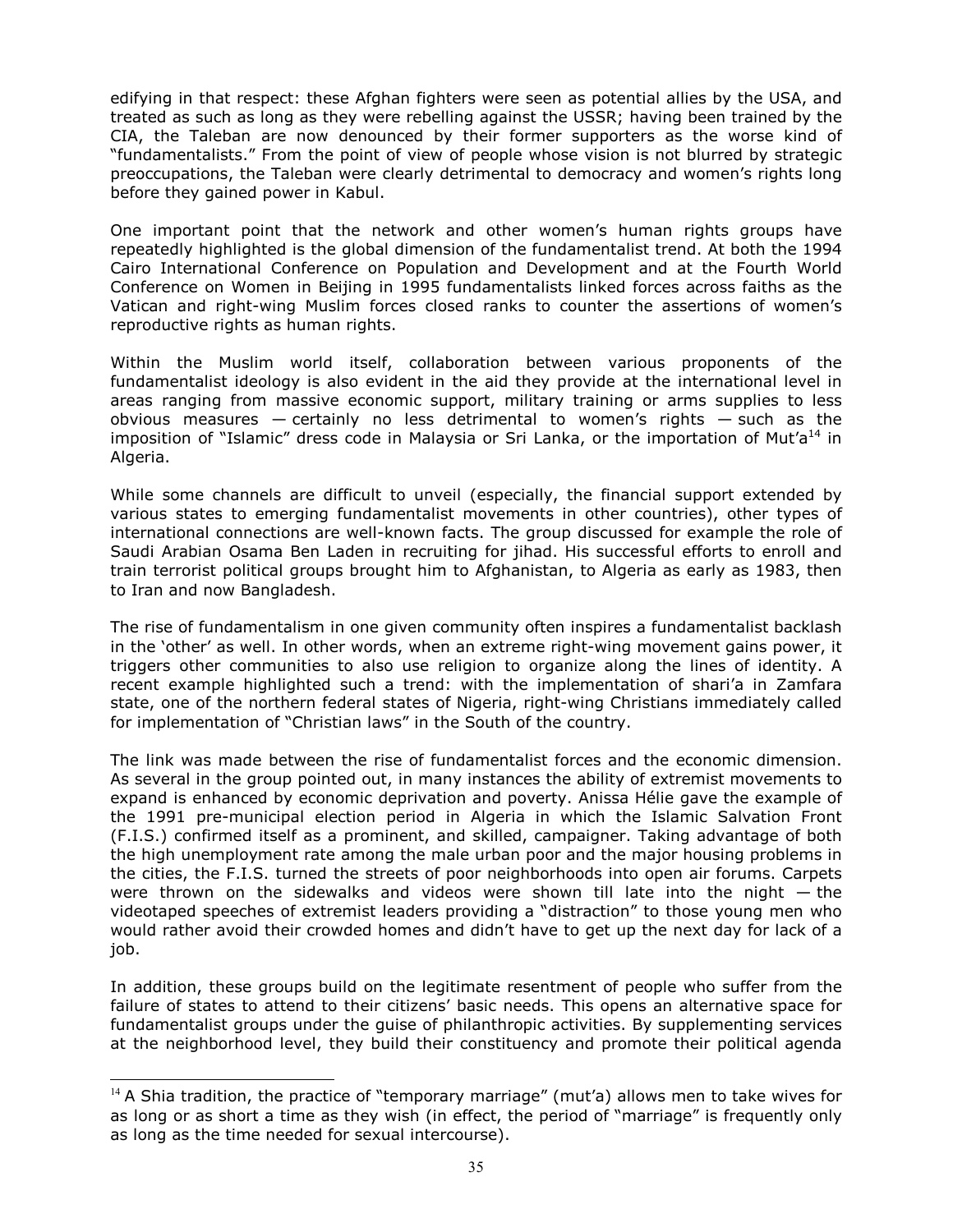very effectively. At both Institutes, the group shared stories, which although seemingly disconnected, nevertheless showed the global pattern of expansion of extreme right-wing groups. From the "free" distribution of hijabs to deprived school girls in Sri Lanka (and subsequent impact of enforced "islamic" dress code), to alternative loans accessible to the urban poor in Egypt, to "Muslim" schools with no tuition fees in India, free medical care in Pakistan, or even vote buying practices in Algeria — each contributes to building of a fundamentalist web, nationally and internationally.

Presentations by several participants provided first hand accounts of the impact of extreme right religious policies on women's rights. In 1998, the cases of Algeria, Pakistan and Sudan were highlighted and, in 1999, the cases of Algeria, Sri Lanka and Sudan provided a way to put the fundamentalist phenomena in concrete terms.

While it is clear how religious political movements operate and gain popular support, many among the participants were still puzzled regarding the reasons why some women join fundamentalist groups, even though their agenda stands diametrically opposed to gender equity. At both Institutes, time was spent discussing women's participation in extremist right-wing movements. But in 1999, we were all enlightened by the experience of a participant from South Asia. Now a women's rights activist, Sakina (not her real name) gave us an insight into her reasons for joining fundamentalists groups as a sixteen year-old.

"Basically  $-$  she said  $-$  I did it because I was a teenager: I needed a cause and wanted to rebel against my parents" Once part of an all female group whose aim was to read and study the Koran, Sakina found her new community very fulfilling: "it was like finding sisterhood: we were so close to one another; it was like building a loving family in which I had a real voice." Her commitment grew as she felt trusted and having inherited a mission: "In fact the man who had initially approached my group of friends monitored us for maybe the first ten meetings, then left us alone and we never saw him again. He said we were just supposed to spread: each of us created our own group and recruited other young girls. Now it has spread not only in the capital city, but all over the country." Intense study of religious texts not only gave Sakina a strong sense of belonging, but also led her to isolate herself from her family and high school friends: "it gave me a sense of superiority over the other young people my age — because of my knowledge of the Koran. It gave me a sense of arrogance even; at some point I was beyond everybody: I did not respect anyone and used to pray a hundred times a day." Indeed, when after several years of active involvement Sakina grew "disillusioned" she felt it very difficult to take distance.

First, she did not feel safe: "when you are used to wearing the hijab, once you give it up you feel as if there is a man waiting to rape you at every corner." And then, she was harassed by her former friends and labeled a traitor: "the pressure became worse when they learned I was getting engaged. The day I married, they had my picture on the front page of their newspaper with a headline denouncing me as someone who had left the hijab only to secure my material needs. It was very hard."

While we were debating strategies for an alternative, appealing model to offer those who find themselves faced with choosing between supporting an undemocratic regime or the fundamentalist opposition, a real life "case study" emerged. On October 27, 1999 (only a few days after the second Institute started), one of the northern states of Nigeria announced it was implementing shari'a law. Within one week, Zamfara state had introduced sexsegregation in public transports and compulsory closing of all shops and government buildings every afternoon for two hours to "allow for prayers;" a couple of days later came the introduction of Arabic classes in all primary schools and discussion in the local press regarding the cutting off of thieves' hands. By the time we left Lagos, those people who had dared voice their disagreement in the name of equality of citizens before the constitution were accused of betraying Islam.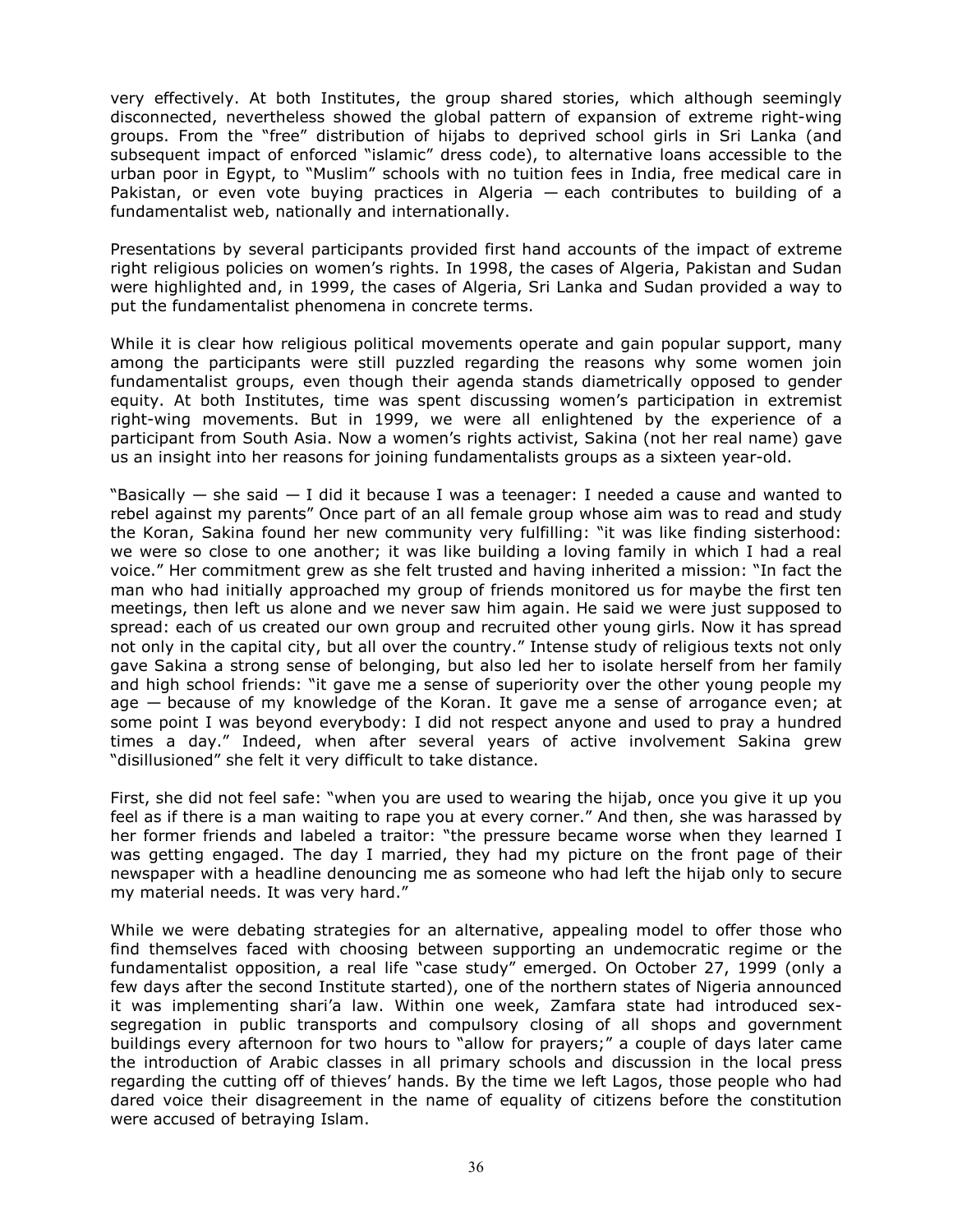Furthermore, communal violence has since risen dramatically and by February 2000 had already caused the death of at least a thousand people in the Kaduna district. This development is a sad illustration of a recent debate in the network regarding how fundamentalist ideologies and movements can transform themselves from a mere presence in society — appearing as but one of the many "options" for religious observance or affiliation — into a source of compulsion and, ultimately, violation of other's options.

#### Attacks on NGOs

Obviously, the rise of politico-religious parties and movements limits the expression of progressive civil society and puts human rights defenders at risk. But the silencing of democratic elements is not only due to the direct pressure imposed by fundamentalist forces: some governments are also trying to limit NGOs' autonomy in their countries. While it is not new for authoritarian states to launch public campaigns against, or physically intimidate, their opponents, what seems to constitute a new trend is the fact that new laws are passed, or are currently in discussion, which curtail the space available to voice any disagreement.

Farida Shaheed and Lynn Freedman began the session on "Attacks on NGOs" by giving a political overview of the changes in state-civil society relations in the last decades. They noted the growth in the number of NGOs worldwide and the fact that many NGOs are dependent on state/government funding. In the early 1970's, North-based NGOs received only 1.5% of their budget from governments; by the mid 1990's the average had increase to 30%. While there are no global figures for South-based NGOs, estimates are up to 80% and more. Because developing countries usually lack funds to support NGOs' initiatives, NGOs have had to rely more on external sources. In the very nationalist climate of many of our countries, reliance on foreign funds is often equated with betrayal of one's national identity. Such an argument is used by states to denounce the NGOs that are considered threatening — even if those organizations struggle to assert their autonomy and do the work they feel is relevant without compliance to donors' agendas.

Confronting our own experiences in this domain invalidated the accusation that NGOs are agents of foreign power and highlighted the dangerous tendency of a number of states to control independent voices. Presentations by several participants showed the commonalities in this regard between countries such as Egypt, Morocco, Pakistan, Palestine, Nigeria and Sudan. We compared the various legislation currently enforced to reduce NGOs autonomy and stressed how these emerge in a context characterized by a growing authoritarianism and increasing restrictions on rights and freedom of speech.

In Pakistan for example, the backlash against NGOs began as a response to the turmoil created in the human rights community by the state's attempt to pass the "15th amendment" to the Constitution (also called the "shari'a bill," it gives unlimited and arbitrary power to the federal government). Subsequent protests by progressive NGOs in September and October 1998 were dismissed by the authorities: faced by growing discontent and demonstrations, the Pakistani government stated in November that it "will never tolerate staging protests by some young girls against national decisions." In December, the state announced its intention to act against all NGOs who were "anti-state, anti-government, antireligious" and whose main purpose was to "brainwash young women." A few months later, in May 1999, four of the main human rights and feminist organizations were criticized in the media for being "anti-state" and concerned mainly with "spreading hatred and misleading Muslims." By that time, 2945 NGOs (out of 6136) were threatened with potential deregistration.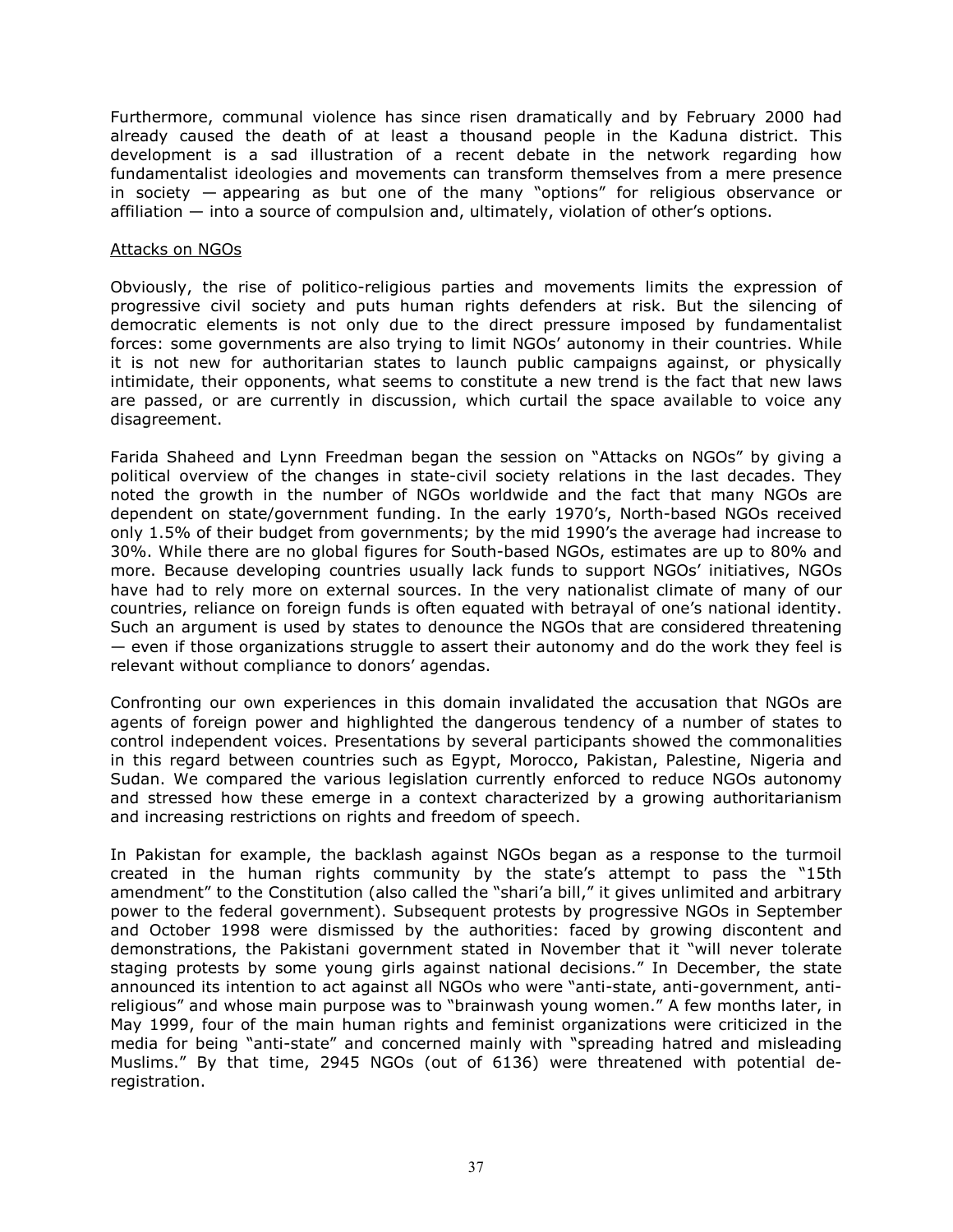Many in the group had witnessed, or directly experienced, government-sponsored campaigns of harassment against human right defenders — ranging from phone tapping to intimidation by government agencies, public denigration, arrests and so forth. Discussions showed that the independent press, human rights groups as well as women's rights organizations are often primary targets. Activists with a truly internationalist perspective, especially, who have built links with like-minded groups around the world see their legitimacy threatened by accusations of being "sold to the West." It became clear that authoritarian governments are engaged in a battle that aims at silencing potential opposition by attempting to supervise NGOs activities, control their funding and monitor the linkages they establish.

In this critical political context it is crucial to equip women activists with skills that can help them enhance their capacity and to promote a vision of leadership which both reflects and sustains a feminist perspective.

#### Leadership and Organizational Development

It was important to devote time to the issue of leadership  $-$  partly because of the often uneasy relationship between feminist organizations and the concept itself. One starting point is to recognize that women's lack of institutional power undermines their contribution to society at large. The main problem emphasized in the Global Center's first Women's Global Leadership Institute report (Women, Violence and Human Rights) still appears as crucial as when it was spelt out in 1991: "Women leaders are obstructed in their efforts to effectively advance their agendas in the public policy sphere." To advance women's leadership  $$ individually and collectively  $-$  is therefore geared towards assisting "women in their efforts to overcome this structural injustice." Crucially, the Global Center aims at facilitating women's voices to be heard on all global issues, not just on "women's issues."

Not only are women, as a group, systematically discouraged from taking leadership roles in the public sphere, but our societies are also biased in terms of recognizing the leadership qualities of women as individuals. While women leaders are often criticized for displaying what is seen as an 'aggressive' behavior, their male counterparts acting in a similar fashion are much more likely to be complimented for their 'assertiveness'. On the other hand, the ability of a mother to manage a tight family budget is hardly ever identified with leadership skills. Because women's leadership is usually confined to the private sphere, it is consequently not valued.

The prevalence of such double standards  $-$  both historically and globally  $-$  should encourage all concerned human beings to support women's leadership as a means to achieve gender equality. As women activists we also need to address the issue of power, including within our own organizations. Thus an effort was made to provide at the Institutes a) a space in which to explore the concept of leadership and problems of power and b) workshops focusing on leadership and organizational development skills building.

The process began by examining the meaning of leadership within the group: What is the notion of leadership associated with? What does one expect from a leader? How do our various experiences shape our own definitions of leaders and leadership?

Not surprisingly, many of the problems associated with the practice of leadership appeared to be connected to issues of power over  $-$  whereby one individual concentrates and hijacks all prerogatives associated with the authority, status, etc. s/he enjoys as a leader. Charlotte Bunch  $-$  who led these sessions at the Institutes  $-$  pointed out that such an understanding stems from mainstream definitions of leadership, from the restrictive models society tends to offer us. More specifically, it stems from references to the patriarchal model, in which a "strong leader" is the one who embodies authority, in other words who dominates and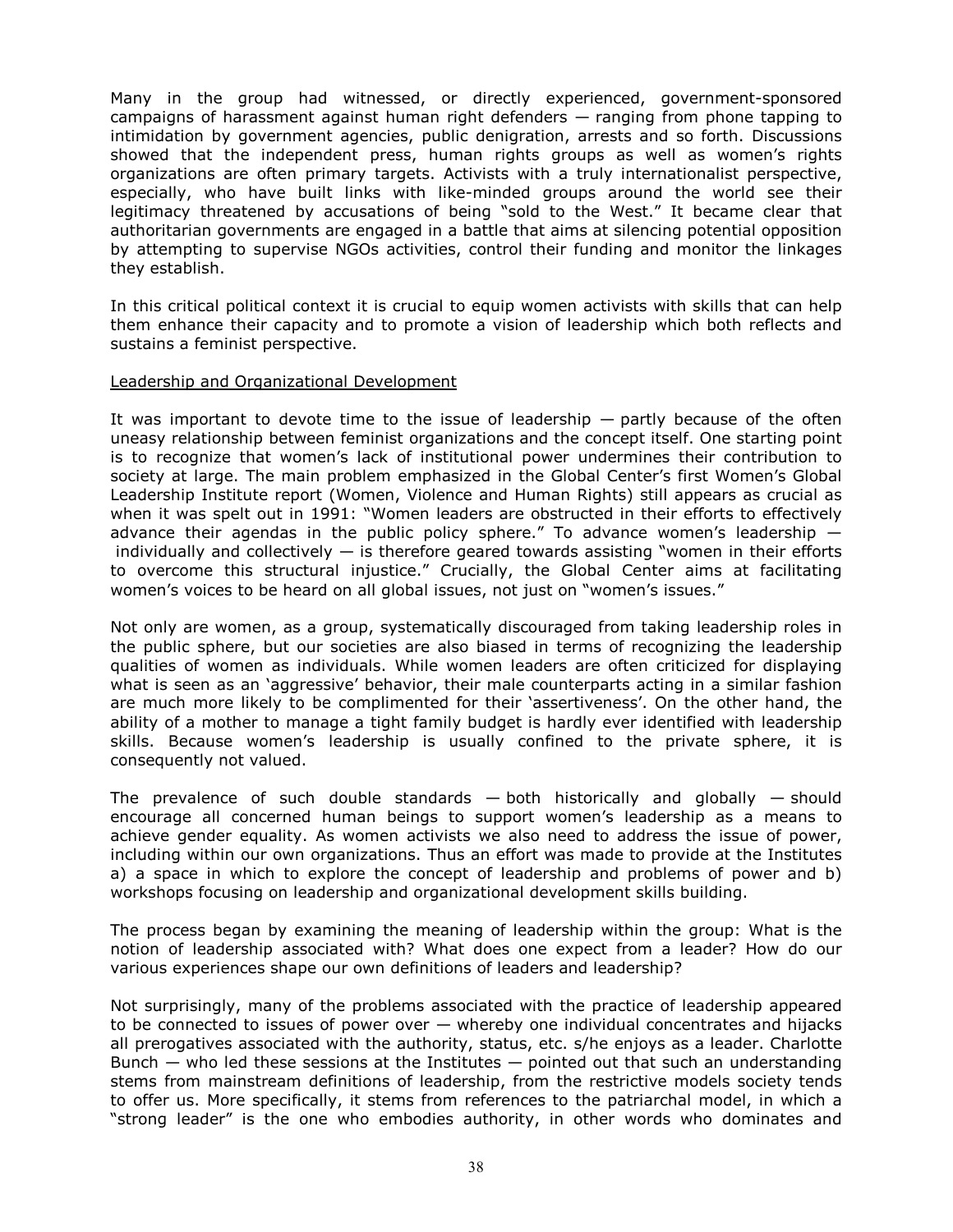controls others. The other frame of reference available is the star-system in which leaders appear to be superior to the rest of us and are therefore expected to perform at all times  $$ and perform well.

A feminist vision of leadership ought to be different from those mainstream definitions. A crucial question, then, is how do we transform those models? We need to both demystify the concept and transform leadership into a tool that truly reflects our ideals and serves our agenda. Feminist leadership, at the theoretical level as well as in practice, should aim at being inclusive, democratic and accountable.

To deal with the feminist movement's tendency to avoid discussing leadership, Charlotte Bunch proposed a definition that caught the group's attention: leadership is "that process which makes things happen." Such an approach allows to relate the notion of leadership more closely to women's experiences and to acknowledge the various ways one can make a contribution to a common cause. Further, it grounds feminist leadership in women's lives and consequently allows us to value the various efforts in which women are already engaged.

The group discussed various issues related to how hierarchy and authority affects  $$  negatively or positively — one's work. Participants brought up specific concerns such as how to deal with power sharing within our organizations or networks, and exchanged about the strategies they felt were successful in this regard. Taking into account the varied experiences of women at the Institutes (for example, their involvement as volunteer or 'professional' activists; their being part of an all-female staff or of a mixed group; their belonging to organizations ranging from feminist to mainstream human rights groups, governmental bodies or universities, etc.), we debated about which forms of organizations offer most flexibility to address the question of power. We also explored how to overcome the divisions that may arise (as a result, for example, of conflicts between new staff/senior staff, between activists and academics, volunteer staff/paid staff, inter-generational gap, etc.)

One of the questions that arose in the course of the discussion was whether leaders were born as such or "made" by circumstances? Obviously, leadership is not an abstract concept: it occurs in concrete circumstances, takes culturally specific forms and is also framed according to issues (since one develops leadership skills while pursuing goals one cares about.) Charlotte Bunch pointed out that while leadership qualities are inherent to some individuals, such traits can actually, at times, be acquired and need to be nurtured. Indeed, supportive surroundings are key for people to gain confidence, endorse responsibilities and carry them on; or, as a former 1998 Global Center Institute participant, Alejandra Sarda from Argentina, put it: "how truthful it is that if you truly believe that people have skills, by your very belief you create the environment in which people can flower and effectively show those skills."

We therefore brainstormed about how to create the conditions to effectively support women's leadership in our work — within our own organizations and at a larger public level:

- $\div$  Appreciate the positive aspect of power: leadership can be seen as a power to enable, energize and "make it happen" rather than "power over" others.
- Abandon the expectation of perfection of leaders, as it removes their humanity. To restore their connection with 'normal' people, we should rather support those in leadership position, therefore enabling them to enhance their capabilities and achievements. However, in valuing leaders we must be careful to not devalue others.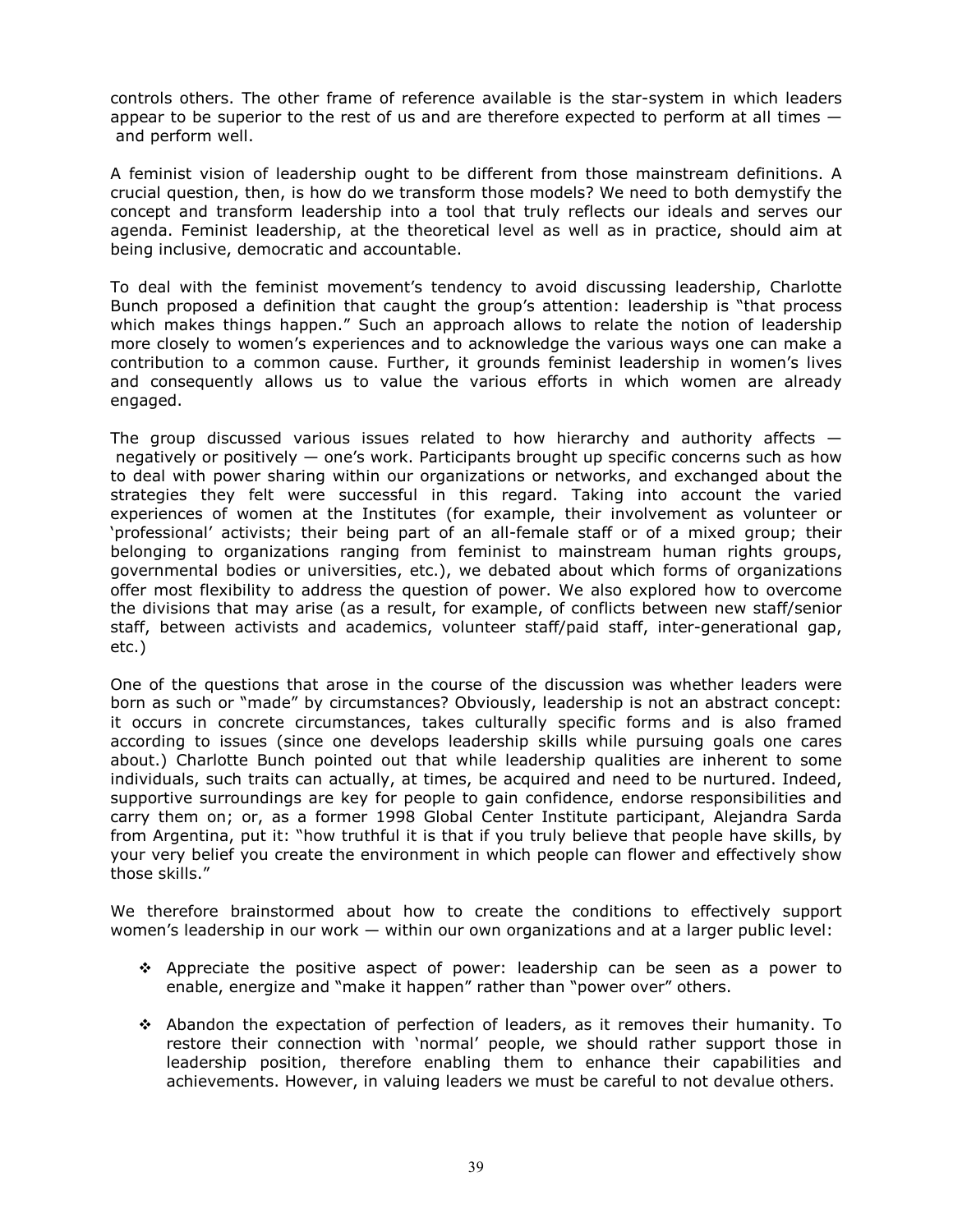- \* Acknowledge that "leadership happens everywhere, and all the time." This standpoint calls for the recognition of the efforts made by all women committed to women's rights — no matter whether they are deemed 'leaders' or not. Cassandra Balchin from Pakistan expressed how the session helped her "value the work everyone does which collectively contributes to the success of the organization; it was a lesson to remember in my work." In other words, we should value and celebrate leaders at all levels.
- $\div$  Recognize that there are different types of leaders, i.e. individuals who are gifted in various ways; (e.g. some have the ability to organize and plan, others to inspire people and sustain their motivation, others again to initiate projects, etc.).
- Admit that one should not and need not be a leader at all times, but can rather move "in and out" of leadership, depending on the situation.
- $\div$  Promote a responsible use of power by developing shared leadership and encouraging team decision making. Teams of leaders develop the ability to work together, therefore helping to avoid a concentration of power in one person.
- Provide opportunities for all involved to take responsibilities by building an environment where individuals can trust their own and their colleagues' capabilities.
- \* Encourage feedback and find ways to develop accountability.
- Cultivate training and teaching skills as they are crucial to ensure transfer of knowledge and responsibility within a team.

The Institutes' organizers were also committed to addressing the issue of women's leadership from a concrete standpoint. In terms of organizational skills, the Global Center had experience with organizing workshops in a number of areas (such as conflict resolution, leadership development, fundraising skills, etc.) The Institute coordinator worked with participants in advance to determine which themes would be most helpful for local groups in their work and would assist them in promoting their work at the regional or international levels.

As a result, we held skills workshops on the following topics: advocacy campaigns; public speaking; program planning; fundraising; politics and practice of donors relations; organizational assessment; conflict resolution and stress management; and monitoring and documenting human rights violations.

These workshops were led by a variety of resource people and participants. In addition to teaching some of the skills sessions, Bisi Adeleye-Fayemi from Akina Mama wa Africa brought in her unique experience with the African Women Leadership Institute, held yearly since 1997.

Diversity and Sexuality Diversity

֦

These two workshops were highlights of the Institutes. In addition to the creative methodology used by Betty Powell from the USA who served as the resource person, the sessions were particularly enriching as they led us to explore the various identities being  $imposed$  upon, or claimed by, each individual.<sup>15</sup> To acknowledge non-obvious aspects of

 $15$  A number of the exercises used in these sessions can be found in Chapters 1 and 2 of the human rights education manual published by the Center for Women's Global Leadership with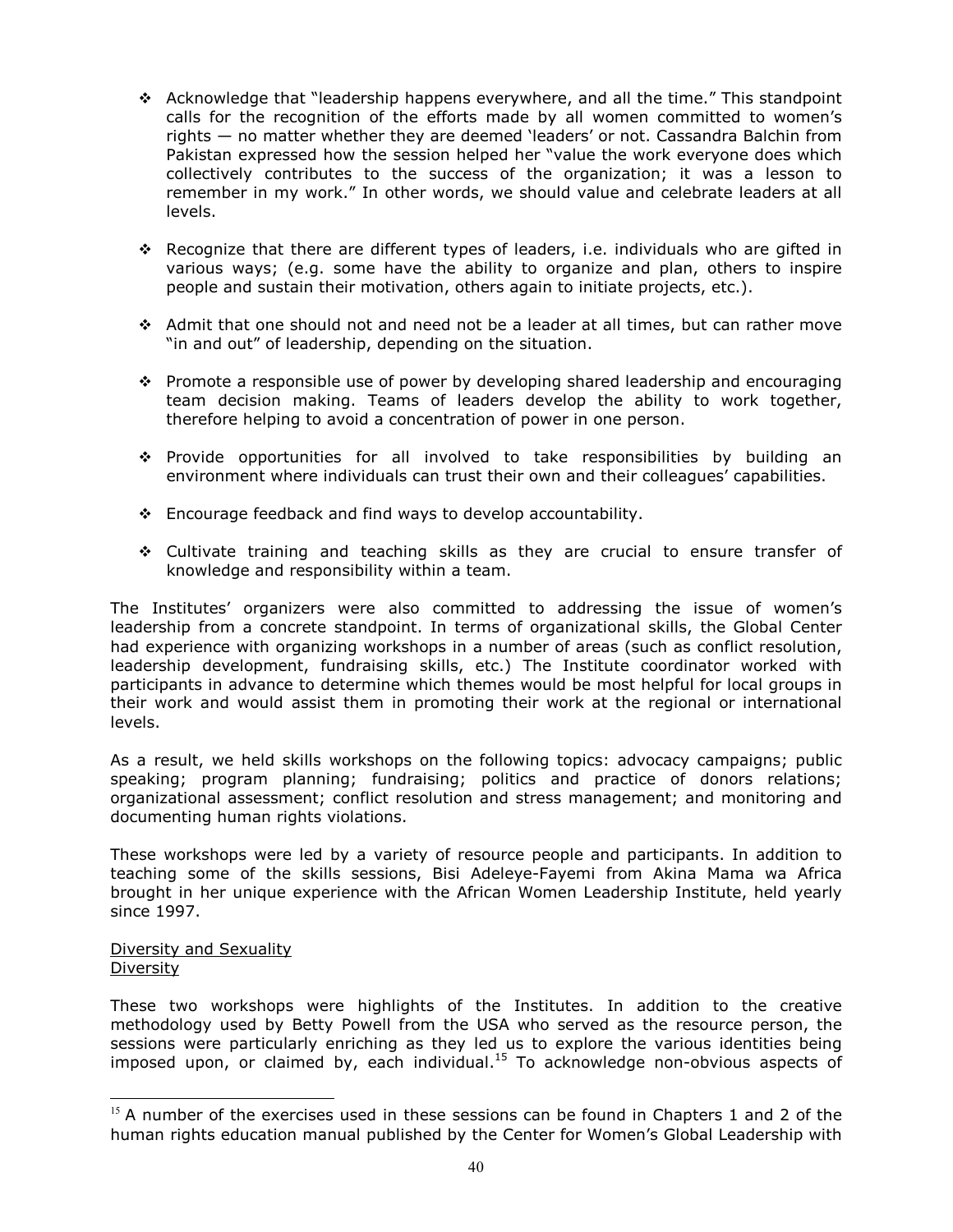identities provided an overall sense of solidarity since  $-$  as one participant said  $-$  "it helped us connect with each other." To address commonalities and differences within the group allowed for looking at the potential for alliances from an ever changing perspective, depending on which aspects of one's identity was put forward.

The objectives of the diversity workshop were: to experience and discuss the issues of difference that confronts us in our work and in our lives; to identify the intersections of culture, difference and social power; and to exchange skills and strategies for taking action and building alliances across our differences to realize human rights for all people.

In order to identify issues that were relevant to the group, a series of questions were discussed:

- What factors enable you to discriminate against others?
- What factors enable others to discriminate/oppress you?
- To what extent are these factors embedded in society?
- \* To what extent are these within your control?

The discussions that followed were revealing, particularly around the issue of "privilege." Participants talked about how institutions and resources benefit or deprive different classes of people and how one can take advantage of her/his privileges for the benefit of others.

The workshop also made clear how debates like these were crucial for the WLUML network. The network, in its very definition, is a space where working across boundaries of identities is put into practice: women associated with WLUML have designed strategies of resistance across borders. However, despite this reality, we felt it crucial to further explore the issue of difference, both as it informs our work and directly affects us as individuals. We needed to examine our own biases. A discussion on what prevents one from valuing differences or the difficulties in doing so brought up concrete examples such as "if a war occurs between different religious or ethnic groups, what would our reactions be and how can we counter them?" One woman stressed that exploring the issue of diversity was valuable "both at the personal and the networking levels." Another participant acknowledged that throughout the session, she could feel herself "moving from tolerance to accepting and then valuing differences."

#### **Sexuality**

 $\overline{a}$ 

Discussions around sexuality also proved to be highly participatory and enlightening. The session began with Ayesha Imam exploring the notion that heterosexuality is a socially constructed ideology. The example of early marriages and enforced virginity were used to raise the issue of violations and introduce the concept of 'sexual rights'. Charlotte Bunch gave a historical introduction highlighting how women activists have moved from addressing the question of 'health' to 'reproductive health', and then evolved from 'reproductive rights' to 'sexuality' and 'sexual rights'. We then spoke about the need to understand that the definition of sexual rights goes beyond the gay/lesbian dimension and also includes issues such as sexuality, right to pleasure, polygamy and monogamy, etc.

In addressing questions related to homosexuality and lesbianism, participants were curious to know when and how did this issue emerge. The discussion that evolved illustrated how this is a history of labeling rather than an issue of when did homosexual relations 'begin'. The session also made the link between the social pressure and violence faced by lesbians

the United Nations Development Fund for Women (UNIFEM) — Local Action/Global Change: Learning About the Human Rights of Women and Girls, Julie Mertus with Nancy Flowers and Mallika Dutt, New York, 1999, 254 pp.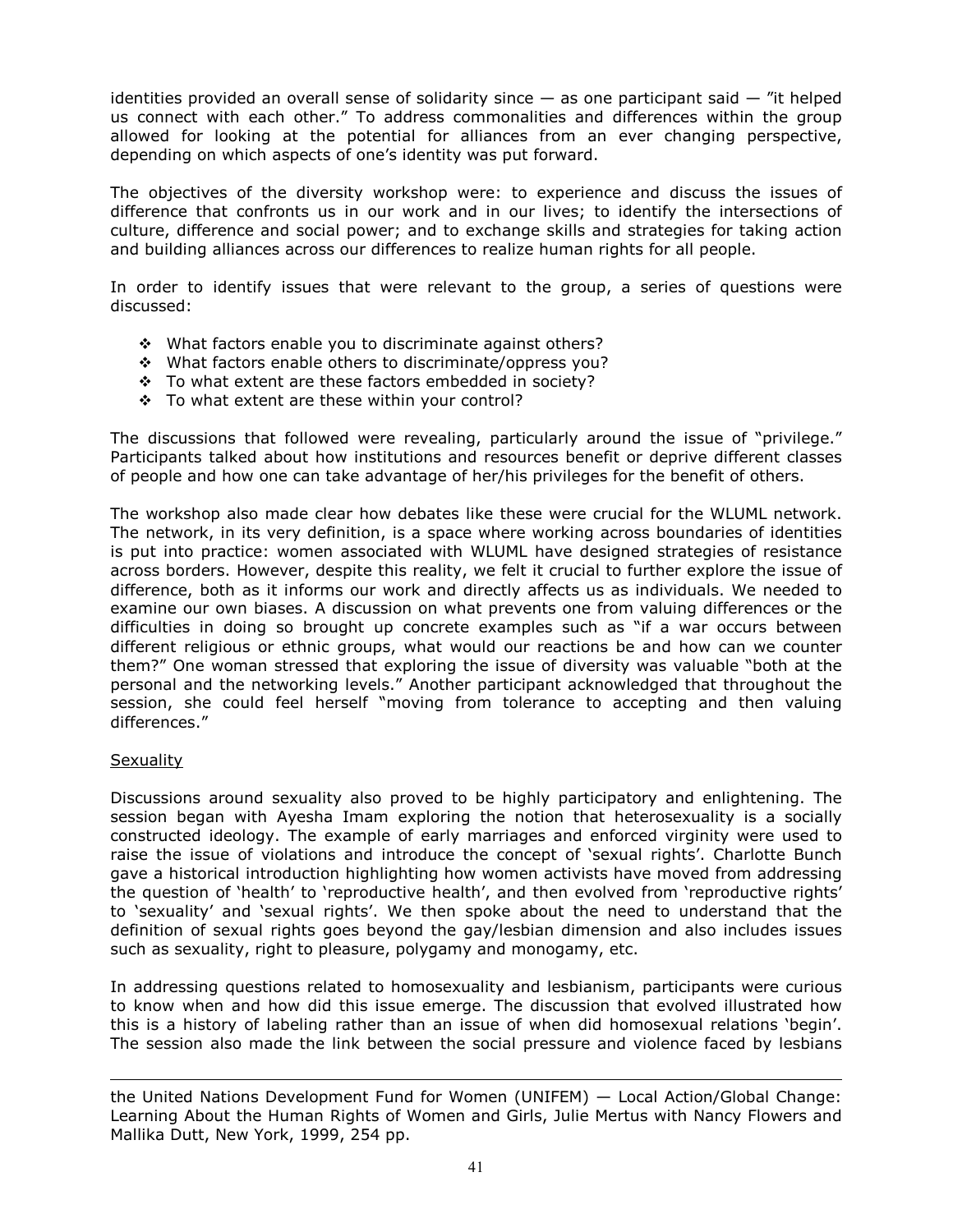and those faced by women daring to be different in other ways. For example, participants talked about who is ostracized in their culture for being different: literate women? women fighting female genital mutilation? women fighting in the political arena? single women?, etc. The group also discussed common critiques addressed to both feminists and lesbians:

- 1. sexual rights/feminism is a foreign imported ideology;
- 2. sexual rights/feminism is not a crucial (i.e., a life and death) issue; and
- 3. sexual rights/feminism is a white, middle class issue.

Most importantly, we looked at sexual rights as a part of the issue of human rights and made the link between the persecution of gays and lesbians and other acts of fundamentalism. The group discussed whether there was a gay/lesbian movement in their country and if they knew of persecutions based on sexual orientation. The session ended with thoughts on what we could do in our own organizations and in the network to advance sexual rights for all people.

## Conclusion

The Institutes were a pivotal opportunity for the two groups of participants, as well as for the resource persons, to compare their experiences and knowledge and exchange strategies. Participants' final evaluations highlighted the fact that the two-week residential program provided a concrete forum in which to experience the diversity of women's backgrounds and experiences.

Participants also made positive comments regarding the opportunity to clarify a number of concepts useful to their work and how these provided openings for action. Particularly, the human rights approach and the discussions regarding how women's rights are affected by the links between culture, tradition and religion were seen as full of potential to inform their local work. They also felt they had learned many organizational skills that could strengthen their work.

Finally, participants clearly perceived the benefit they could gain from interacting with one another and with the resource people. They particularly appreciated being able to strengthen personal links, especially with those from other regions. Most found the experience enlightening and believed it brought them together in spite of diversity. As one woman said, "We realized the struggle is the same everywhere."

A common complaint, however, was that the schedule was rather heavy and should allow more free time for participants to exchange on a personal basis. This call for more interaction attests to the need to make more room in the Institutes program, but also points out the crucial need for more spaces such as the ones the Institutes have provided.

In terms of outcomes, a number of women have started networking together after the Institutes ended. They have also taken advantage of the knowledge gathered at the Institutes to involve their colleagues back home in what they learned in a number of ways. For example, the participant from Mali already started hosting trainings on CEDAW. Many participants felt that the Institutes model was a valuable one and several expressed an interest in organizing regional institutes (for example, one focusing on female genital mutilation in the Gambia.) In addition, the organizers are considering hosting a third Institute once they have analyzed the impact and outcomes of these two gatherings.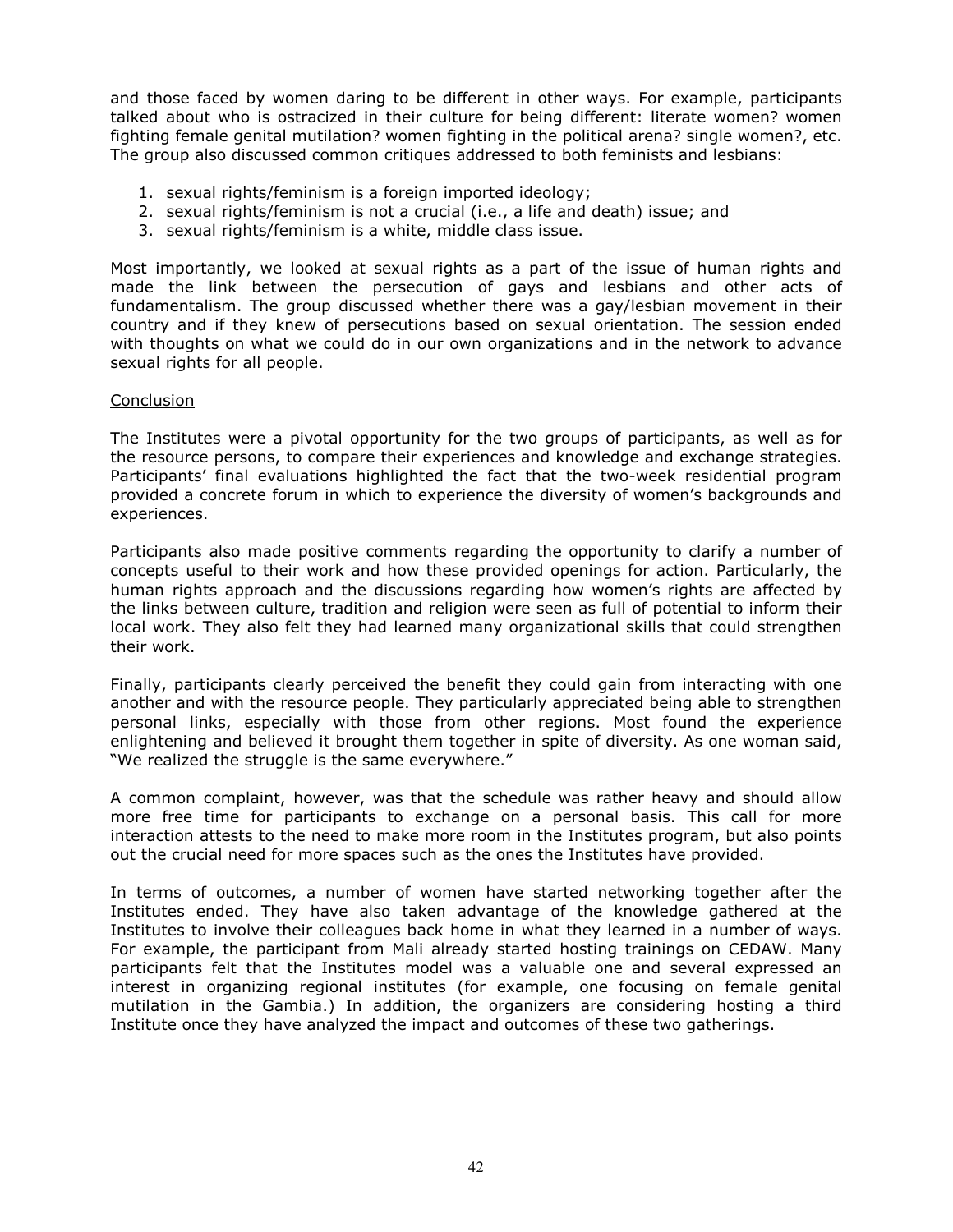## Annexes

ANNEX 1:

Women Living Under Muslim Laws International Solidarity Network– Goals And Objectives

Women Living Under Muslim Laws (WLUML) was formed in response to situations which required urgent action during the years 1984-85 and has evolved into the present network. WLUML is a network of women whose lives are shaped, conditioned or governed by laws, both written and unwritten, drawn from interpretations of the Qur'an, and tied up with local traditions.

WLUML addresses itself to:

- women living where Islam is the religion of the State, as well as to women who belong to Muslim communities ruled by minority religious laws;
- women in secular states where Islam is rapidly expanding and where fundamentalists demand a minority religious law;
- women from immigrant Muslim communities in Europe and the Americas; and,
- non Muslim women, either nationals or foreigners, living in Muslim countries and communities, where Muslim laws are applied to them and to their children.

The women to whom WLUML addresses itself reflect the diversity of women's positions, status and experiences within the Muslim world. While challenging the stereotypical assumption that Islam is homogenous in its practices, WLUML takes action, through the solidarity campaigns and common projects, to highlight the various commonalities that women from Muslim countries and communities face in each of their particular contexts.

WLUML's four main areas of activity are: networking, solidarity, publications/documentation and collective projects. The first three collective projects were: from 1988-89, the Exchange Program in collaboration with ISIS-Geneva; in 1990, the Qur'anic Interpretations by Women; and from 1993-1999, the Women and Law in the Muslim World Program.

The objectives of Women Living Under Muslim Laws are to:

- create links amongst women and women's groups (including those prevented from organizing or facing repression if they attempt to do so) within Muslim countries and communities;
- increase women's knowledge about both their common and diverse situations;
- $\div$  strengthen their struggles; and,
- $\div$  create the means to support them internationally from within the Muslim world and outside.

WLUML aims at providing information for women and women's groups from Muslim countries and communities. Because women are often isolated in their national or community settings, it is crucial to disseminate information about their lives, current concerns and strategies to other women from Muslim countries and communities. This exchange of information helps to support their struggles from within and provides a channel of communication amongst women from Muslim countries and communities. It is equally important to make these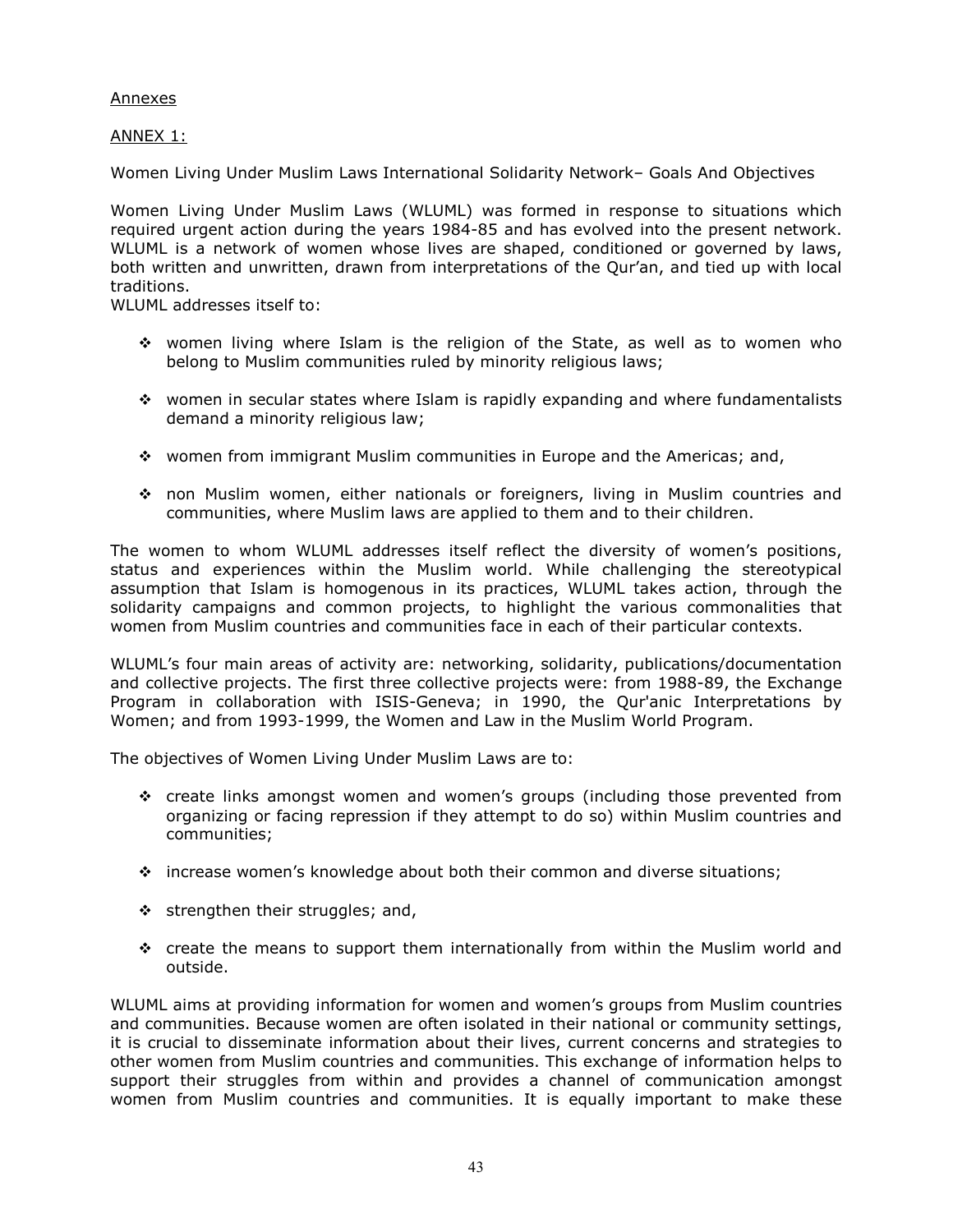struggles known to the outside world, hence to promote a two-way solidarity flow and build links that transcend class, ethnic, national and religious boundaries.

These objectives are fulfilled through: building a network of information and solidarity; disseminating information through various resources materials and publications (in particular the "Dossiers"); facilitating interaction and contact between women from Muslim countries and communities, and between them and progressive and feminist groups at large; and facilitating exchanges of women from one geographical area to another in the Muslim world.

These linkages are forged through a set of activities, including: (1) documentation and publications; (2) solidarity actions such as international Alerts; (3) networking and coordination; and (4) collective projects.

In addition to the network's ongoing activities, it is important to point out that WLUML, in its own name as an international network, is playing a very active role in women's movement organizing internationally.

Since 1984, WLUML has built an extensive international network, which is composed of women's groups as well as progressive individuals, both scholars and grass-root activists. WLUML has shown its commitment to bring together a wide range of experiences and standpoints engaged in and working for greater autonomy of women living in Muslim contexts. The Network disseminates information from the broadest possible strands of opinion and initiatives emerging from, or existing within, varied movements.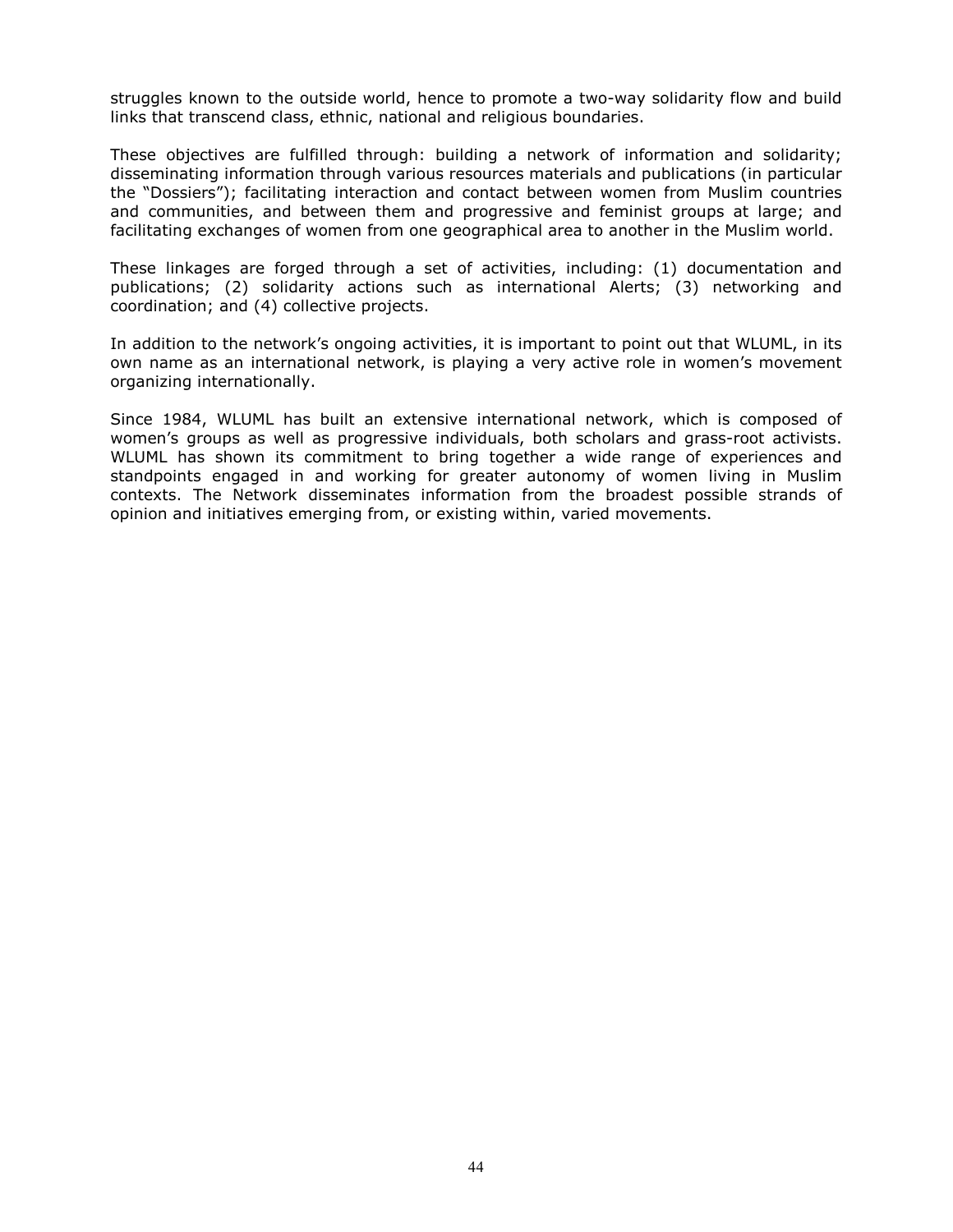## ANNEX 2

Center For Women's Global Leadership–Goals And Objectives

The Center for Women's Global Leadership (Global Center) develops and facilitates women's global leadership toward a women's human rights vision of social justice worldwide. The Center's programs promote the leadership of women and advance feminist perspectives in policy-making processes in local, national and international arenas.

The Center for Women's Global Leadership has been a key player in building and sustaining an international network on women's human rights. In all of its activities the Center collaborates with a broad range of local, national, regional and international women's groups, non-governmental organizations (NGOs), UN agencies and others. Such activities include leadership development, public policy and strategic planning, implementation of women's human rights, global and human rights education, and international collaboration and mobilization.

In all its endeavors, the Global Center seeks to develop an understanding of the ways in which gender–as it interacts with race, class, culture, sexuality and geography–affects the exercise of power and the conduct of public policy globally. Historically, women have been excluded from the creation and implementation of policies affecting them, their communities, and international relations. In order to remedy this situation, the Center's programs aim to:

- $\div$  promote the effectiveness and visibility of women who are taking policy leadership at all levels through leadership development activities;
- develop international linkages among women in order to enhance their capacities, expand their global consciousness, and build coordinated strategies for action;
- increase and make equitable women's participation in national and international governing bodies and processes;
- legitimize feminist perspectives in public policy decision-making and implementation around the world through international mobilization campaigns and public education; and,
- $\div$  deepen an understanding of the impact of global forces among women in the USA and build greater linkages between women in the USA and in other parts of the world.

Since 1990, the Global Center has pursued these objectives through programs that have played a pivotal role in transforming the human rights framework to take greater account of gender and women's concerns. These efforts have had a powerful impact on global public policy, particularly where human rights addresses violence against women, reproductive health and sexuality. One of the key programs through which the Global Center has fostered women's leadership on human rights has been its women's global leadership Institutes.

These annual Institutes have become internationally-recognized venues for advancing women's leadership in public policy, particularly in the area of human rights. In consultation with a group of international advisors, participants are chosen from among hundreds of applications. A primary selection criterion is their potential for multiplying the experience gained from participating in their regions, thus enhancing women's NGO activity at the grass roots.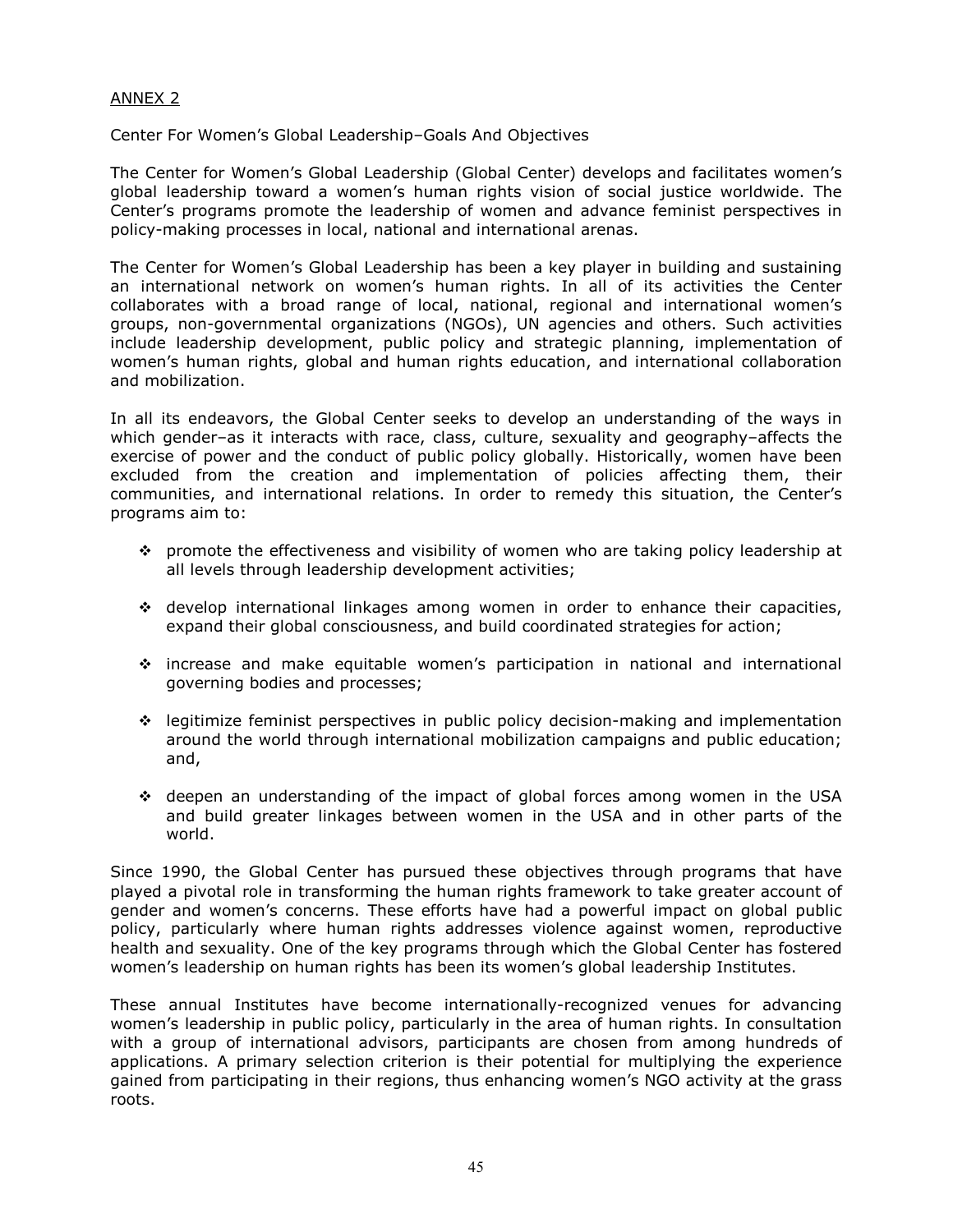Graduates of the Institutes have emerged as key players in advancing women's human rights at local, national, regional and international fora. Critical new thinking has developed in these Institutes around human rights and its links to violence, health and economic justice. In addition, the Institutes have been the source of ideas for activities that have comprised the highly successful Global Campaign for Women's Human Rights, such as the 16 Days of Activism Against Gender Violence Campaign, the Petition to the United Nations and the series of hearings and tribunals, From Vienna to Beijing: Building Accountability for Women's Human Rights.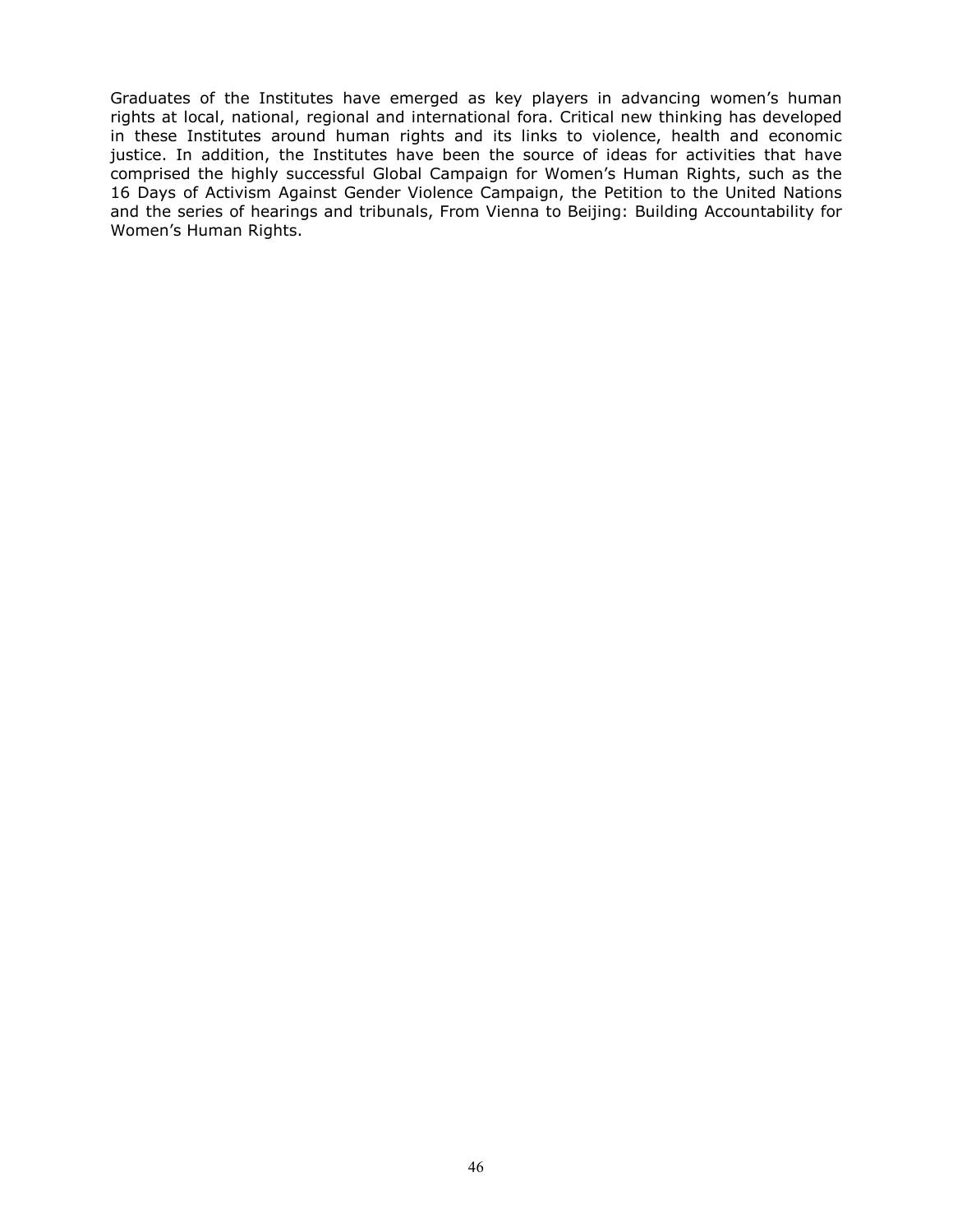## ANNEX 3

## 1998 Institute Agenda

## Monday, September 14

- 9:00–10:30 Welcome from Women for Women's Human Rights (Pinar Ilkkaracan) Institute Goals and Introduction to the Global Center (Charlotte Bunch) Review of the Agenda, Participants' Expectations, Logistical Information (Anissa Hélie)
- 11:15–12:50 Participants' Introductions
- 12:50–1:30 Getting to Know You
- 2:30–4:45 WLUML's History and Principles (Mariémé Hélie Lucas with Ayesha Imam, Farida Shaheed, Lynn Freedman) Group Discussion around "What principles of the network are most/less useful in our own work?"
- 5:00–6:00 Getting to Know You
- 6:00–6:20 Monitoring Group Report

## Tuesday, September 15

- 9:00–1:00 Women's Struggles/Feminisms in the Muslim World (Farida Shaheed) Group Discussions around three sets of questions:
	- 1. Identify our commonalities
	- 2. What do we understand by "feminism," "women's struggles," and "women's movement?" and,
	- 3. What is it we are trying/hoping to achieve through our initiatives, through our organizations, through our personal interventions?
- 11:00–1:00 Plenary: Reports from Groups Discussions
- 2:30–4:30 Feminisms in the Muslim World: Reclaiming our Past–Sharing our History/ies (Ayesha Imam)
- 4:45–6:15 Getting To Know You
- 6:15–6:45 Monitoring Group Report
- 9:00–11:00 Video: Four Women in Egypt

## Wednesday, September 16

- 9:00–10:00 Getting to Know You
- 10:00–11:00 Video: Vienna Tribunal: Women's Rights are Human Rights!
- 11:15–1:00 Women's Rights Movement(s) and Human Rights (Charlotte Bunch with Roxanna Carrillo, Lynn Freedman, Farida Shaheed, Ayesha Imam)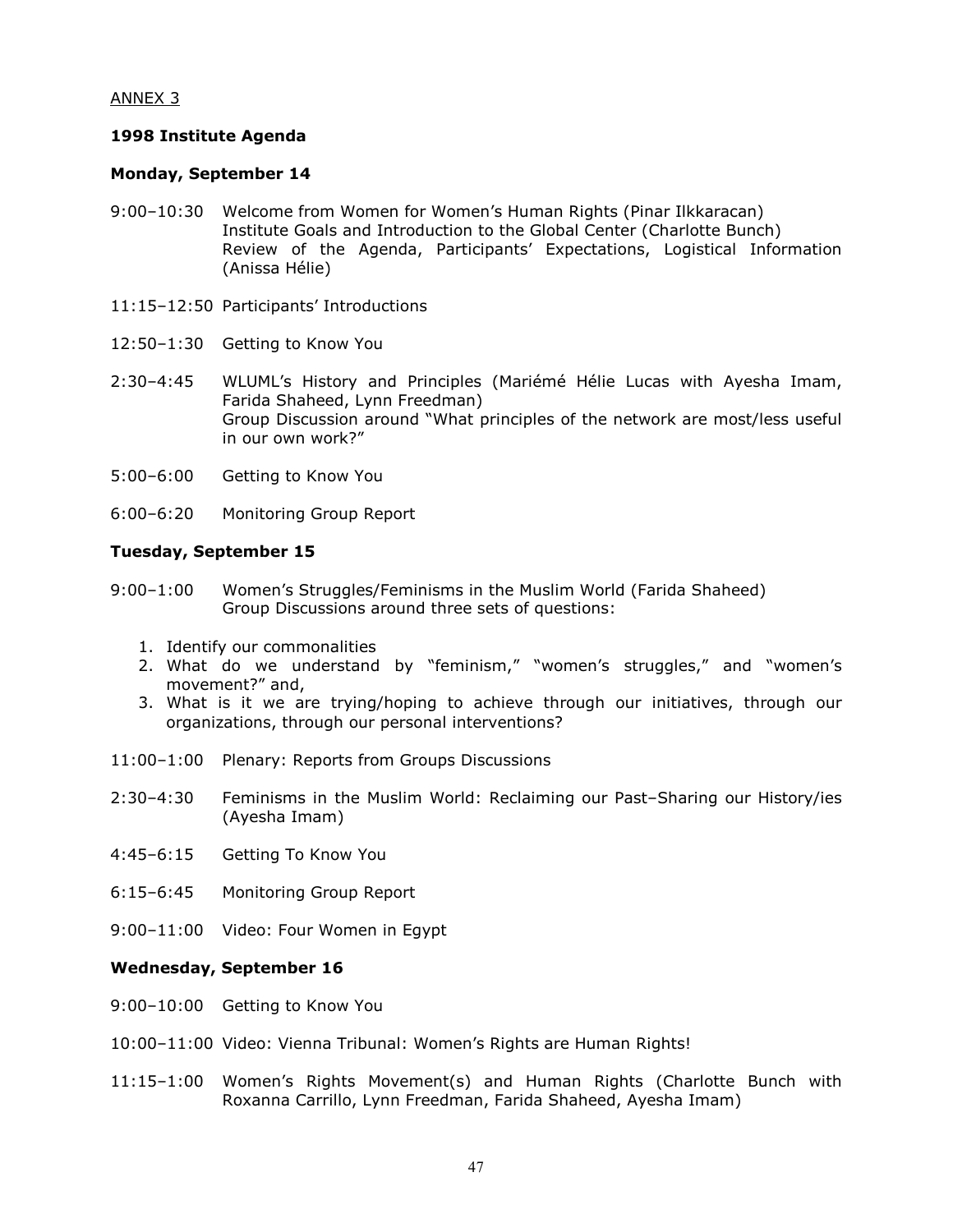#### 1:00–1:15 Plenary Discussion

2:30–4:00 Group Discussions around three sets of questions:

- What potential or use does the Human Rights framework have in your own situation?
- \* What problems or challenges does it pose for you?
- What conflicts or questions arise, in your situation, between women's human rights and culture and religion?
- 4:15–4:45 Plenary: Report from the Working Groups
- 6:00–6:45 Getting to Know You
- 6:45–7:15 Monitoring Group Report
- 9:00–10:00 Video: Who Will Cast the First Stone? (Hudood Ordinances in Pakistan)

#### Thursday, September 17

- 9:00–10:00 Getting to Know You
- 10:00–11:00 Violence Against Women in the Human Rights Context–a Framework for Analysis (Gladys Acosta with Charlotte Bunch, Roxanna Carrillo)
- 11:15–1:00 Types of Violence Against Women We Work on Within the Network (Pinar Ilkkaracan, violence in the family; Caroline Brac de la Pérrière, violence of political persecution, and plenary discussion)
- 2:30–4:20 Group Discussions around Strategies to Address Different Types of Violence
- 4:40–5:40 Plenary: Report from Group Discussions Introduction to the UNIFEM Trust Fund (Roxanna Carrillo)
- 5:45–7:00 Getting to Know You
- 7:00–7:20 Monitoring Group Report
- 9:00–10:15 Video: Something Like a War (forced sterilization campaigns in India)

## Friday, September 18

- 9:00–9:45 Getting to Know You
- 9:45–11:00 Using the Human Rights System and International Mechanisms (Roxanna Carrillo, Sunila Abeyesekera)
- 11:15–1:30 Special Rapporteur on Violence Against Women (Gladys Acosta) CEDAW Committee/Monitoring the Women's Convention/Shadow Reports (Roxanna Carrillo, Hajara Usman for Nigeria, Ipek Ilkkaracan for Turkey) Plenary Discussion Upcoming UN Events: Review of Vienna in fall 1998, Review of Cairo in spring 1999, Review of Beijing's Platform for Action in June 2000, International Criminal Court (Charlotte Bunch)
- 3:00–3:15 Getting to Know You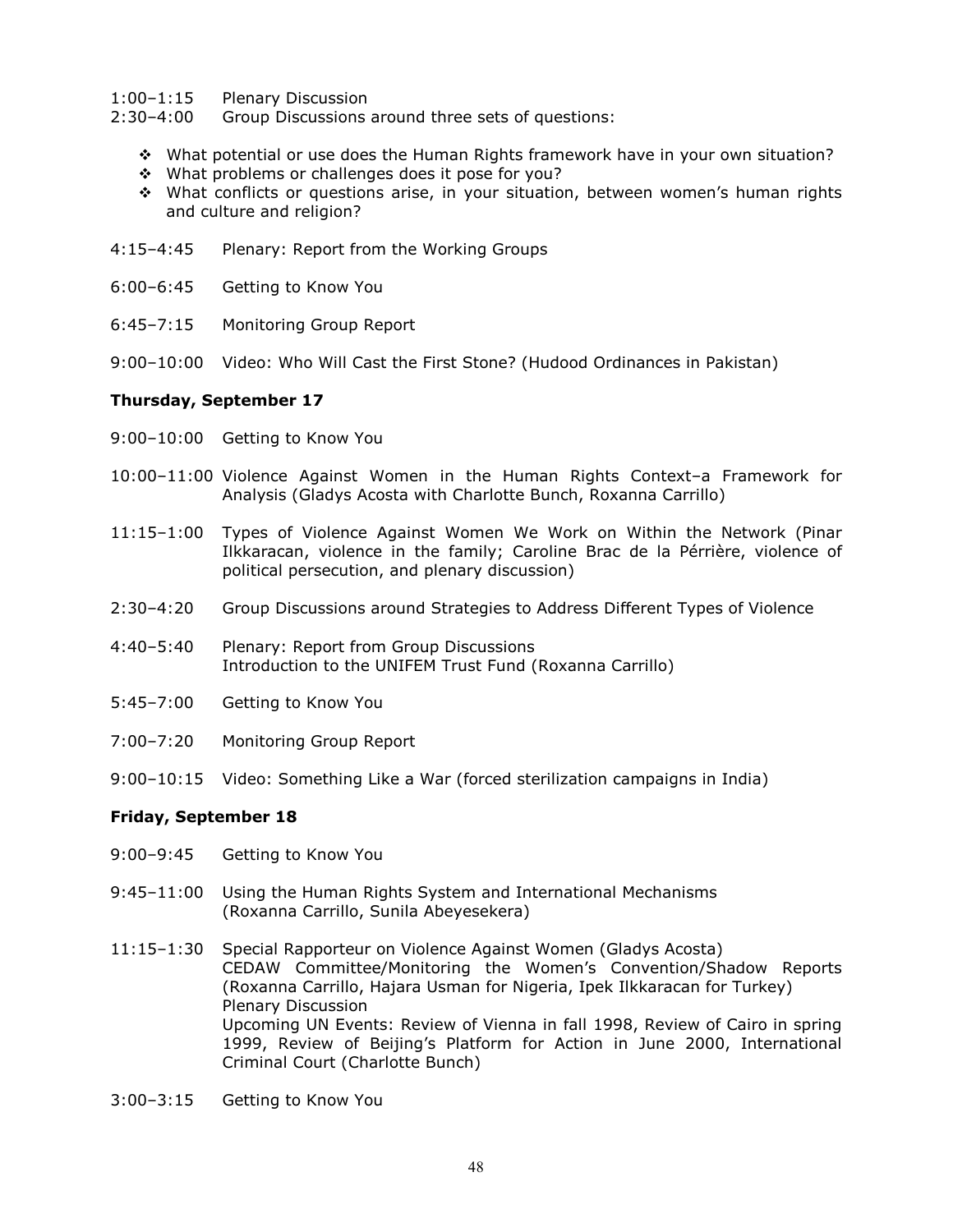- 3:15–3:45 Monitoring and Documenting Human Rights Violations (Lynn Freedman, Sunila Abeyesekera)
- 3:50–4:30 Video: Eclipse (Fatwas against women in Bangladesh)
- 4:45–5:15 Group Discussions on WLUML "Alert for Action"
- 5:30–6:30 Plenary: Report of Group Discussions
- 6:30–7:15 Getting to Know You
- 7:15–7:45 Monitoring Group Report

#### Saturday, September 19

9:00–1:00 Diversity/Identity Workshop (Betty Powell)

Afternoon Half day off

## Sunday, September 20

9:00–1:00 Sexuality and Sexual Rights (Betty Powell with Bisi Adeleye-Fayemi, Ayesha Imam, Sunila Abeyesekera )

Afternoon Half day off

#### Monday, September 21

- 9:30–10:15 Getting to Know You
- 10:15–1:30 Organizational Development (Charlotte Bunch, Bisi Adeleye-Fayemi)
- 3:00–5:30 Organizational Development Skills Workshops
	- ❖ Presentation Skills
	- ❖ Managing Stress/Conflict resolution
- 5:45–6:15 Monitoring Group Report
- 8:30–9:15 Presentation of the African Women's Leadership Institute (Bisi Adeleye-Fayemi)

#### Tuesday, September 22

- 9:00–10:15 Getting to Know You
- 10:15–1:45 Networking (Gladys Acosta, Mariémé Hélie Lucas)
- 1:45–2:05 Monitoring Group Report
- 5:00–8:00 Reception with Istanbul-based Women's Groups

#### Wednesday, September 23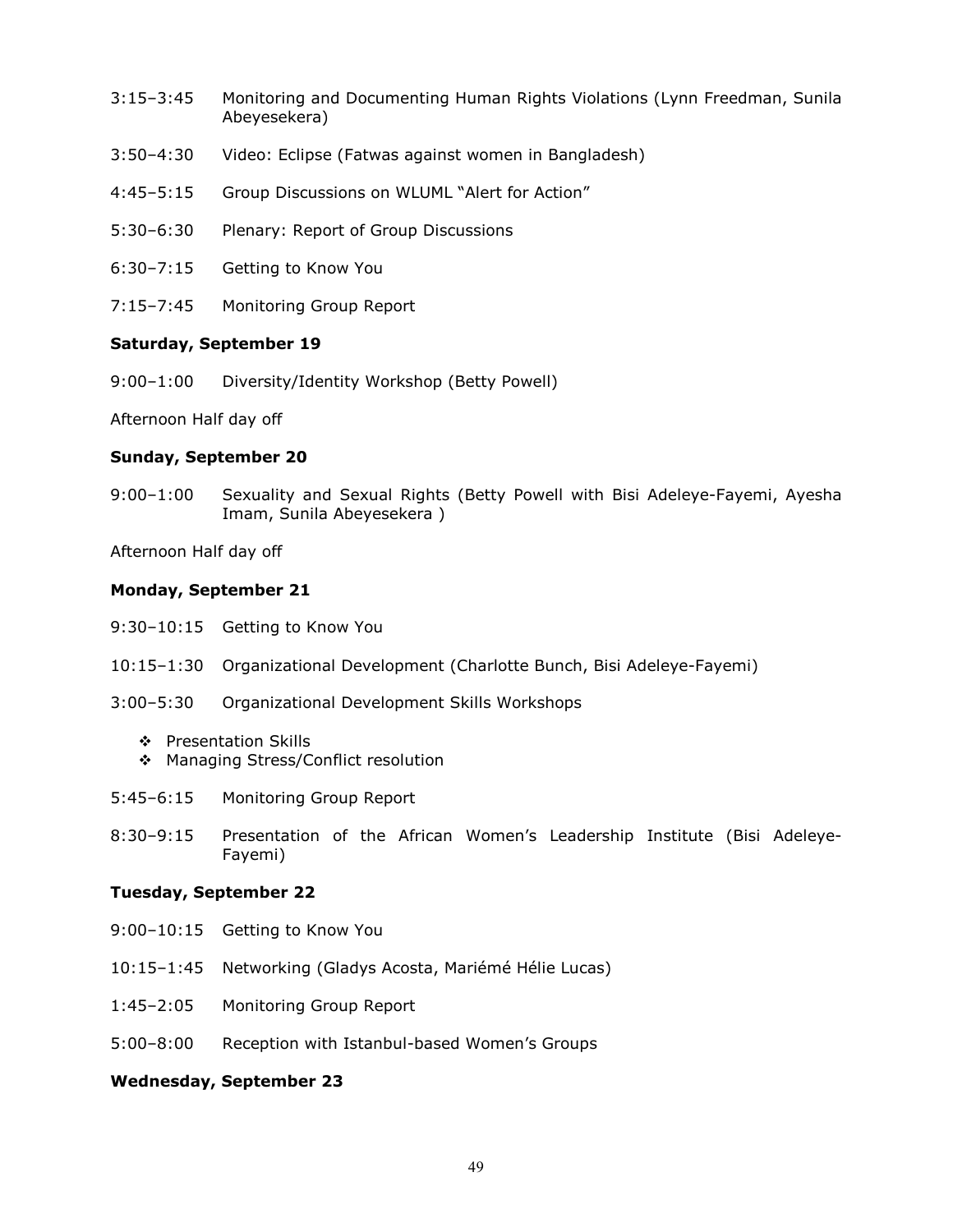- 9:00–1:30 Roundtable on Leadership and Organizational Skills (Charlotte Bunch, Bisi Adeleye-Fayemi)
- 1:30–1:50 Monitoring Group Report
- 3:30–7:30 Visiting Local Turkish Women's Organizations:
	- \* Purple Roof Foundation (independent shelter)
	- \* Kader (women's political participation)

## Thursday, September 24

- 9:00–1:30 The Politics and Practice of Donor Relations (Lynn Freedman, Farida Shaheed)
- 3:00–3.30 Case Studies: The Rise of Politico-Religious Movements/Fundamentalisms
- 3:30–4:15 Algeria
- 4:14–5:15 15th Amendment in Pakistan
- 5:15–5:45 Monitoring Group Report

#### Friday, September 25

- 9:30–12:30 Institute Evaluations (written and oral)
- 12:30–1:00 Monitoring Group Report
- Afternoon Half day off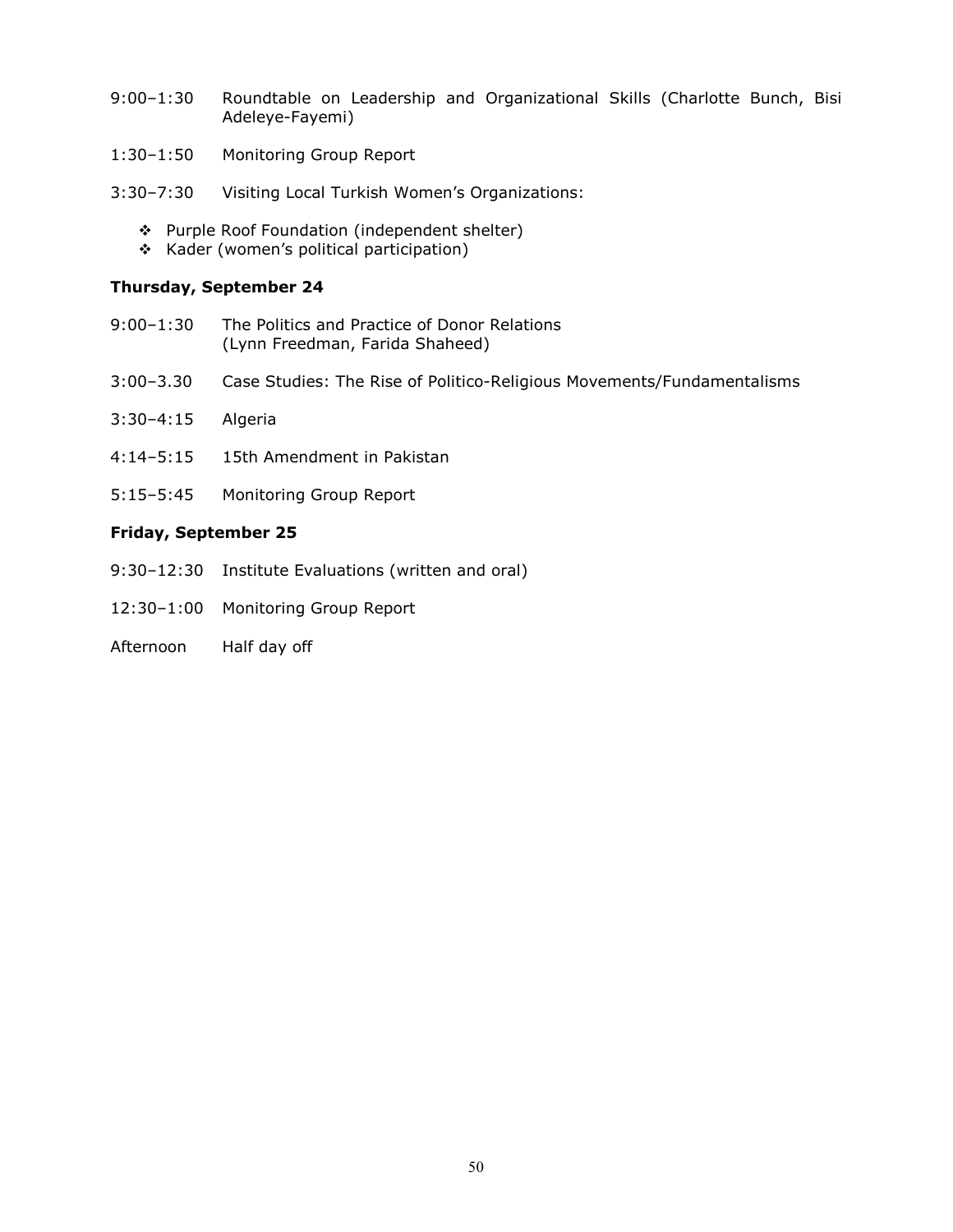## ANNEX 4

#### 1999 Institute Agenda

#### Monday, October 25

- 9:00–11:00 Welcome from Baobab/WLUML-AME (Africa and Middle East) (Ayesha Iman) Institute Goals (Farida Shaheed, Anissa Hélie) Introduction to the Global Center (Charlotte Bunch) Participants' Introductions
- 11:30–12:00 Review of the Agenda, Participants' Expectations of the Institute (Anissa Hélie)
- 12:00–12:15 Logistical Introduction
- 12:15–1:00 Getting to Know You
- 2:00–3:30 History and Principles of the WLUML International Solidarity Network (Farida Shaheed, Ayesha Imam, Anissa Hélie, Lynn Freedman)
- 4:00–6:00 Working Together
- 6:00–6:20 Monitoring Group Report

#### Tuesday, October 26

- 9:00–9:45 Getting to Know You
- 9:45–10:45 Feminisms in the Muslim World: Sharing our History (Farida Shaheed, Asma'u Joda, Anissa Hélie, Lynn Freedman, Ayesha Imam)
- 11:00–12:00 Plenary Discussion
- 12:00–1:00 Claiming an Ancestor and Continuing the Struggle
- 2:00–3:30 Understanding our Struggles–Women's Struggles, Women's Movements, Feminisms (Ayesha Imam) (plenary and working groups)
- 4:00–5:00 Report back and Synthesis
- 5:00–6:00 Getting to Know You
- 6:00–6:20 Monitoring Group Report
- 9:00–11:00 Video viewing and Discussion: Four Women in Egypt

#### Wednesday, October 27

- 9:00–9:45 Getting to Know You
- 9:45–11:30 Case Studies: Fundamentalisms (Farida Shaheed, Participants)
- 11:45–1:30 Case Studies: Attacks on NGOs (Farida Shaheed, Tolulope Lewis, Participants)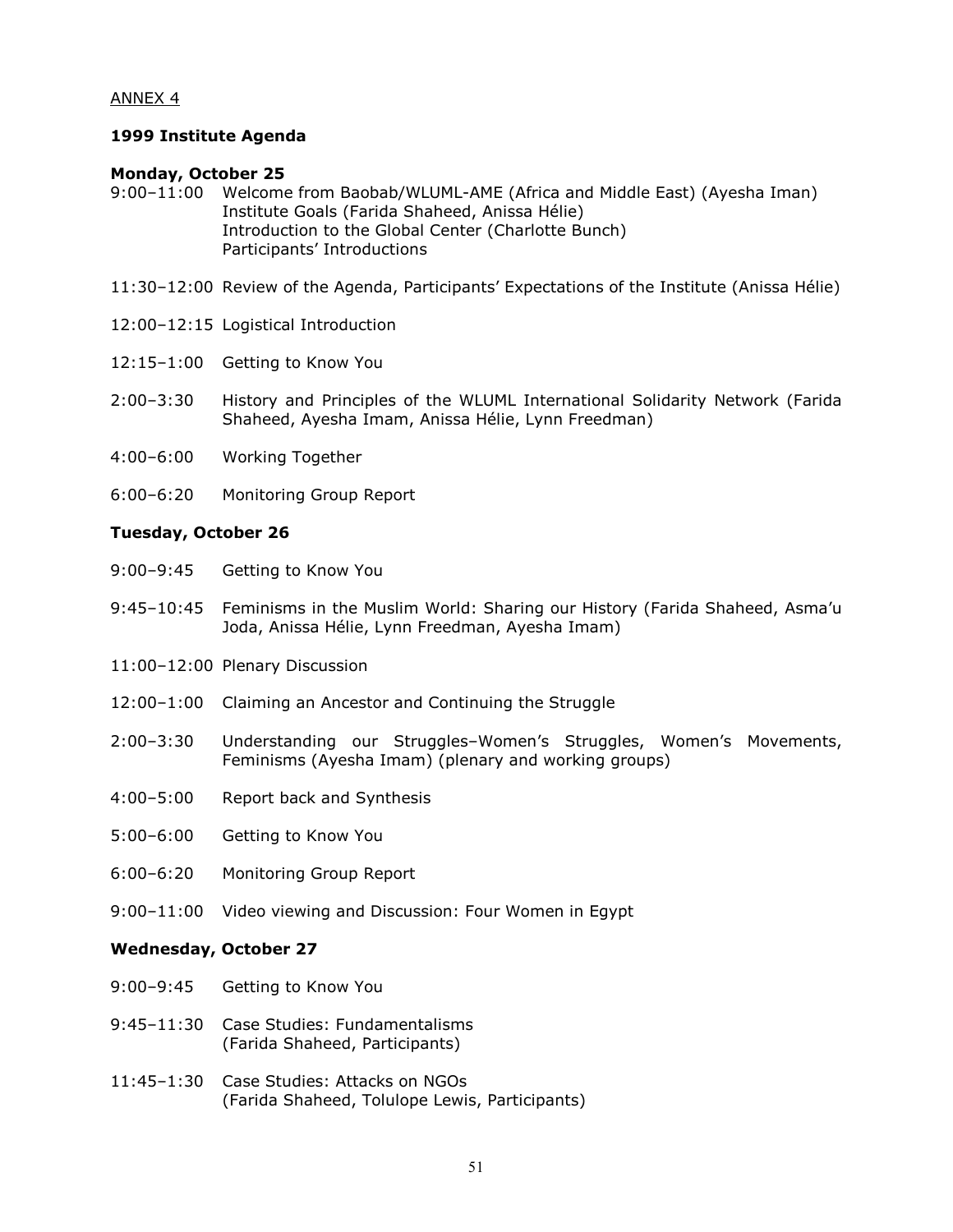- 2:30–4:30 Issues Arising in Participants' Work
	- Strategies to Prevent Violence Against Women: Law Reform (Zarizana Abdul Aziz)
	- Converting Research into Tools for Mobilizing (Charmaine Pereira)
	- Promoting Legal Change through Gender Training (Chulani Tania Kodikara)
- 4:45–5:45 Getting to Know You
- 5:45–6:05 Monitoring Group Report

#### Thursday, October 28

- 9:00–9:30 Getting to Know You
- 9:30–11:30 Roundtable on Leadership (Charlotte Bunch)
- 12:00–1:30 Presentation of the African Women's Leadership Institute (Bisi Adeleye-Fayemi)
- 2:30–4:30 Leadership and Organizational Skills Workshops
- 5:00–6:00 Getting to Know You
- 6:00–6:20 Monitoring Group Report

#### Friday, October 29

- 9:00–9:45 Getting to Know You
- 9:45–11:00 Organizational Assessment (Betty Powell)
- 11:30–1:15 Leadership and Organizational Skills Workshops
- 2:15–5:00 Linking Local Issues and Global Trends (Charlotte Bunch, Ayesha Imam, Farida Shaheed)
- 5:00–6:00 Getting to Know You
- 6:00–6:20 Monitoring Group Report

## Saturday, October 30

9:00–1:00 Diversity/Identity Workshop (Betty Powell)

Afternoon Half day off

## Sunday, October 31<br>9:00-1:00 Sexualit

Sexuality and Sexual Rights (Betty Powell, Ayesha Imam, Sindi Médar-Gould)

Afternoon Half day off

## Monday, November 1

9:00–9:45 Getting to Know You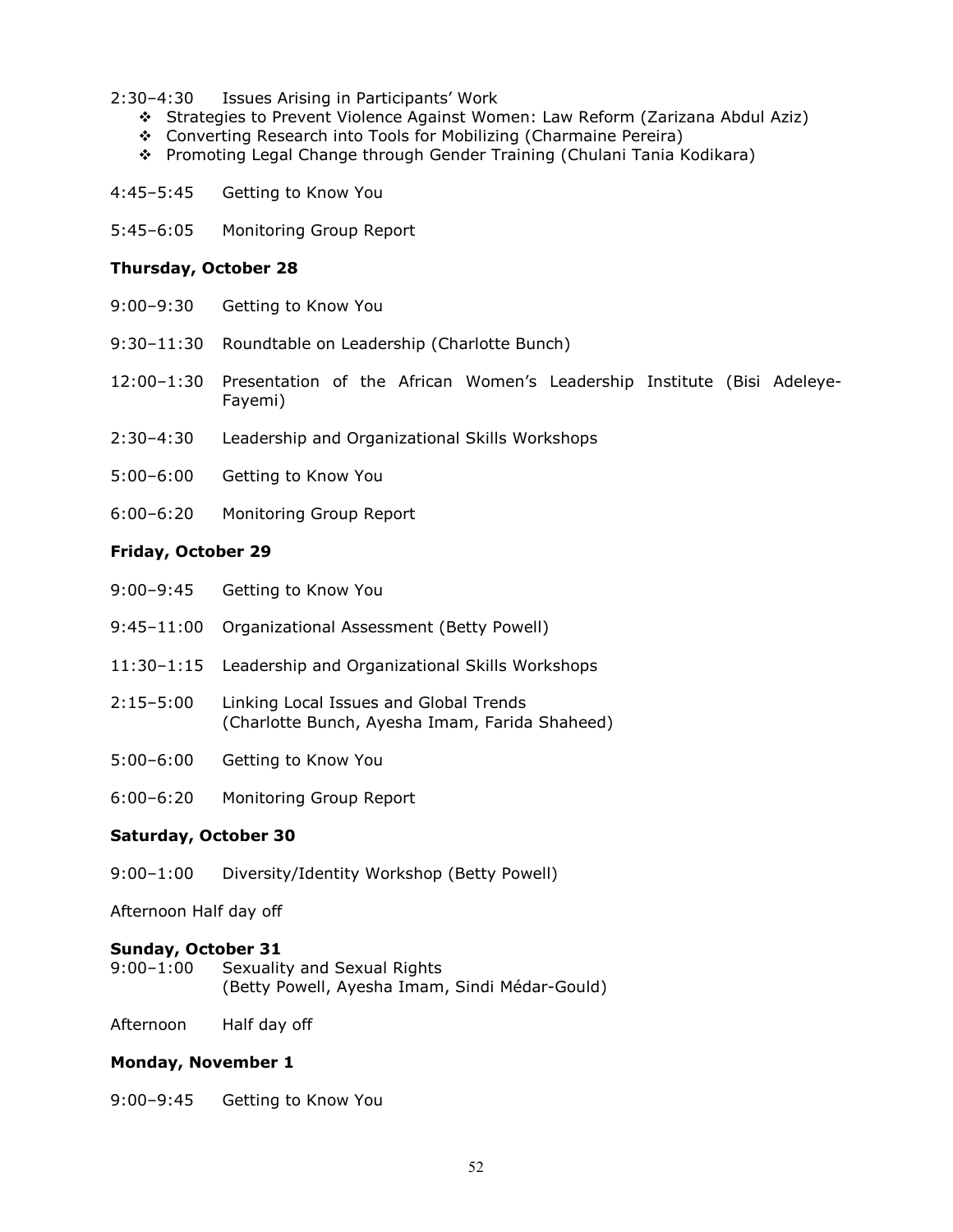- 9:45–11:15 Video: Vienna Tribunal: Women's Rights are Human Rights!
- 11:30–1:30 Dialogue on Women's Rights movement(s) and Human Rights (Charlotte Bunch, Roxanna Carrillo, Farida Shaheed, Ayesha Imam, Lynn Freedman)
- 2:30–4:00 Small Group Discussion
- 4:30–6:30 Overview of the UN system
- 6:30–6:50 Monitoring Group Report

#### Tuesday, November 2

- 9:00–1:00 Applying Human Rights to the Issues of Women's Health and Violence Against Women (Charlotte Bunch, Roxanna Carrillo, Lynn Freedman, Oby Nwankwo)
- 2:00–5:00 Strategizing from a Human Rights Perspective on Issues Related to Violence Against Women and Health (Working groups)
- 5:00–5:15 Monitoring Group Report
- 6:30–8:30 Reception at BAOBAB with Nigerian Women's Groups and Donors

#### Wednesday, November 3

- 9:00–11:00 Joint Meeting with Nigerian Women's Groups: Bringing Beijing + 5 and CEDAW Home Using the Human Rights System and International Mechanisms: CEDAW and "Shadow Reports" (Roxanna Carrillo, Tolulope Lewis, Louisa Ait Hamou, Najma Moosa, Hoda Rouhana)
- 11:30–1:00 Using the Human Rights System and International Mechanisms: Beijing + 5 (Charlotte Bunch, Farida Shaheed)
- 2:30–6:00 Working Groups with Nigerian Women's Groups: Beijing + 5, CEDAW, and Human Rights Education
- 6:00–6:20 Monitoring Group Report

#### Thursday, November 4

- 9:00–11:00 Monitoring/Documenting Human Rights Violations (Lynn Freedman)
- 2:00–6:00 Working Across Differences
- 6:00–6:20 Monitoring Group Report

## Friday, November 5

- 9:00–1:00 The Politics and Practice of Donor Relations (Lynn Freedman, Farida Shaheed)
- 2:00–6:00 Institute Evaluation (written and oral)
- 6:00–6:20 Monitoring Group Report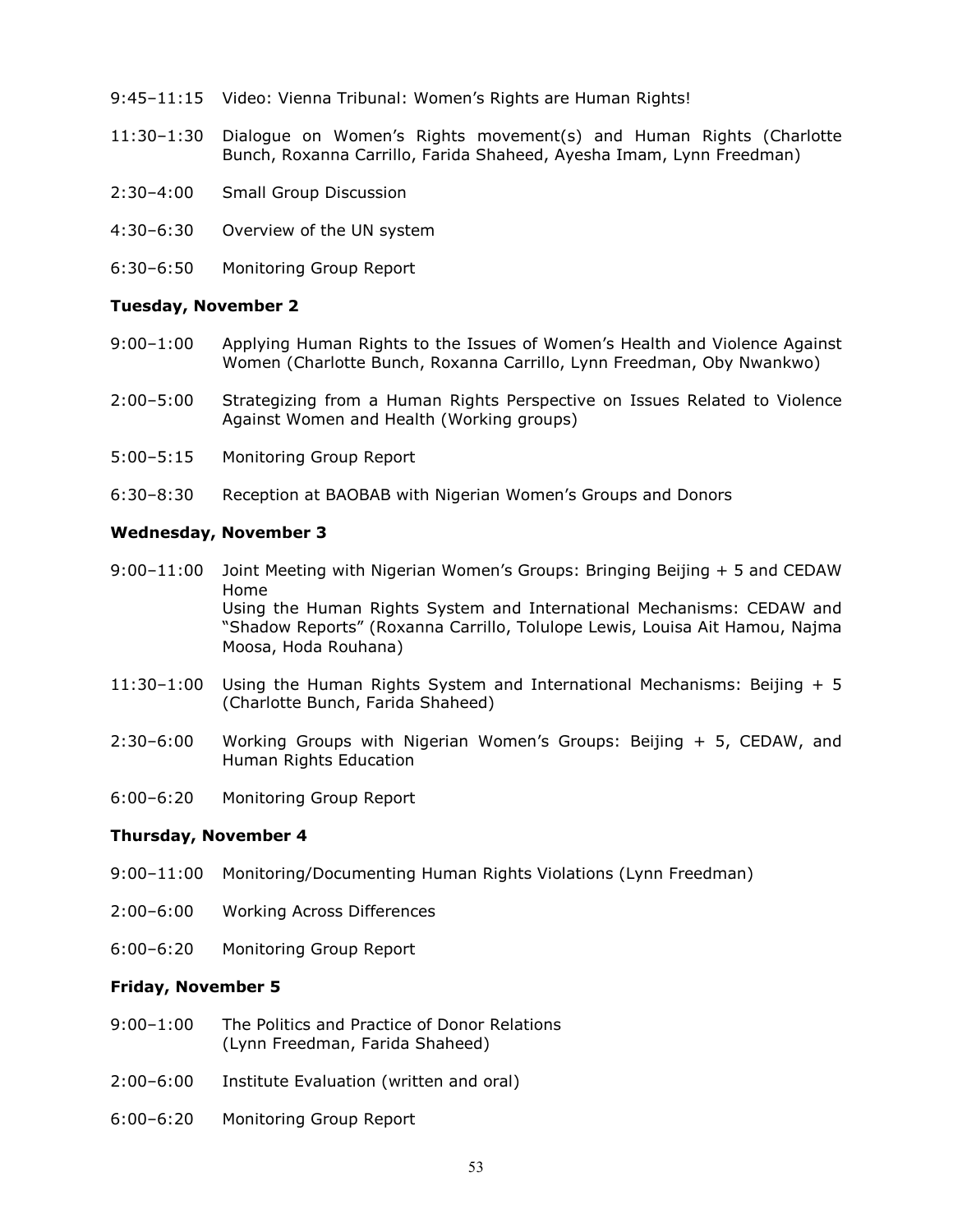## ANNEX 5

List Of 1998 Participants And Biographical Notes

LIST OF PARTICIPANTS\* Zarizana Abdul Aziz (Malaysia) Louisa Ait-Hamou (Algeria) Naheed Amtul (Pakistan) Yasmin Begum (Pakistan) Fatima Isa Abubakar (Nigeria) Suntu Jawara (The Gambia) Chulani Tania Kodikara (Sri Lanka) Djingarey Maiga (Mali) Rashida Manjoo (South Africa) Najma Moosa (South Africa) Deena Munier (Bangladesh) Nelofer Pazira (Afghanistan) Charmaine Pereira (Nigeria) Marwa Qassem (Palestine) Hoda Rouhana (Palestine/Israel) Fahima Sahabdeen (Sri Lanka) Shahira Shalabi (Palestine/Israel) Fatou Thiam (Senegal)

## PARTICIPANT DESCRIPTIONS

## Cassandra Balchin (Pakistan)

Ms. Balchin is the coordinator of publications for Shirkat Gah Women's Resource Centre, which includes conceptualizing, budgeting, editing, overseeing and designing. She is also a member of the WLUML Publications Steering Committee. A mother of two, Ms. Balchin moonlights as a freelance journalist and is also a member of the Council of The Network (Association for the Promotion of the Rational Use of Drugs in Pakistan). Her interests include men, women, children, anti-racism, developing written/visual materials (manuals, information kits, pamphlets, and posters), providing activists the tools for change, ending exploitation of people's health needs by the multinationals, and grassroots health consumers activism.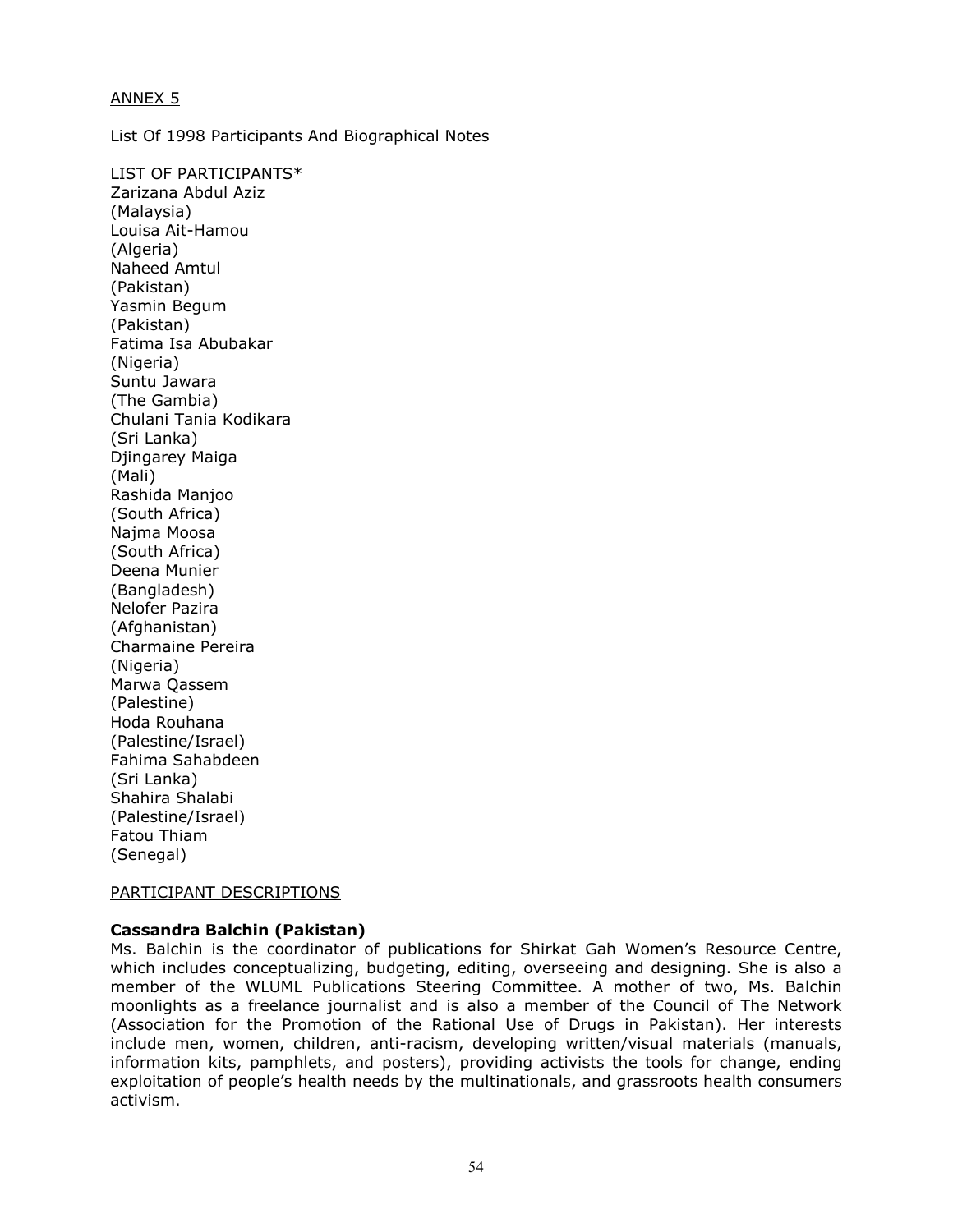## Caroline Brac de la Pérrière (France)

Ms. Brac de la Pérrière is the former director of Women Living Under Muslim Laws International coordination office. She was the director for two and a half years, after having fled from Algeria. Her work was for the most part, management, and because she is from Algiers, she networked primarily with Maghreb. Her areas of interest are feminism, women's rights in Maghreb, especially, how to get rid of cultural relativism and the struggle against capitalism. Since the Institute, Ms. Brac de la Perriere has left the WLUML office and is now focusing on the issue of women in conflict situations.

#### Aisha Gazdar (Pakistan)

Ms. Gazdar has a Masters in International Relations. She has always been fascinated by the world of journalism and her interest grew in 1998 when she joined an eveninger. After graduation, Ms. Gazdar joined Newsline magazine (the first monthly magazine in the country which is owned and managed by a group of journalists, all of whom except one are women and from where she learned a lot) and IUCN. She has experience in documentaries and dramas. Working with Shirkat Gah since 1996, her work is divided between Publications and the Paralegal section, which involves documentation and research on laws and writing to some extent. Ms. Gazdar's interests are in the area of human rights and feminisms in the Muslim world and at the grassroots level. She also enjoys writing, history, and travel.

#### Insha Hamdani (Pakistan)

Ms. Hamdani has a Masters in English literature. She has six years teaching and administrative experience with Lahore Grammar School. Ms. Hamdani has been with Shirkat Gah Women's Resource Centre since 1996 working with the Women, Law and Status program (responsible for correspondence, arrangement of workshops) and Publications. Interests developed since include domestic violence, shelters (comparative with national and international/government vs. private), sexual rights, abortion, and female genital mutilation. She also enjoys literature, stage plays and writing.

#### Ipek Ilkkaracan (Turkey)

Ms. Ilkkaracan is coordinator of Women for Women's Human Rights (WWHR) and is about to receive a Ph.D. in Economics. Before joining WWHR in 1996, she worked with NGOs and agencies in other countries such as UNIFEM, the International Women's Tribune Center, and the Intermediate Technology Group. At WWHR, Ms. Ilkkaracan has been coordinating the Women and Law action-research in the Marmara region, the legal literacy program for Women in the southeastern region of Turkey, as well as editing the Legal Literacy manual soon to be published, and proposal writing/fundraising activities. She has also volunteered to compile the Women and Law volume on "Women and Economics" and editing the WLUML Special Dossier on "Women in the Labor Market."

#### Shahnaz Iqbal (Pakistan)

Ms. Iqbal has a Masters in History. She has ten years working experience in women and development. For five years, she was a project officer with the Business & Professional Women's Association where she ran an income generation programme for women. Ms. Iqbal also spent five years with Shirkat Gah as a programme officer in the Women Law and Status Outreach programme. Currently at Shirkat Gah, her responsibilities are to develop rapport and networking with community based organizations, organize/conduct trainings on legal awareness and also arrange/conduct other relevant trainings, e.g. theater, communication and DALOS (Documentation, Accounts, Leadership, and Organizational Systems). The objective of the aforementioned activities is to strengthen and empower women by providing them with information, enhancing their skills, and creating links with existing resources.

#### Zulfica Ismail (Sri Lanka)

Ms. Ismail has a B.Sc. degree and a Masters in Education and is currently a project coordinator at the National Institute of Education. She is a member of the coordinating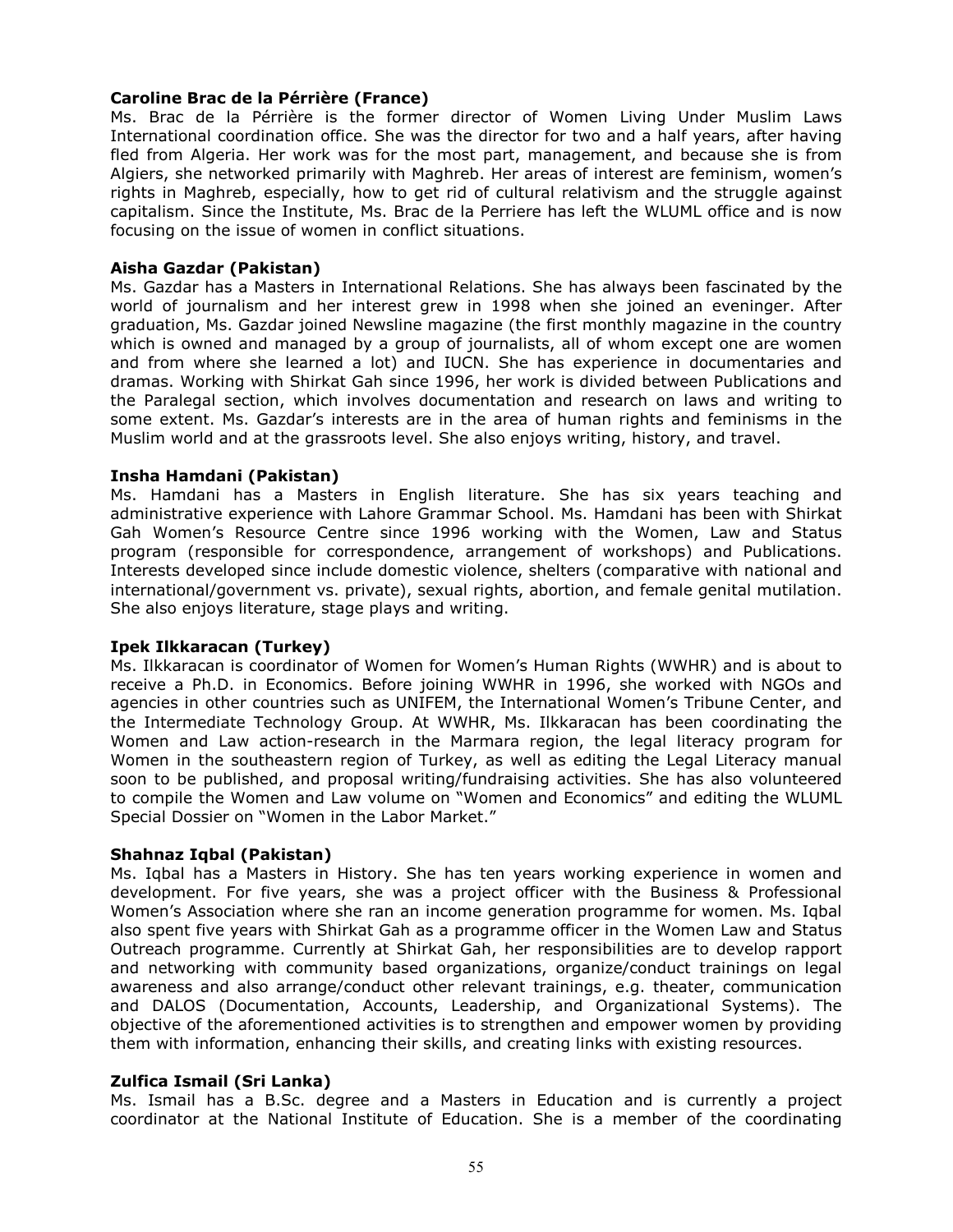committee of Muslim Women Research and Action Front (MWRAF) based in Colombo. In addition to being a gender trainer, Ms. Ismail is the key coordinator of the Women and Law Outreach programme. She is a poet, has published many collections and is a regular writer to the newspapers on varying socio-political issues. She is also actively engaged in panel discussions on TV and radio and continues being involved in lobbying and advocacy efforts. She conducts all Tamil workshops of MWRAF and has represented MWRAF at local, national and international fora.

## Ann Jabbar (Sri Lanka)

Ms. Jabbar worked as a teacher before her involvement with Muslim Women Research and Action Front (MWRAF) in 1992 when she joined the Women and Law Outreach programme. She has a multi-cultural background which has enhanced her work and involvement with MWRAF. Ms. Jabbar has steered MWRAF through the formative years, coordinating its evolution and development. She is currently working full time at MWRAF as Programme Coordinator cum Coordinator Finance and Administration and is also involved in publications and networking.

## Vahida Nainar (India)

Ms. Nainar works in the areas of awareness raising, legal aid and helping women in crisis. As an activist, she has worked with the women's group Aawaaz-e-Niswaan (AeN) for over three years organizing Muslim women in a predominantly Muslim area of Bombay against gender oppression in the name of laws and religion. In April 1993, she founded the Women's Research and Action Group (WRAG) whose objectives include conducting research on different issues concerning Muslim women, reaching out to Muslim women in different parts of India, organizing training programs on gender and legal issues for Muslim women, and putting Muslim women's issues on the agenda of the women's movement and policy makers alike. Ms. Nainar holds a B.A. in Economics, an LL.B. and a Masters on Women and Development from the Institute of Social Studies (ISS) in the Netherlands. Since the Institute she has moved to the USA to become executive director of the Women's Caucus for Gender Justice in the International Criminal Court.

## Gulsah Seral (Turkey)

Ms. Seral is a psychologist by training and is finishing her Masters in Preschool Education and Development. She works on most of the Women for Women's Human Rights (WWHR) projects, and has recently helped coordinate the Women's Peace Petition, which WWHR cosponsored in Turkey (along with the International Peace Bureau, the World Council of Churches, and the International Women's Tribune Center). Ms. Seral handles international correspondence and distribution of WWHR materials.

## Isatou Touray (The Gambia)

Ms. Touray is a trainer by profession and a women's rights activist. She has been involved in the women's movement for over ten years. She is currently the coordinator of the gender and management programs of the Management Development Institute (MDI), a governmental institution involved in human resource development. She also works as secretary general of a feminist, grassroots NGO dealing with the rights of women and the girl-child. Through her work in GAMCOTRAP, she is a strong advocate for the elimination of female genital mutilation in the Gambia and on the continent. She is coordinator of the Women and Law Project (Gambia) for WLUML.

## Hajara Usman (Nigeria)

Ms. Usman is the country coordinator for the Women and Laws Project (Nigeria). She is a Research Fellow with Ahmadu Bello University, Zaria, working full time assisting with WLUML Region West Coordination, which is based in Baobab. Ms. Usman is a political scientist with a specialization in International Relations. She has a special interest in reproductive health and rights issues and violence against women. Ms. Usman has been an activist for almost ten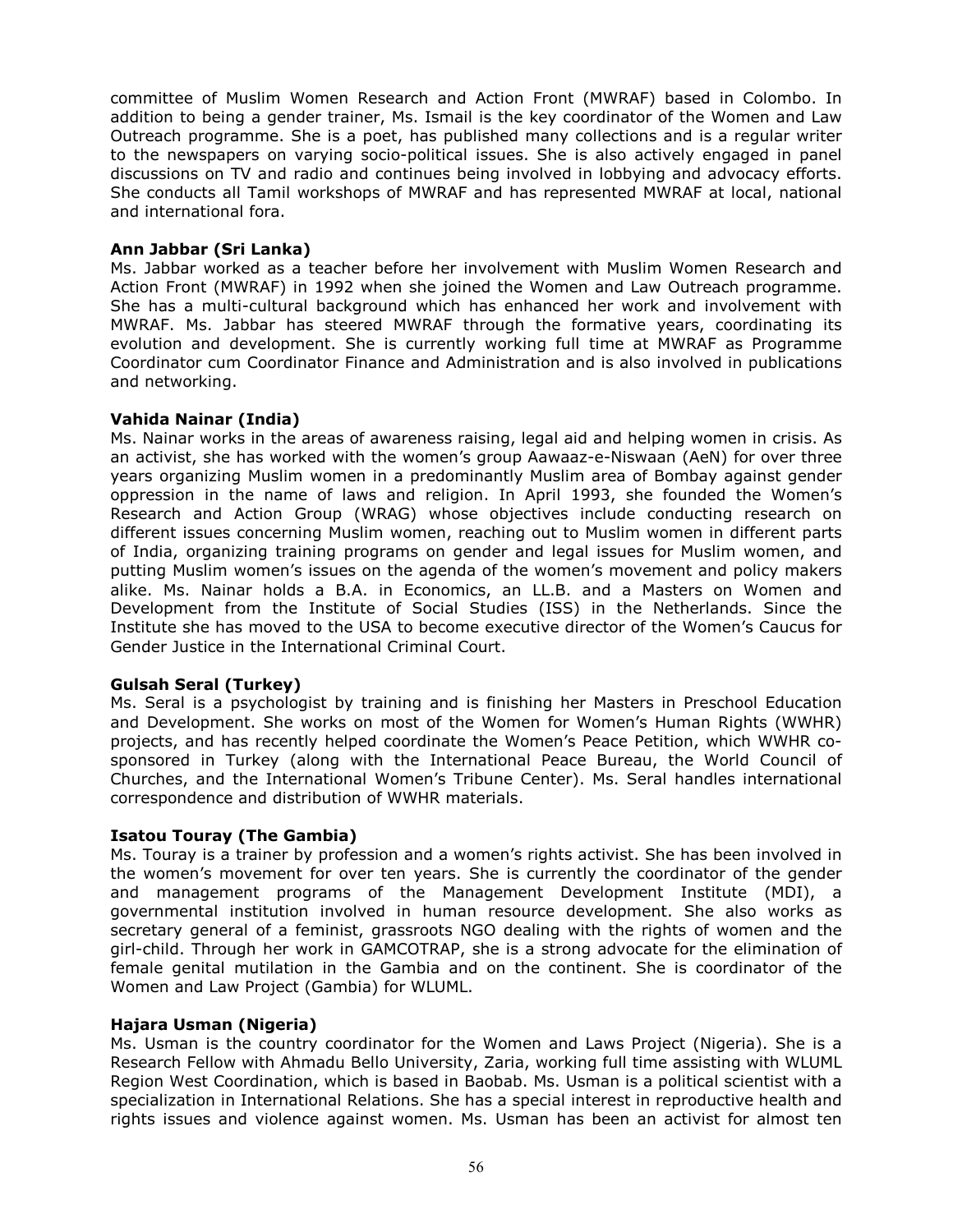years. She was the National Secretary General of Women in Nigeria for four years. She is concerned with redressing the gender imbalance that exists in our society, as well as creating solidarity and links between women within and outside Nigeria. She believes very much in the phrase "think globally, act locally."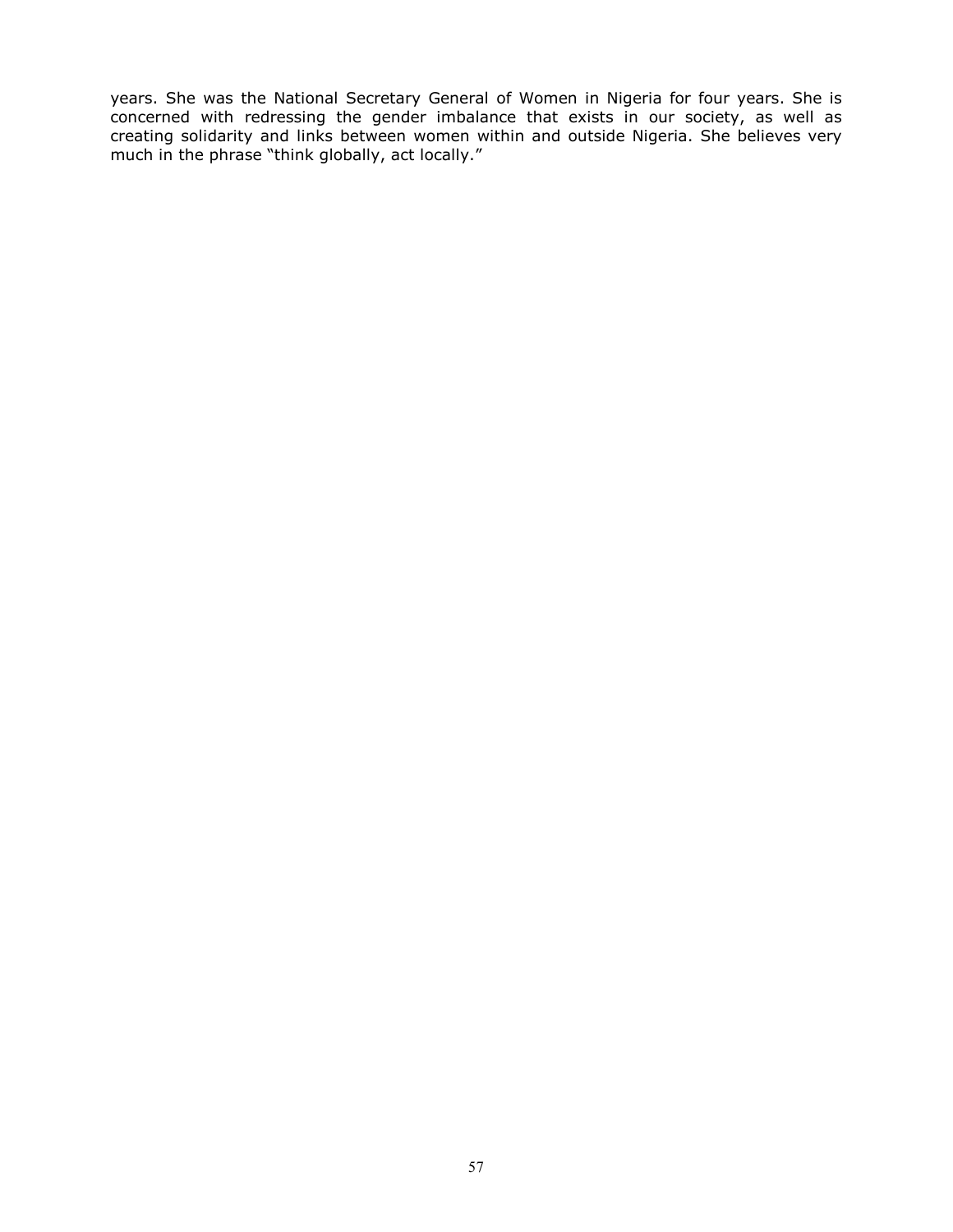## ANNEX 6

List Of 1999 Participants And Biographical Notes

LIST OF PARTICIPANTS\* Zarizana Abdul Aziz (Malaysia) Louisa Ait-Hamou (Algeria) Naheed Amtul (Pakistan) Yasmin Begum (Pakistan) Fatima Isa Abubakar (Nigeria) Suntu Jawara (The Gambia) Chulani Tania Kodikara (Sri Lanka) Djingarey Maiga (Mali) Rashida Manjoo (South Africa) Najma Moosa (South Africa) Deena Munier (Bangladesh) Nelofer Pazira (Afghanistan) Charmaine Pereira (Nigeria) Marwa Qassem (Palestine) Hoda Rouhana (Palestine/Israel) Fahima Sahabdeen (Sri Lanka) Shahira Shalabi (Palestine/Israel) Fatou Thiam (Senegal)

## PARTICIPANT DESCRIPTIONS

## Zarizana Abdul Aziz (Malaysia)

Ms. Abdul Aziz is a lawyer and the current president of the Women's Crisis Centre (WCC), Penang. She has been involved with WCC since 1992 and is also the current chairperson of the WCC Law Reform Sub-committee. In December 1998, WCC sent a memorandum to the government to amend and revise the Domestic Violence Act. Currently the Sub-committee has been granted permission by the High Court of Malaya in Penang to conduct a research into its files pertaining to divorce, custody and maintenance.

#### Louisa Ait-Hamou (Algeria)

Ms. Ait-Hamou is a university lecturer teaching African literature and a women's rights and human rights activist since the late 1970's. She has contributed to the development of an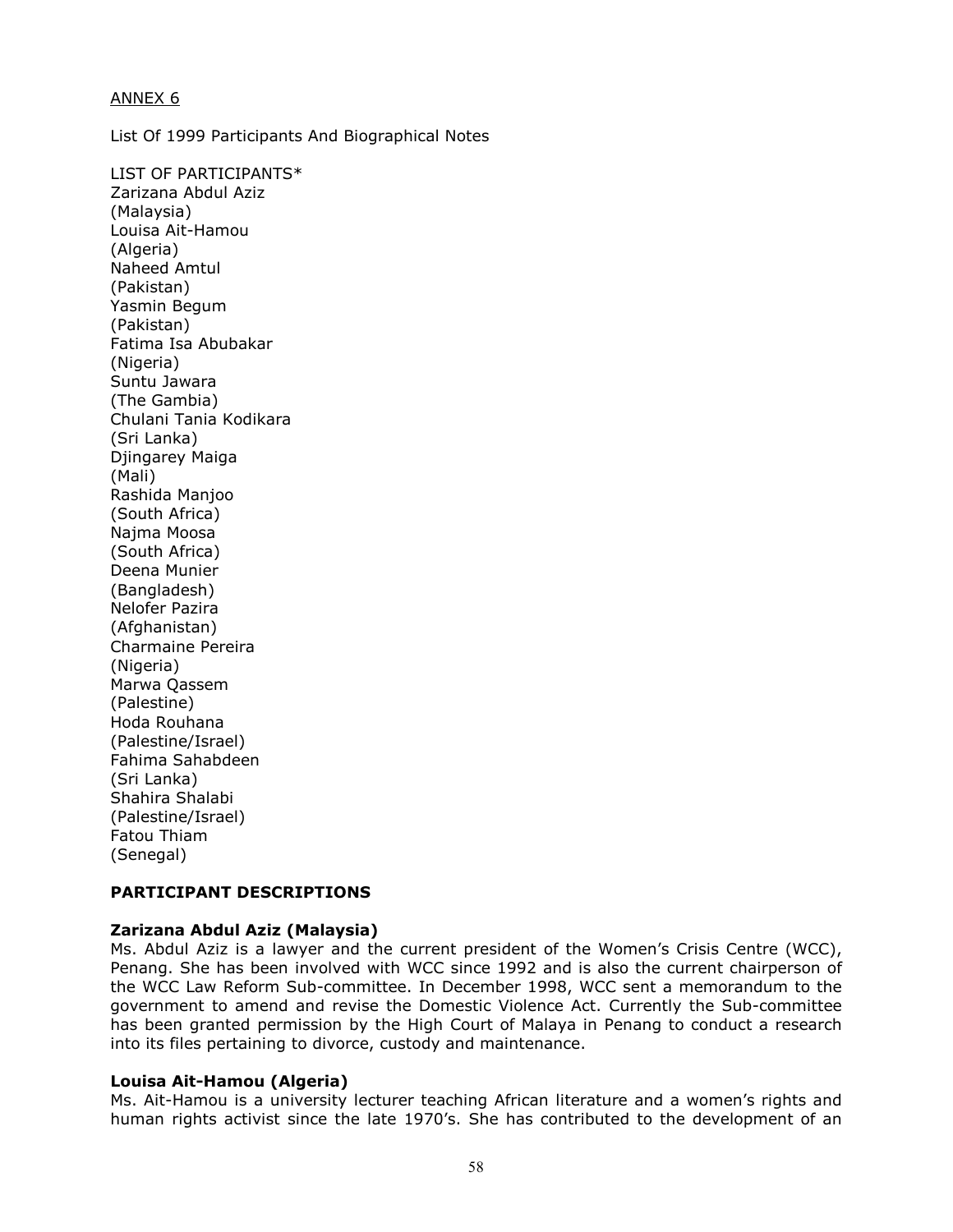autonomous women's movement in Algeria, which has given birth to many women's groups today. She was an active member of the Algerian women's organization in 1989 and acted as the general secretary of a grassroots women's group, which started the first shelter for women "Femmes en Détresse" (Women in Distress). She is presently part of the Research Group on Family Violence Against Women.

## Naheed Amtul (Pakistan)

Ms. Amtul has worked with Shirkat Gah Women's Resource Centre (SG) for the last 10 years. SG is the Asian coordinator of the International Solidarity Network WLUML and very active in the women's rights movement at the local, national and international level. She has a Masters in History and is a researcher by profession. She has been involved in the various researches conducted by SG in the area of women in the industrial labor force, women and religion and social change, women and politics, and others. Ms. Amtul joined the Women Law and Status programme of SG in 1993, initiated the WLS Outreach Programme and is still working there. As a Programme Officer at SG, she conducts trainings for the activists of community based organizations and rural women on the subjects of women's legal rights, the role of customs in their lives, violence against women, legal procedures and relevant institutions, women's rights movements and the United Nations system.

## Yasmin Begum (Pakistan)

Ms. Begum is a Programme Officer for Shirkat Gah. Throughout her years as a student, she experienced many years of gender-based discrimination. She conducts legal awareness sessions for male and female community based organizations. An advocate by profession, she works to solve women's problems with the help of the legal system.

## Fatima Isa Abubakar (Nigeria)

Ms. Isa Abubakar is the coordinator of research and outreach for the Women and Laws Project in Taraba State at BAOBAB, an NGO concerned particularly with women's human rights and the legal system. She is also active in projects organized by Women in Independence, Self-Sufficiency and Economic Advancement (WISSEA), aimed at enhancing women's rights in society and seeking to build gender awareness and sensitivity. She is interested in all activities that provide the most direct means of reaching the poor and disadvantaged, that contribute to social development and perform excellent service delivery function within the local communities, addressing social inequalities and alleviating mass poverty and hostility to autonomous democratic movements.

## Suntu Jawara (The Gambia)

Ms. Jawara has been involved in Gambia women's rights activism for the past three years. She is currently involved in a women's organization called the Forum for the Advancement of Gambia Women and Children (FAGWAC). She has also advocated for young people's rights in Gambia. Ms. Jawara belongs to a community-based organization of which she is president. She is also assistant secretary general of the National Youth Network of the Subregion and a member of the Task Force Committee of the National Youth Council in the Gambia. She is associated with numerous initiatives and organizations at national and regional levels with a human rights perspective. Her work has widened to include lobbying, advocacy and building networks among young people and female activists.

## Chulani Tania Kodikara (Sri Lanka)

Since graduating in law in 1994 from the University of Colombo, Ms. Kodikara has been involved in human rights and women's rights work both in the government and nongovernment sectors. Presently, she works at the Muslim Women's Research and Action Forum (MWRAF) on networking, documentation and legal councellings. She is also a researcher at the International Centre for Ethnic Studies, on a project which is looking at the issue of women and governance in the South Asia Region. She loves reading and traveling and has a keen interest in traditional hand-woven textiles.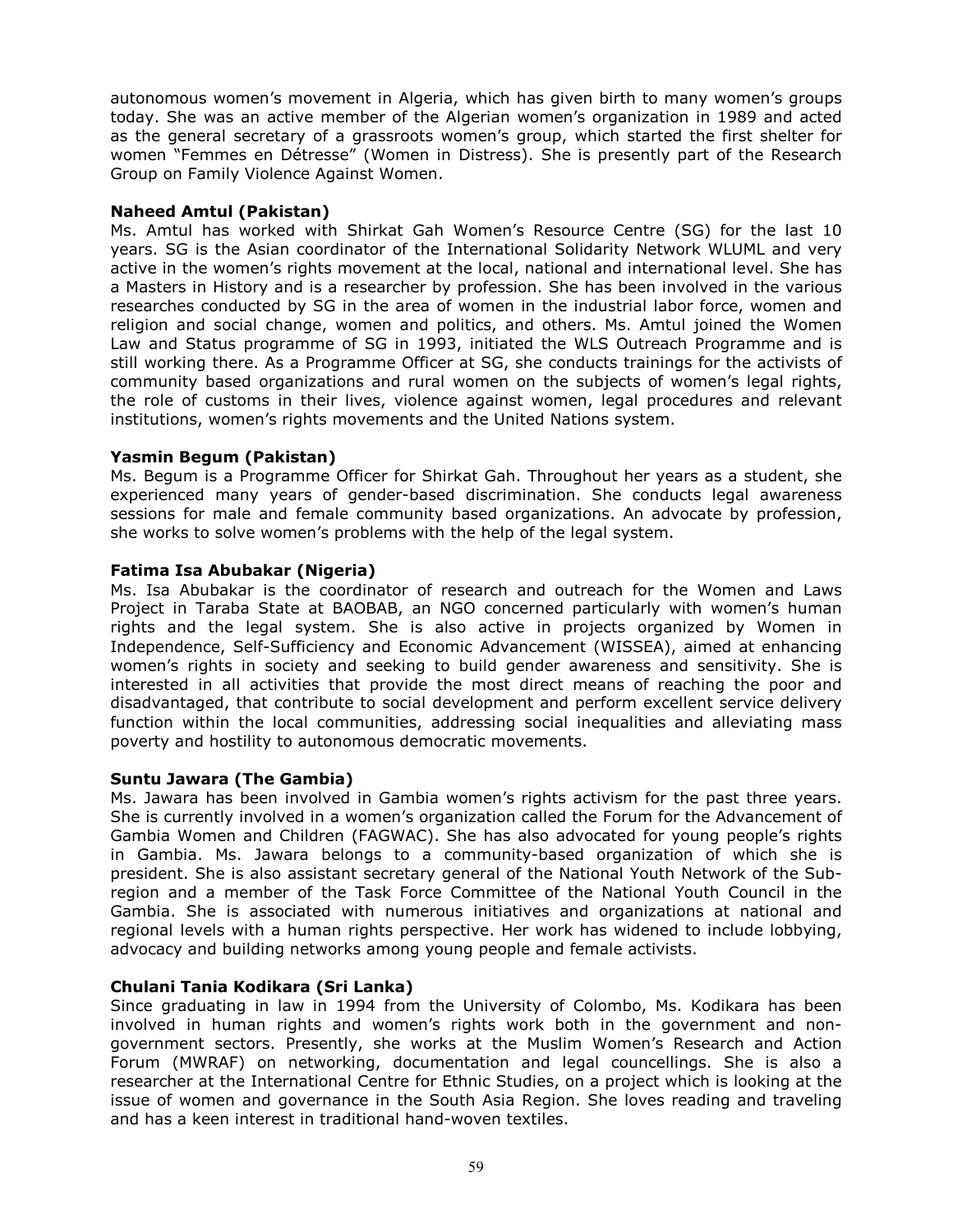## Djingarey Maiga (Mali)

Ms. Maiga has been involved in the women's rights movement for six years. She has taken part in many meetings about women's rights and her main area of interest is female genital mutilation, women's political participation and local implementation of human rights treaties. Ms. Maiga is also involved in weekly radio programs focusing on violence against women.

#### Rashida Manjoo (South Africa)

Ms. Manjoo is a lawyer based in South Africa. Her area of specialty is family law–with an indepth focus on domestic violence. She is an independent consultant who works with different NGOs on a pro bono basis. She handles individual cases and conducts workshops for NGOs, community based organizations, law students, social work students, paralegals, etc. She also conducts and supervises research and works on judicial education.

#### Najma Moosa (South Africa)

Ms. Moosa is an advocate of the High Court of South Africa and associate professor in law at the University of the Western Cape, Cape Town, South Africa. She has opted for an academic career in law instead of a practical one and has been teaching "disadvantaged" students for the past 10 years. She herself was a product of an apartheid era into which she was born. She considers herself very fortunate that change in South Africa came about at an opportune time in her career and in 1993 she was given the opportunity of an international research fellowship which gave her insights into a whole new understanding of her religion and the status of women. In 1994, Ms. Moosa made her first contact with WLUML at a workshop in Pakistan. She has been working towards the improvement of the status of Muslim women and children ever since and is currently one of two female members of a reconvened South African Law Commission dealing with the recognition of Muslim marriages and related matters.

## Deena Munier (Bangladesh)

Ms. Munier is currently working on a Masters in Development Studies, specializing on Women and Development at the Institute of Social Studies, The Hague, Holland. Previously, she worked with Ain o Salish Kendra (literal meaning, Law and Alternative Dispute Resolution Centre) in Bangladesh. She is interested in issues related to women and religion. The topic of her current research is "Fundamentalism and Violence Against Women–Salish in Bangladesh" and she focuses particularly on how it discriminates against women and how it has contributed in increasing violence against women in the guise of religion.

## Nelofer Pazira (Afghanistan)

Ms. Pazira is a Canadian of Afghan origin born in Hyderabad, India. She completed her primary education in Kabul, Afghanistan while the country was under Russian occupation. She lived in Pakistan for one year as a refugee and immigrated to Canada in 1990. She has received her high school diploma and Bachelor of Journalism and English degree in Canada. Currently, she is working on her MA thesis in an interdisciplinary program at Concordia University, Canada. Since 1992, Ms. Pazira has organized campaigns, lectures and lobbying groups regarding the war in Bosnia, Palestinians' right to self-determination, women's rights in Afghanistan and critical issues in the Muslim world such as democracy and human rights. In 1996, she travelled to Iran to document the socio-economic condition of the country. In the summer of 1998, she returned to Iran to film a documentary about the family court in Iran and women's struggle at the legal and social fronts.

## Charmaine Pereira (Nigeria)

Ms. Pereira was born in Kenya and has also lived in Uganda, Brazil and the United Kingdom. She has been a lecturer and researcher in universities in the U.K. and Nigeria, and has also been active in women's organisations in these countries. Ms. Pereira is one of ten founding members of the Centre for Research and Documentation in Kano. She is also a founding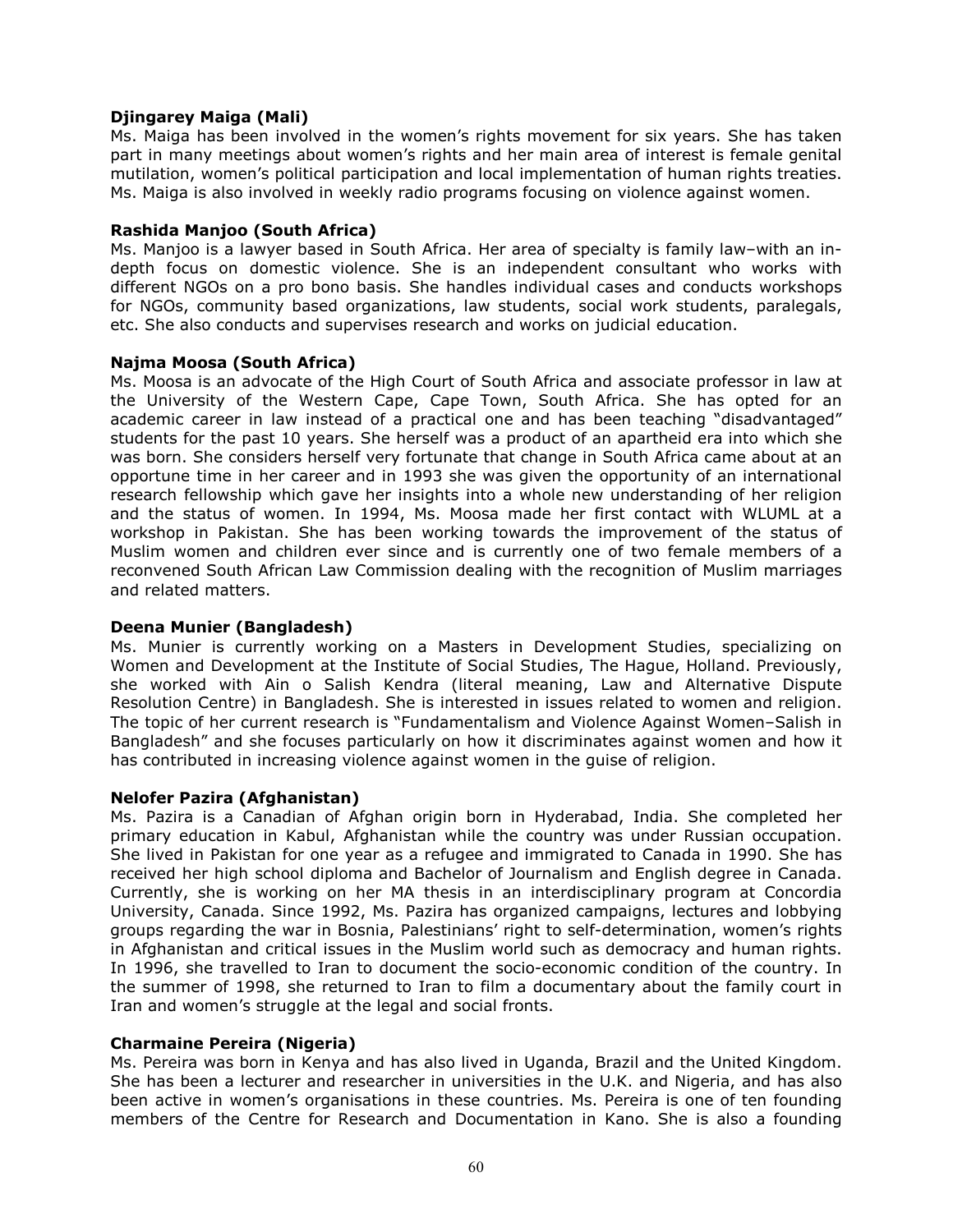member of the Network for Women's Studies in Nigeria–a national network, which engages in capacity building for teaching and research in gender and women's studies. She is presently its national coordinator. She was one of the coordinators of the Women and Law Project in Nigeria, carried out under the auspices of the international solidarity network Women Living Under Muslim Laws. Her areas of research and interest are women's organizing, relations between state and civil society, culture and militarism.

## Marwa Qassem (Palestine)

Ms. Qassem works as a women's rights advocate at Mashriqiyat. Mashriqiyat is a research and advocacy organization devoted to promoting women's rights and issues throughout Palestine. It grew out of a successful two-year project of the Palestinian Model Parliament on Women and Legislation (PMPWL) in 1998. Mashriqiyat's goal is to continue and broaden the work initiated by the PMPWL.

## Hoda Rouhana (Palestine/Israel)

Ms. Rouhana is a Palestinian woman citizen of Israel. She has been involved with Palestinian feminist organizations in Israel since 1992. She worked for two years in Haifa at an emergency shelter for battered women and volunteered at the rape crisis center, Essiwar– the Arab Feminist Movement in Supporting Victims of Sexual Violence, in Haifa for five years. She has also volunteered with Elabdil–the Coalition Against Honor Crimes and with the personal status coalition. Ms. Rouhana was an intern at BAOBAB and at the WLUML international coordination office in France. She is currently working to initiate a Women & Law project for Palestinian women throughout Israel, both at the national and grassroots level.

## Fahima Sahabdeen (Sri Lanka)

Ms. Sahabdeen is a writer and student, currently taking a course at the Open University on Social Science and English. She is married with two boys aged 6 and 10. She has been involved in the Muslim Women Research and Action Front (MWRAF) for the past 10 years and assists in publishing the biannual newsletter. She writes short stories and is also involved in radio programmes and dramas.

## Shahira Shalabi (Palestine/Israel)

Ms. Shalabi works with Kayan, a feminist organization created by Palestinian women. She was a founding member of the Palestinian volunteers at the Haifa Rape Crisis Center in 1988, and created services specifically for Arab women at the Haifa Battered Women's Hotline in 1991. She has extensive experience as a group facilitator. She holds a Bachelor's Degree in Social Work and a certificate in group facilitation. Ms. Shalabi is active in the struggle to change social and economic rights for Palestinian women throughout Israel, both at the national and grassroots level.

## Fatou Thiam (Senegal)

Ms. Thiam teaches Italian literature. She has been involved in the women's rights movement through her advocacy and activism. She is currently the treasurer of Groupe de Recherche sur les Femmes et les Lois au Sénegal (GREFLS), the Senegalese group affiliated with WLUML. GREFLS is a research and action project on women and laws that seeks to enable women in Senegal to both understand and analyse laws, local traditions and interpretations of religious principals that shape their existence, in order to give them ways and means to control their own lives. She is also an active member of the Senegalese Committee on Violence Against Women (CLVF).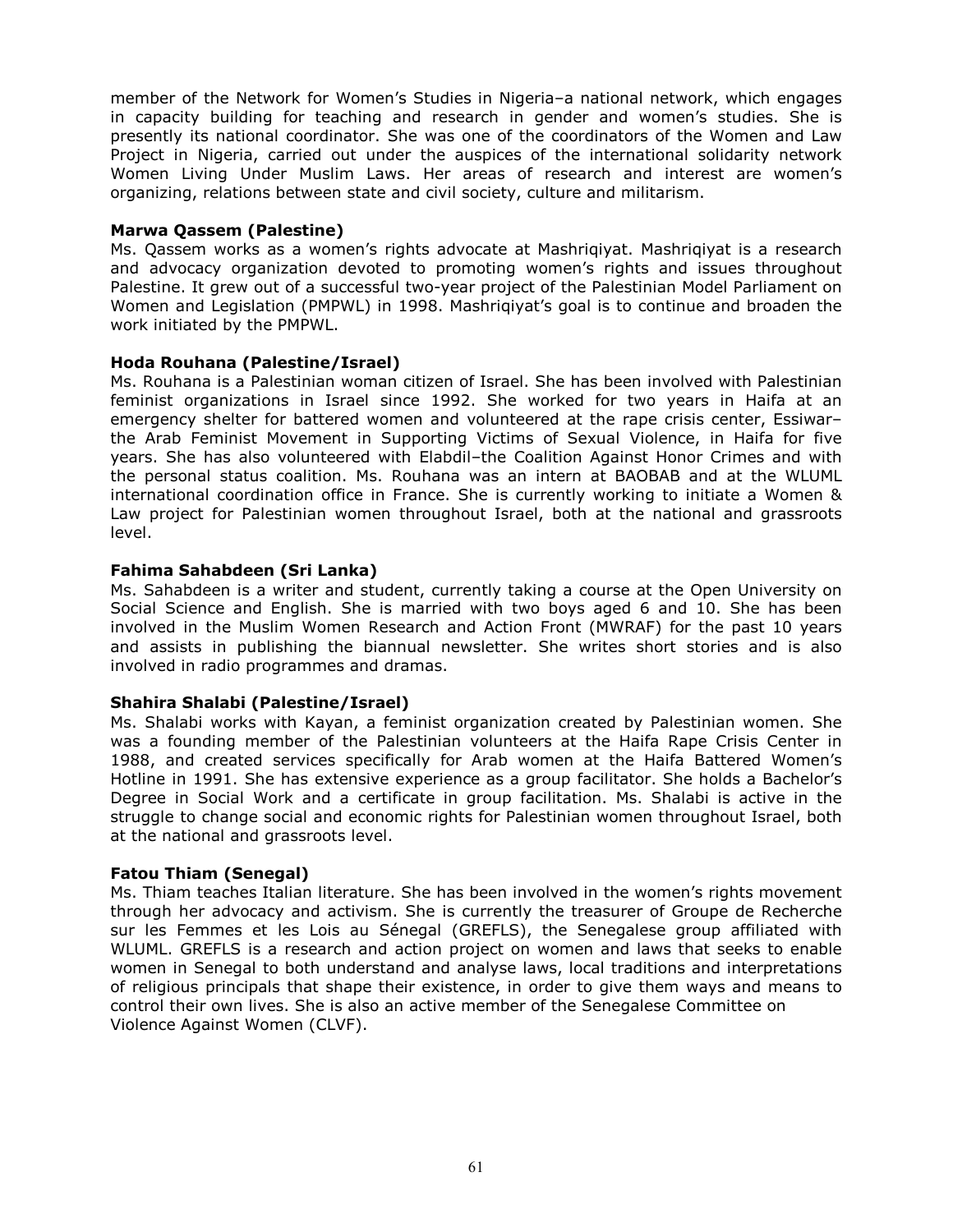#### RESOURCE PERSON CONTACT LIST

## Sunila Abeyesekera

INFORM 5 Jayartna Avenue Colombo 5, SRI LANKA ph: 94-1-5843510 fax: 94-1-591314 e-mail: <inform@slt.lk>

#### Gladys Acosta

UNICEF Regional Office for Latin America and Caribbean Apartado Aéreo 89829 Santafé de Bogotá, COLOMBIA ph: 57-1-635-7255 fax: 57-635-7337 e-mail: <gacosta@unicef.org>

#### Bisi Adeleye-Fayemi

Akina Mama wa Afrika 334-336 Goswell Road London EC1V 7lQ ph: 44-020-7713-5166 fax: 44-020-7713-1959 e-mail: <amwa@akinamama.com>

#### Charlotte Bunch

Center for Women's Global Leadership Rutgers, The State University of New Jersey 160 Ryders Lane New Brunswick, NJ 08901-8555, USA ph: 1-732-932-8782 fax: 1-732-932-1180 e-mail: <cwgl@igc.org>

#### Roxanna Carrillo

UNIFEM 304 East 45th Street New York, NY 10017, USA ph: 1-212-906-6454 fax: 1-212-906-6705 e-mail: <roxanna.carrillo@undp.org>

#### Lynn Freedman

Law and Policy Project Columbia University 60 Haven Avenue B-2 New York, NY 10032, USA ph: 1-212-304-5281 fax: 1-212-305-7024 e-mail: <LPF1@columbia.edu>

#### Anissa Hélie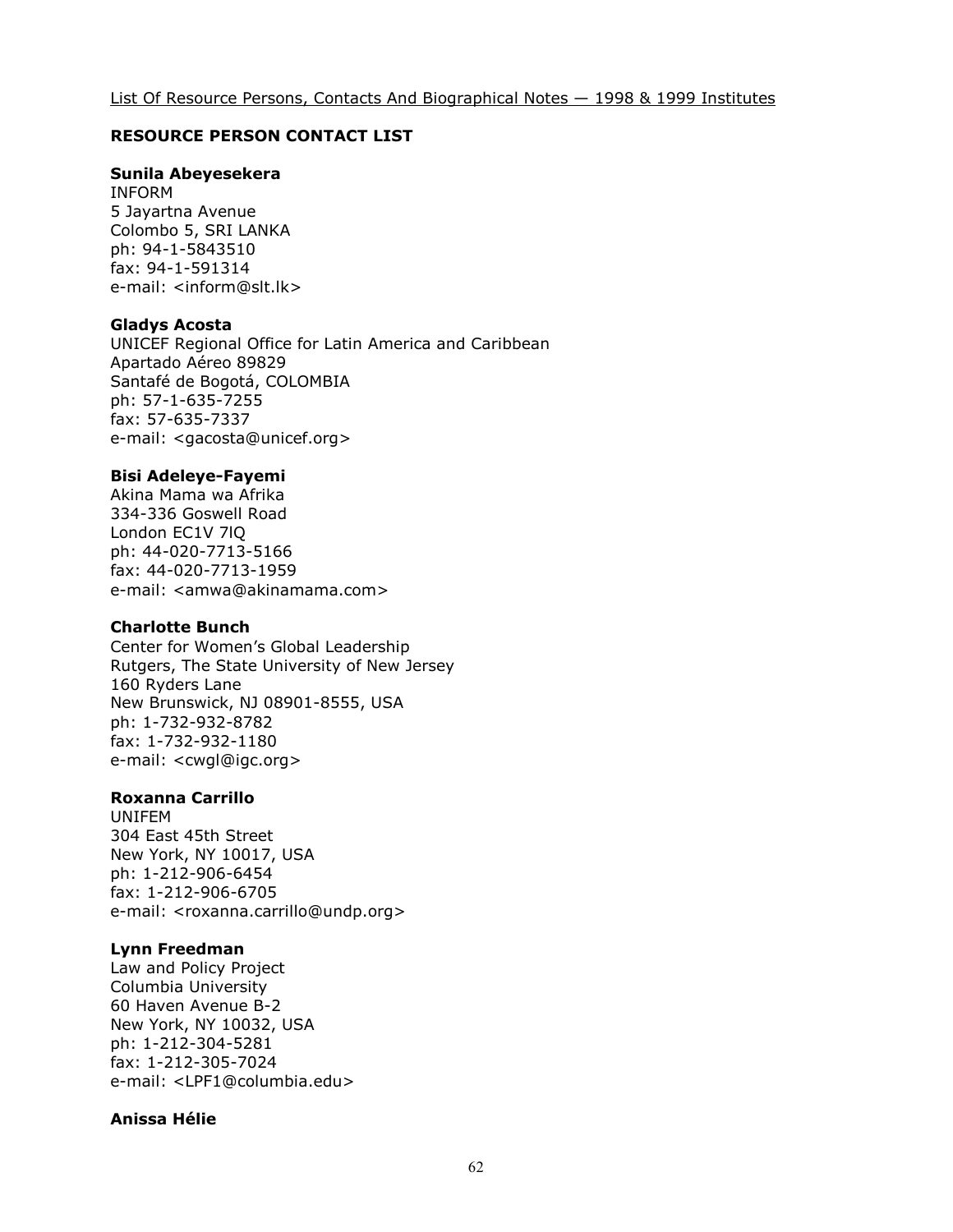Women Living Under Muslim Laws International Coordination Office P.O. Box 28445 London N19 5ZH, UK ph: 44-20-7263-0285 e-mail: <wluml@wluml.org>

#### Mariémé Hélie-Lucas

Women Living Under Muslim Laws Boite Postale 23 34790 Grabels Cedex Montpellier, FRANCE ph: 33-467-109166 fax: 33-467-109167 e-mail: <wluml@mnet.fr>

#### Pinar Ilkkaracan

Karin Ronge Women for Women's Human Rights (WWHR) Inonu Cad. No: 37 /6 Saadet apt. Gumussuyu 80090 Istanbul, TURKEY ph: 90-212-251 0029 ph/fax: 90-212-251 0065 e-mail: <wwhrist@superonline.com>

## Ayesha Imam

BAOBAB WLUML-AME (Africa and Middle East) Musa Yar Adua Street Box 73630, Victoria Island Lagos, NIGERIA ph/fax: 234-1-617134 e-mail: <ayesha@baobab.com.ng>

## Asma'u Joda

Centre for Women and Adolescent Empowerment Galadima Quarter's P.O. Box 2570 Yola Town, Adamawa State, NIGERIA ph/fax : 234-75-624764 e-mail: <cwae@skannet.com>

## Sindi Médar-Gould

BAOBAB Musa Yar Adua Street Box 73630, Victoria Island Lagos, NIGERIA ph/fax: 234-1-617134

## Theodora Oby Nwankwo

Civil Resource Development and Documentation Centre (CIRDDOC) Fourth Dimension Complex 16 Fifth Avenue, City Layout P.O. Box 1686, Enugu Enugu State, NIGERIA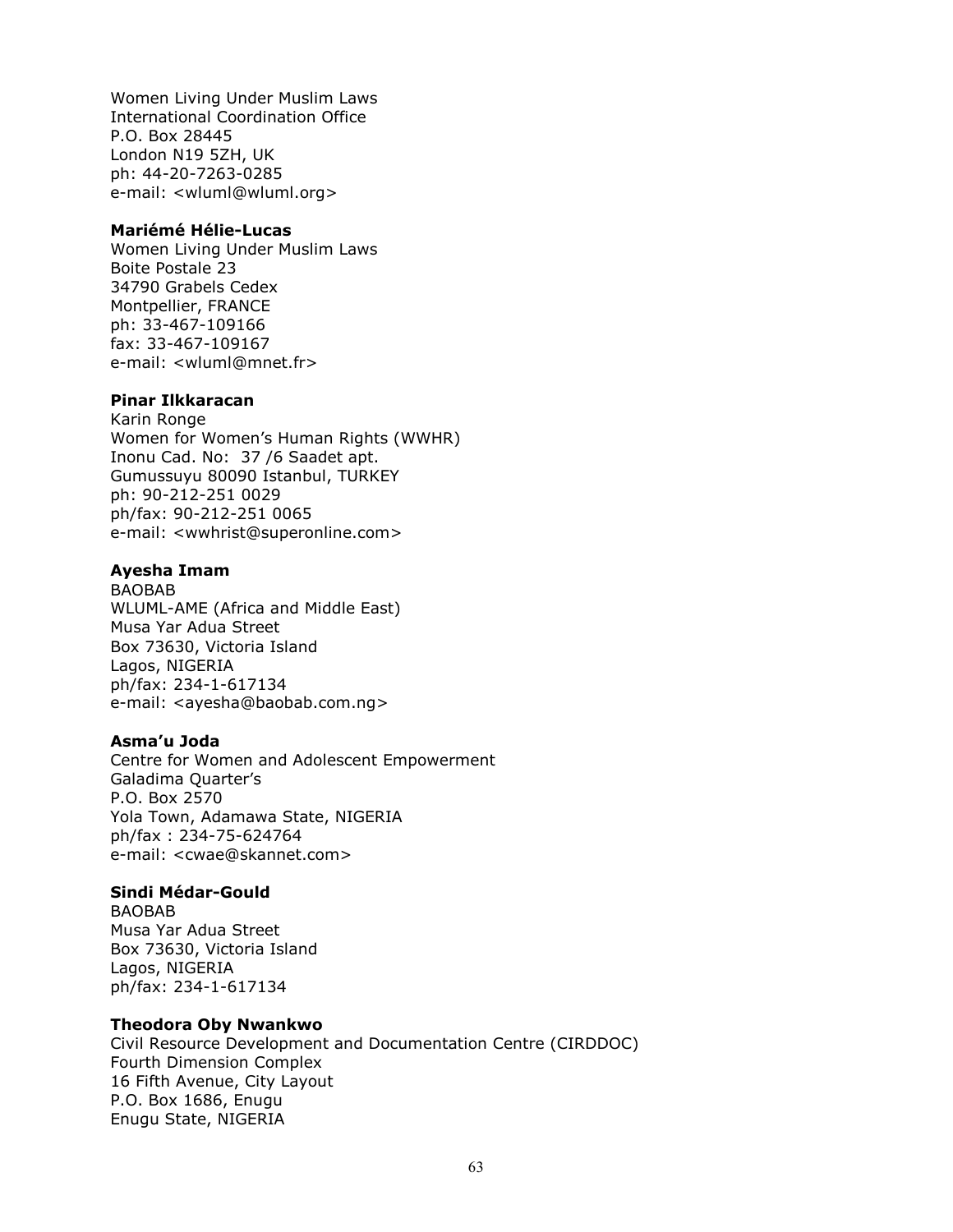ph: 234-42-450696 fax: 234-42-456904 e-mail: <cirddoc@infoweb.abs.net>, <cirddoc@aol.com>

## Betty Powell

30 Third Avenue, Suite 548 Brooklyn, NY 11217, USA ph: 1-718-935-9714

## Farida Shaheed

Shirkat Gah Women's Resource Centre 68, Tipu Block New Garden Town Lahore, PAKISTAN ph: 92-42-583-6554 or 583-8815 or 583-2448 fax: 92-42-586-0185 e-mail: <sgah@lhr.comsats.net.pk>

## RESOURCE PERSON DESCRIPTIONS

## Sunila Abeyesekera

Ms. Abeyesekera is executive director of INFORM in Sri Lanka, a human rights monitoring and advocacy agency. She has been an activist for almost 30 years, focusing mainly on women's rights, armed conflict and conflict resolution. Ms. Abeyesekera is also a trainer for Forum-Asia, for IWRAW Asia-Pacific and other women's and human rights groups, focusing on the methodology of documenting human rights violations, on preparing lobbying and advocacy for the United Nations human rights system, regional and international networking and on conceptual clarity regarding human rights, women's rights and other related issues. In December 1998, she received one of six United Nations Prizes in the Field of Human Rights.

## Gladys Acosta

Ms. Acosta is a lawyer and a founding member of the Centro de la Mujer Peruana "Flora Tristan." She is affiliated with the Concertacion de Mujeres Activistas para los Derechos Humanos de las Mujeres (CIMA). From 1993 to 1996, she was director of the Gender and Power Program at the Instituto Latinoamericano de Servicios Legales Alternativos (ILSA) —a regional human rights and legal research NGO based in Colombia. She has served as an advisor on gender issues for the Consejer'a en Proyectos para los Refugiados Latinoamericanos — an international consortium of NGOs concerned with the situation of refugees and displaced peoples. She is currently the gender officer in UNICEF's Regional Office for Latin America and the Caribbean in Bogotá‡, Colombia.

## Bisi Adeleye-Fayemi

Ms. Adeleye-Fayemi is originally from Nigeria, and is currently the Director of Akina Mama wa Afrika (AMwA) a non-governmental development organization for African women based in the UK/Africa with a regional office in Kampala, Uganda. She is also the International Coordinator of the African Women's Leadership Institute, a program of AMwA. Ms. Adeleye-Fayemi has experience as a journalist, researcher, lecturer and trainer. Her areas of expertise are leadership development, international networking and resource mobilization.

## Charlotte Bunch

Ms. Bunch is the founder and executive director of the Center for Women's Global Leadership (Global Center) and has been an activist, author and organizer in the women's and civil rights movement for over three decades. She has edited seven anthologies, and coauthored Demanding Accountability: The Global Campaign and Vienna Tribunal for Women's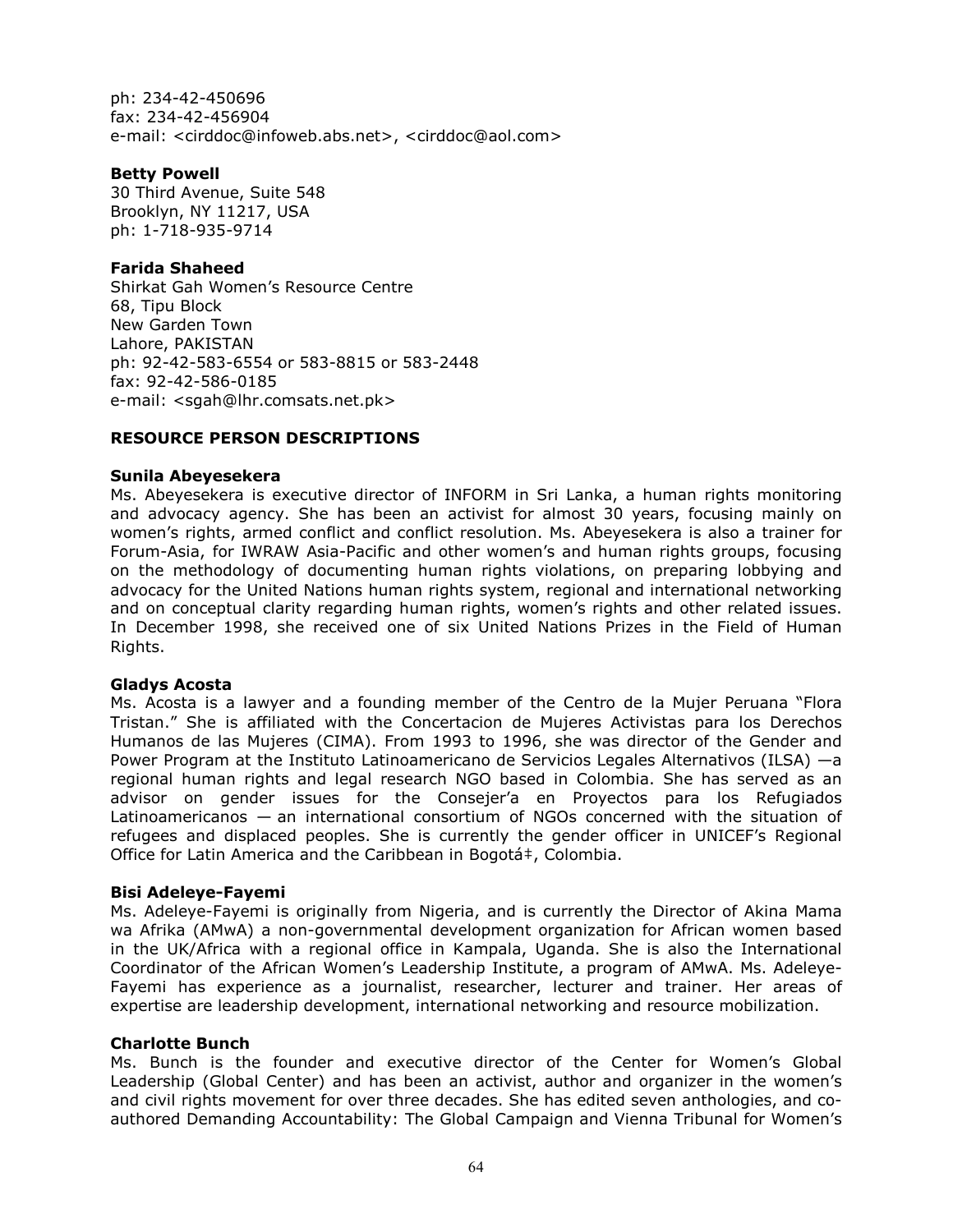Human Rights. Her contributions to networking and organizing for women's human rights have been recognized by many and include her induction into the National Women's Hall of Fame in October 1996 and President Clinton's selection of Ms. Bunch as a recipient of the Eleanor Roosevelt Award for Human Rights in December 1999. She is currently a Professor in the Bloustein School of Planning and Public Policy at Rutgers University.

#### Roxanna Carrillo

Ms. Carrillo directs the Women's Human Rights Programme at UNIFEM (United Nations Development Fund for Women) and manages the organization's Trust Fund in Support of Actions to Eliminate Violence Against Women. Before joining UNIFEM, she was one of the founders of the Center for Women's Global Leadership, an international advocacy organization working for women's human rights, and of Centro de la Mujer Peruana "Flora Tristan," a leading women's NGO in Latin America. She is the author of Battered Dreams: Violence Against Women as an Obstacle to Development.

#### Lynn Freedman

Ms. Freedman is an Associate Professor at Columbia University School of Public Health and Director of the Law & Policy Project. She is a former practicing litigation attorney who then trained in public health. Broadly stated, her work has concentrated on the links between women's status (including, but not limited to, their legal rights) and their health. This focus has led to her involvement in both the reproductive health movement and in the women's human rights movement. She has undertaken many responsibilities in the WLUML network for a number of years and is a member of WLUML's Core Group.

#### Anissa Hélie

Ms. Hélie is a consultant to the Global Center. She holds two Masters' degrees–one in women's history and one in women and development from the Institute of Social Studies in The Hague, Holland. She is currently finalizing a Ph.D. from the Ecole des Hautes Etudes en Sciences Sociales in Paris, France. Ms. Hélie is an activist who has been involved in the women's human rights movement for over 15 years. She is a member of the Women Living Under Muslim Laws (WLUML) International Solidarity Network's Coordination Group and has consulted with women's organizations in a variety of countries. A 1992 Women's Global Leadership Institute (WGLI) graduate, she joined the Global Center staff in 1997 as the WGLI coordinator. She is now the coordinator of the Feminism in the Muslim World Leadership Institutes.

## Mariémé Hélie Lucas

Ms. Hélie Lucas is the founder and international coordinator of the International Solidarity Network Women Living Under Muslim Laws (WLUML). She was born in Algeria and has dedicated most of her life to a political vision that has inspired many women around the world. Now living in exile in France, she has devoted the last 15 years to creating and building the WLUML network. As a result, WLUML has become a widely recognized voice within the global movement for women's human rights. Ms. Hélie Lucas has traveled extensively to denounce the rise of fundamentalist movements, their increasing visibility and political influence around the world. Her commitment to global issues affecting women from Muslim countries and communities around the world does not impair her remaining involved with the issues prevailing in Algeria.

## Ayesha Imam

Ms. Imam is founding director of BAOBAB for women's human rights in Nigeria. BAOBAB has been involved since 1993 in the WLUML Women and Law Programme Nigeria project and was formally established in 1996 as an organization focusing on women's legal rights issues under customary, statutory and religious laws in Nigeria. BAOBAB has since become the regional coordination/focal point of WLUML for the Africa and Middle East region. Ms. Imam has been a woman's activist for nearly two decades–until recently on voluntary basis. Before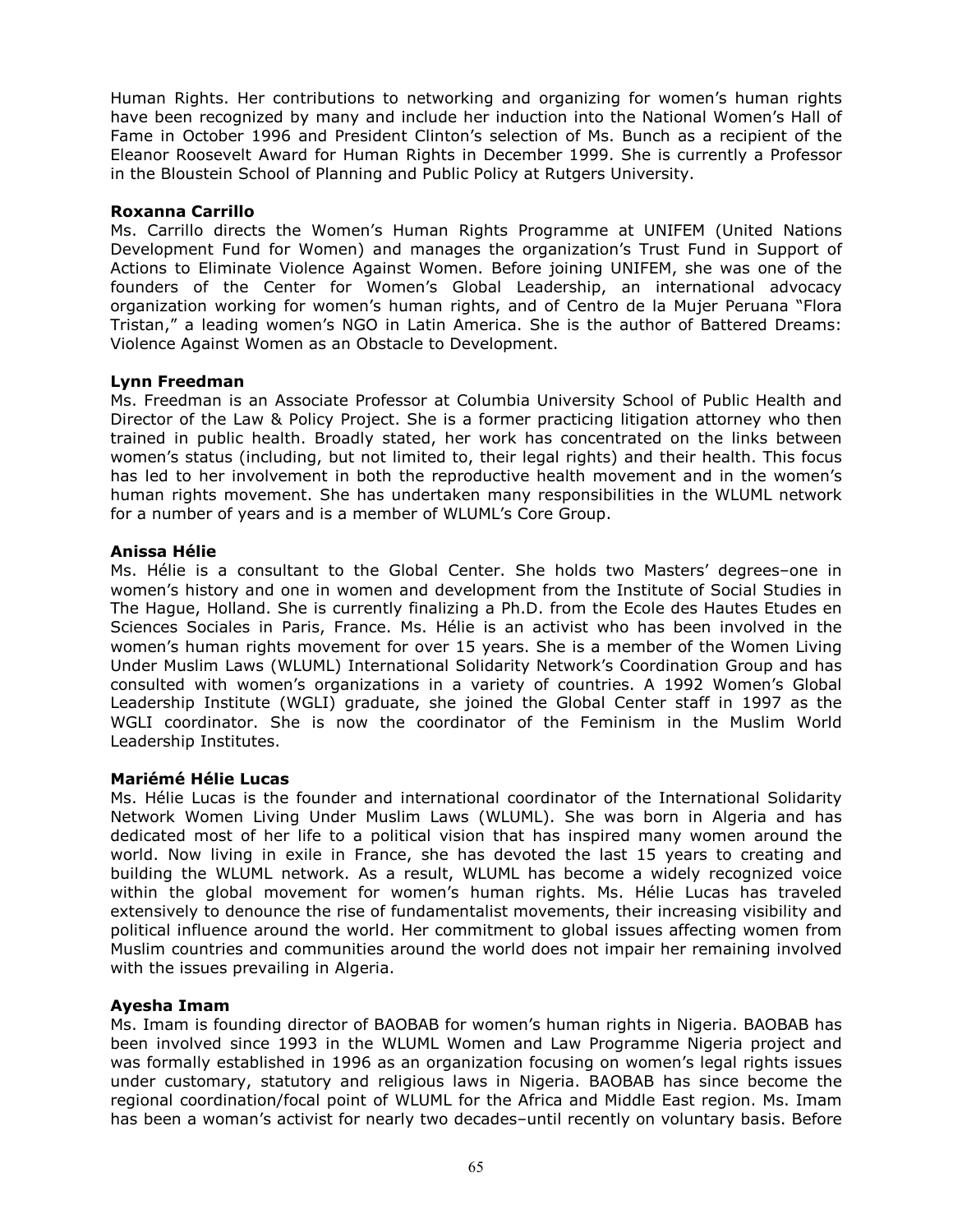working full-time for WLUML, Ms. Imam was a lecturer and researcher in women's studies and gender and analysis at universities and research institutes in Nigeria, UK, Canada and Senegal. She has also worked on gender training for activists in NGOs, for mid-level planners and functionaries, and for researchers.

#### Pinar Ilkkaracan

Ms. Ilkkaracan has an M.A. in Psychological Counseling. Ms. Ilkkaracan has worked for years in women's shelters in Germany as an activist, therapist and coordinator. The WWHR coordinator since 1993, she is responsible for management and long-term policy/vision building. She carried out the first WWHR legal literacy group in 1995 working with women from Umraniye Women's Center, co-directed a documentary film on domestic violence called "It's time to say No!," and as a country coordinator for the WLUML Women and Law Project, has been involved in action-research in the eastern and southeastern regions of Turkey. Ms. Ilkkaracan has also been working hard towards advocacy and lobbying the government to pass the draft law pertaining to protection orders for women subjected to domestic violence. She has also volunteered to undertake the coordination of the WLUML literature review/research on sexuality.

#### Asma'u Joda

Ms. Joda is currently coordinating the Centre for Women and Adolescent Empowerment, in Yola, Adamawa State of Nigeria. She is also the coordinator of Adamawa State BAOBAB Outreach Team and the northeast zonal coordinator. The Centre works with the community in order to bring about positive social change for women and adolescents, towards a more fulfilling life. The Centre at the moment is engaged in trying to make the community aware of the dangers of early marriage to teenage girls, both physical and psychological. Other community driven activities includes issues of violence against women, i.e. forced marriage, men thinking they have the right to refuse to give divorce to women, anti-rape advocacy, etc.

## Sindi Médar-Gould

Ms. Médar-Gould currently lives in Nigeria and is originally from St. Lucia in the West Indies. She is the acting executive director of BAOBAB and the executive director of WISSEA, Kano. Her work at WISSEA is primarily on reproductive rights and women's health and sexuality. Ms. Médar-Gould is running a program on reproductive health in three local government areas of Kano State for traditional birth attendants and menopausal women in matters of reproductive health. She conducts trainings on team building, conflict management and resolution, gender, sexuality, and leadership.

## Oby Nwankwo

A chief magistrate, Ms. Nwankwo has been involved in the women's rights movement for the past 17 years. She is currently the project coordinator at the International Federation of Women Lawyers (FIDA)–Nigeria Chapter, which provides free legal education and services to women and children. She is also the founder and executive director of CIRDDOC Nigeria–an NGO involved with promoting and protecting the human rights of women. She recently initiated Nigeria's first Tribunal project, which exposed violations and sought positive changes in harmful traditional customs and practices.

## Betty Powell

Ms. Powell is the founder and director of Betty Powell Associates and has been an educator and human rights activist for over three decades. As director of Betty Powell Associates, she has assisted a broad range of organizations across the USA to become more inclusive and highly functioning diverse institutions. She was a founding member of the Astraea Foundation, a national fund for women's and girl's projects, and has been significantly involved since 1995 in organizing and training leaders in the global women's human rights movement, both abroad and in the United States. Ms. Powell received her B.A. in French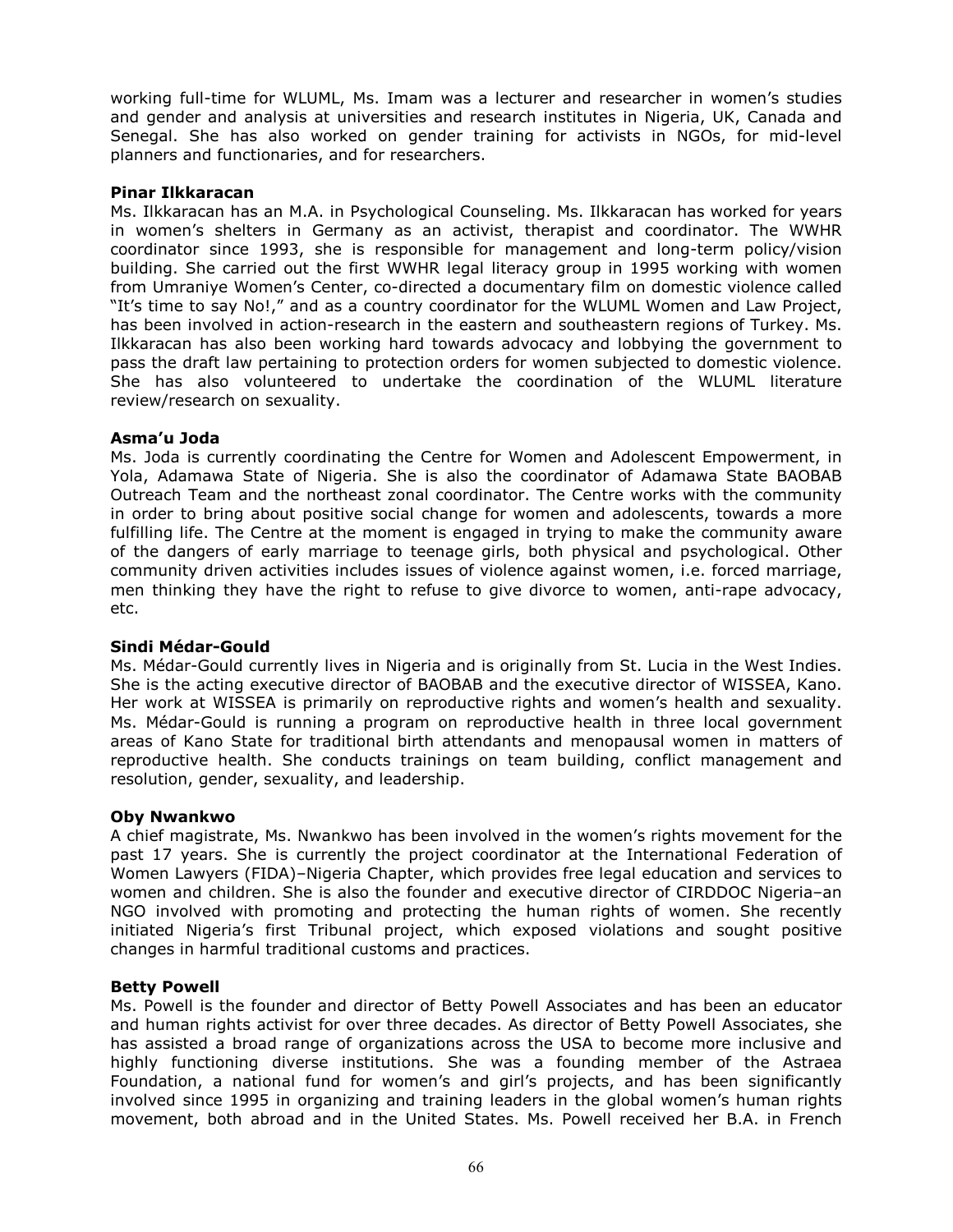language and literature from the College of St. Catherine in St. Paul, Minnesota and her M.A. in the same field from Fordham University in New York. She has done extensive graduate and doctoral work in urban education and coursework in human and organizational development.

#### Karin Ronge

Ms. Ronge is a special pedagogue by training, and an activist with experience working in women's shelters in Germany. Since August 1996, she has been keeping all the WWHR accounts in order, preparing financial reports and organizing cash flow, as well as sharing with the team knowledge about women's networking and issues related to the rights of the girl-child.

#### Farida Shaheed

Ms. Shaheed, a sociologist by training and activist by choice, is a Coordinator at Shirkat Gah Women's Resource Centre in Pakistan. Shirkat Gah works to increase women's autonomy, access to information and resources, skills and decision making in each of its programmes. Ms. Shaheed is responsible for the Women, Law & Status programme that includes research and documentation, outreach and advocacy, training and publications. In addition to policy-level interventions, the WLS programme runs an extensive field-based capacity building programme focused on legal consciousness with legal awareness and paralegal training. It addresses violations of women's rights through international campaigns and through direct intervention in individual women's cases. Shirkat Gah Lahore is the Asia Region Coordination point for WLUML. Ms. Shaheed is also a founding member of Women's Action Forum, a national women's lobby group.